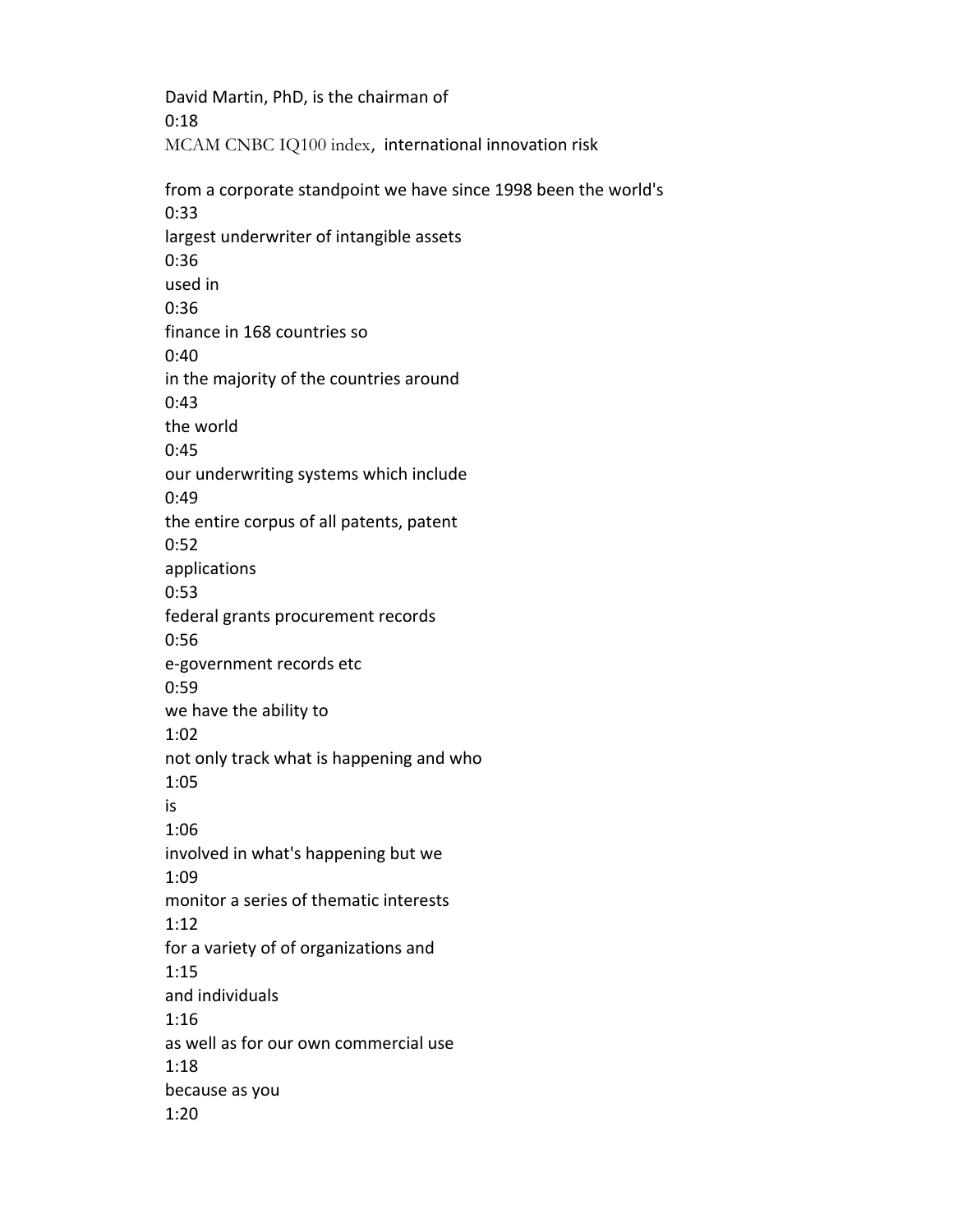probably know we maintain three 1:24 global equity in the indices which are 1:28 the the top performing large cap 1:31 and mid-cap equity indexes worldwide so 1:34 our business 1:36 is to monitor the innovation 1:40 that's happening around the world and 1:43 specifically to monitor the economics of 1:46 that innovation the degree to which 1:48 um you know financial interests are 1:50 being served 1:52 you know corporate interests are being 1:53 dislocated etc so 1:55 our our business is the business of 1:58 innovation 1:59 and it's finance 2:02 um 2:06 foreign 2:49 finance industry of social innovation 2:52 okay i got that yeah so 2:55 so obviously from this the standpoint of 2:59 this 3:01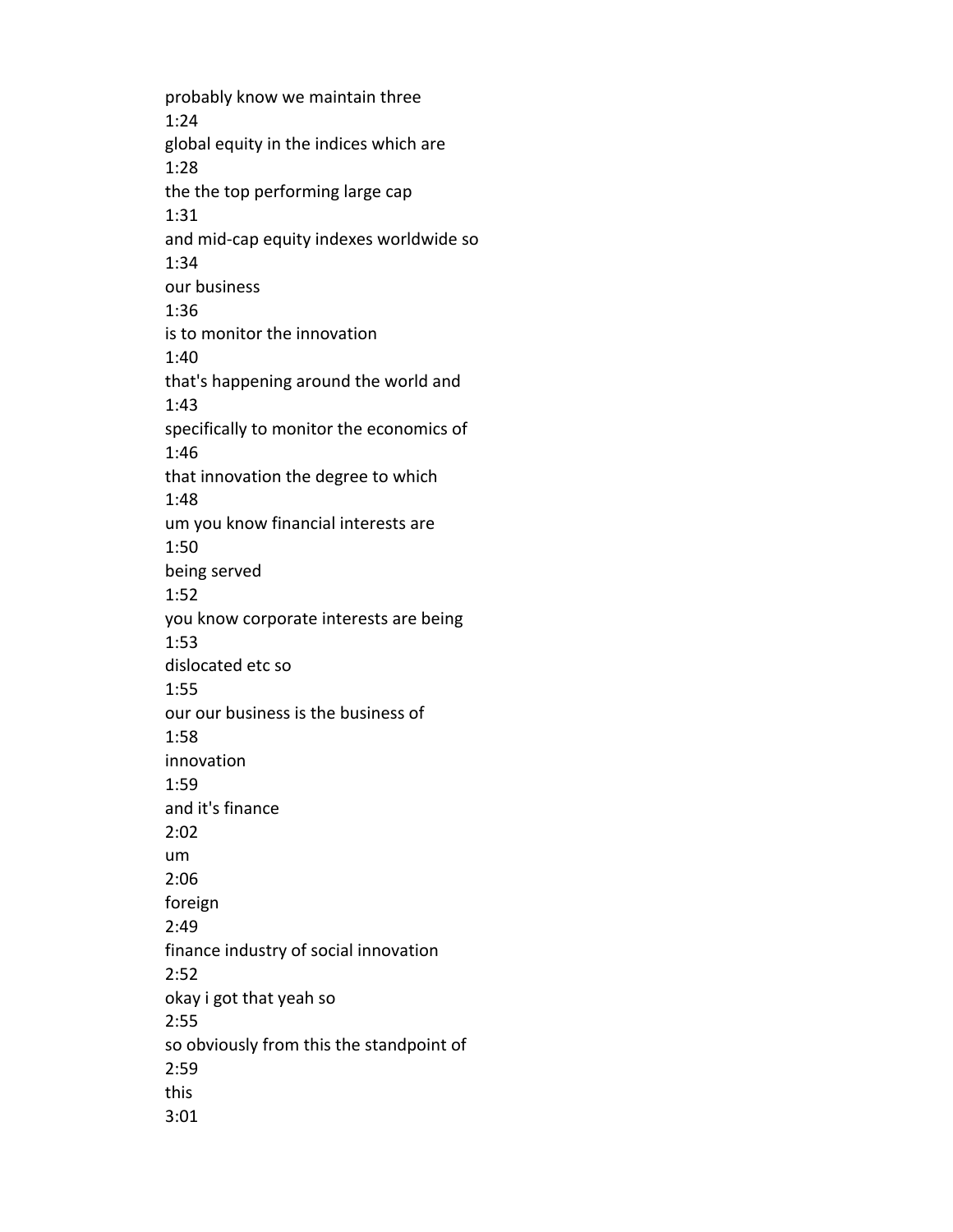presentation as you know we have 3:04 reviewed the over 4 000 patents 3:07 that have been issued around sara's 3:10 coronavirus 3:13 and we have done a very comprehensive 3:16 review 3:16 of the financing of all of the 3:20 manipulations 3:21 of coronavirus which gave rise to sars 3:24 as a subclade of the beta coronavirus 3:28 family 3:30 and so what i wanted to do was give you 3:33 a quick 3:34 overview timeline wise because we're not 3:36 going to go through 4 000 3:38 uh patents on this conversation but i 3:41 have sent to you and your team 3:44 a document that is exceptionally 3:46 important this was made public in the 3:48 spring of 3:50 2020 yes um this document 3:53 which which you do have and can be 3:55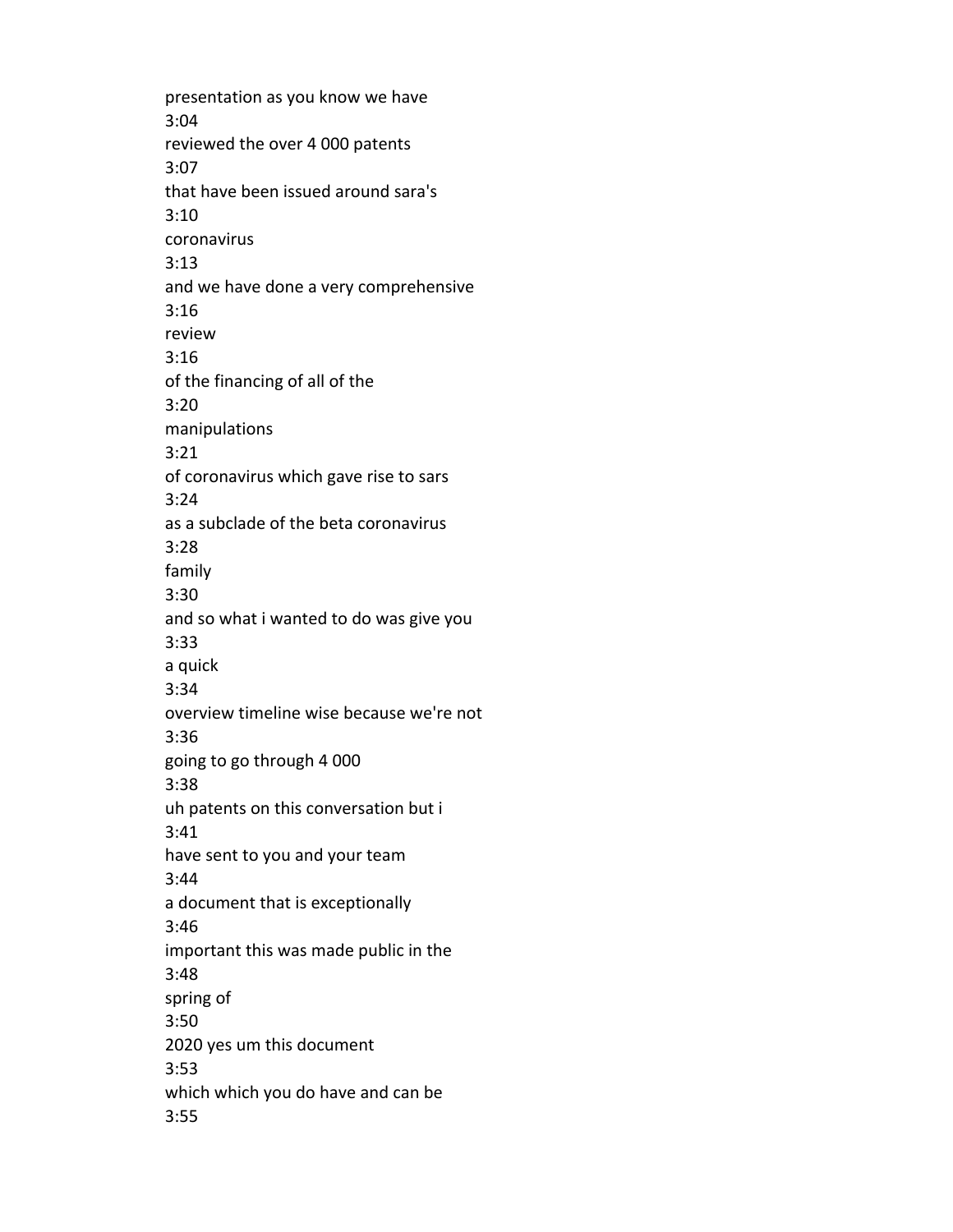posted in the public record 3:58 um is is quite critical in that 4:01 we took the reported gene sequence 4:05 which was reportedly isolated as a novel 4:08 coronavirus 4:10 indicated as such by the ictv 4:14 the international committee on taxonomy 4:16 of viruses of the world health 4:18 organization 4:19 we took the actual genetic 4:23 sequences that were reportedly novel 4:27 and reviewed those against the patent 4:30 records 4:31 that were available as of 4:35 the spring of 2020 4:39 and what we found as you'll see in this 4:41 report 4:42 are over 120 patented 4:46 pieces of evidence to suggest that the 4:49 declaration of a novel coronavirus 4:53 was actually entirely a fallacy 4:56 there was no novel coronavirus 4:59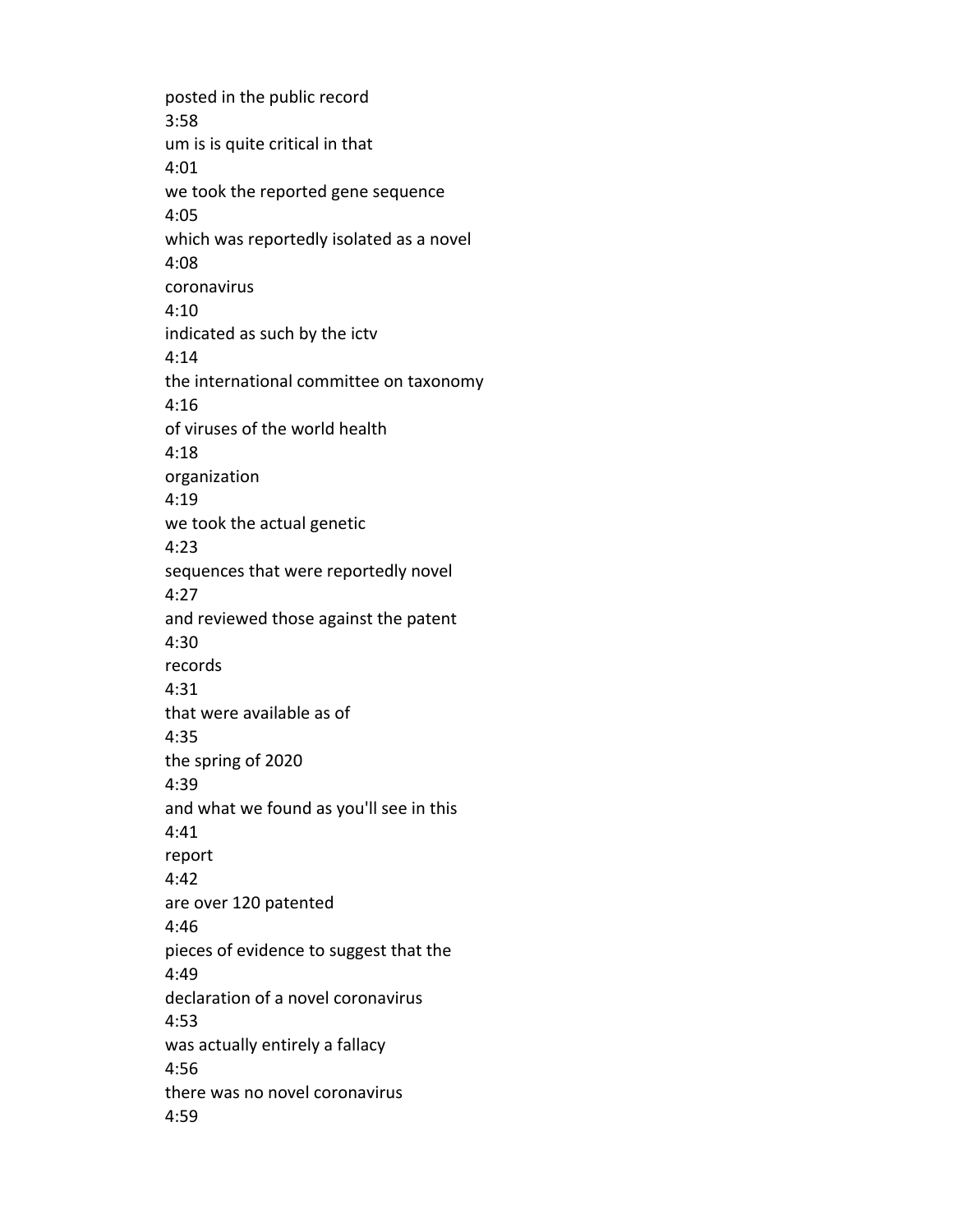there are countless very subtle 5:04 modifications of coronavirus sequences 5:07 that have been 5:07 uploaded but there was no single 5:11 identified 5:12 novel coronavirus at all as a matter of 5:15 fact 5:16 we found records in the patent records 5:20 of sequences attributed to novelty going 5:23 to patents 5:24 that were sought as early as 1999. 5:29 so not only was this not a novel 5:32 anything 5:33 it's actually not only not been novel 5:36 it's it's not been novel for over two 5:38 decades 5:40 but let's let's take a very short um 5:43 and and and what i'll do is i'll take 5:46 you on a very short 5:48 journey through the patent landscape to 5:50 make sure people understand 5:52 what happened but as you know up until 5:55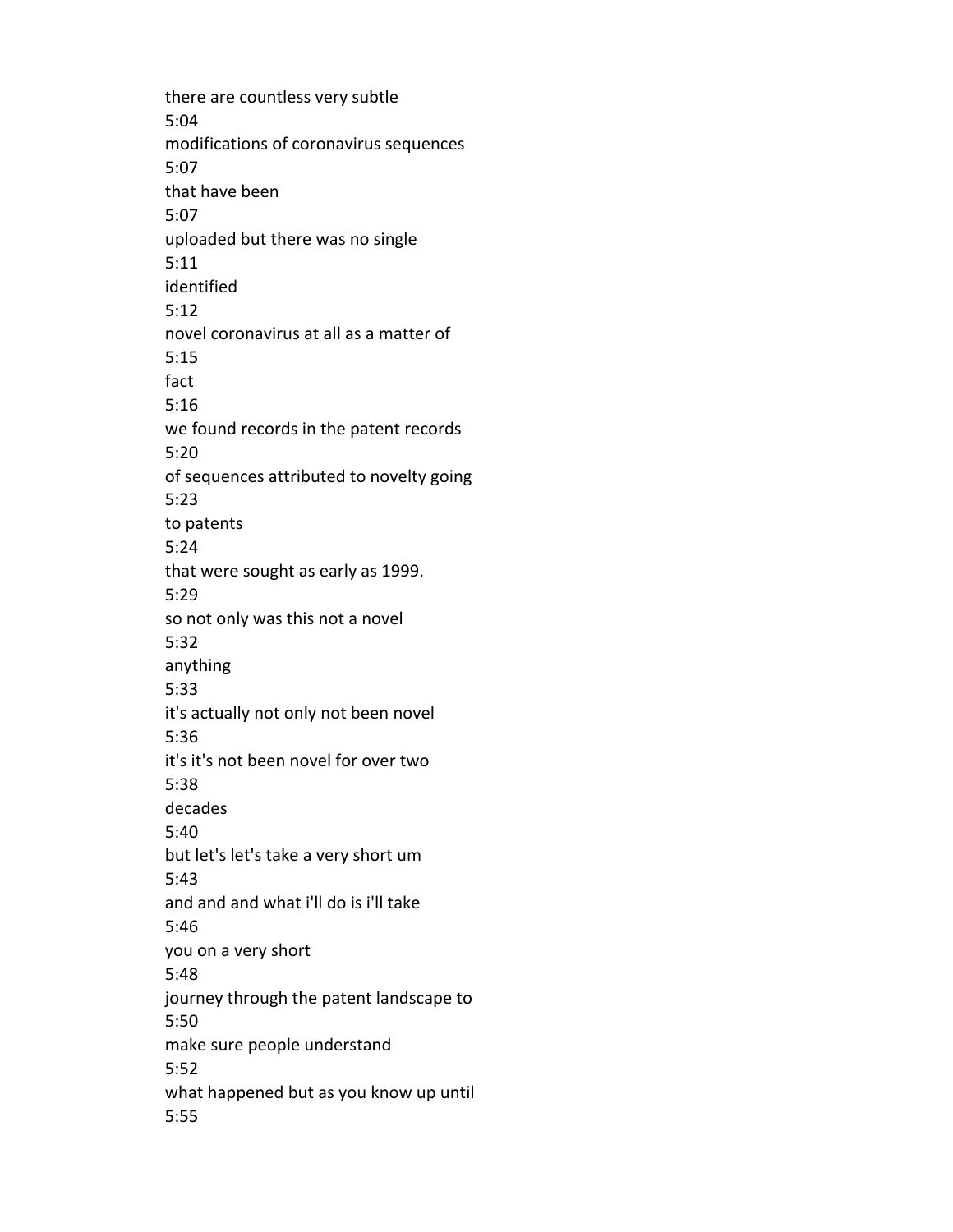1999 5:56 the topic of coronavirus vis-a-vis the 5:59 patenting activity around coronavirus 6:02 was uniquely applied to veterinary 6:04 sciences 6:06 6:06 the first vaccine ever patented 6:10 for coronavirus was actually 6:14 sought by pfizer 6:19 the application for the the the um the 6:22 first 6:23 um vaccine for coronavirus which was 6:26 specifically this 6:27 s-spike protein so the exact same thing 6:30 that allegedly we have 6:32 rushed into invention um the first 6:35 application was filed january 6:37 28 2000 21 years 6:41 ago um so the idea that we 6:45 we mysteriously stumbled on um 6:48 the the way to intervene on vaccines 6:52 is not only ludicrous it is incredulous 6:56 6:56 um because timothy miller sharon 6:59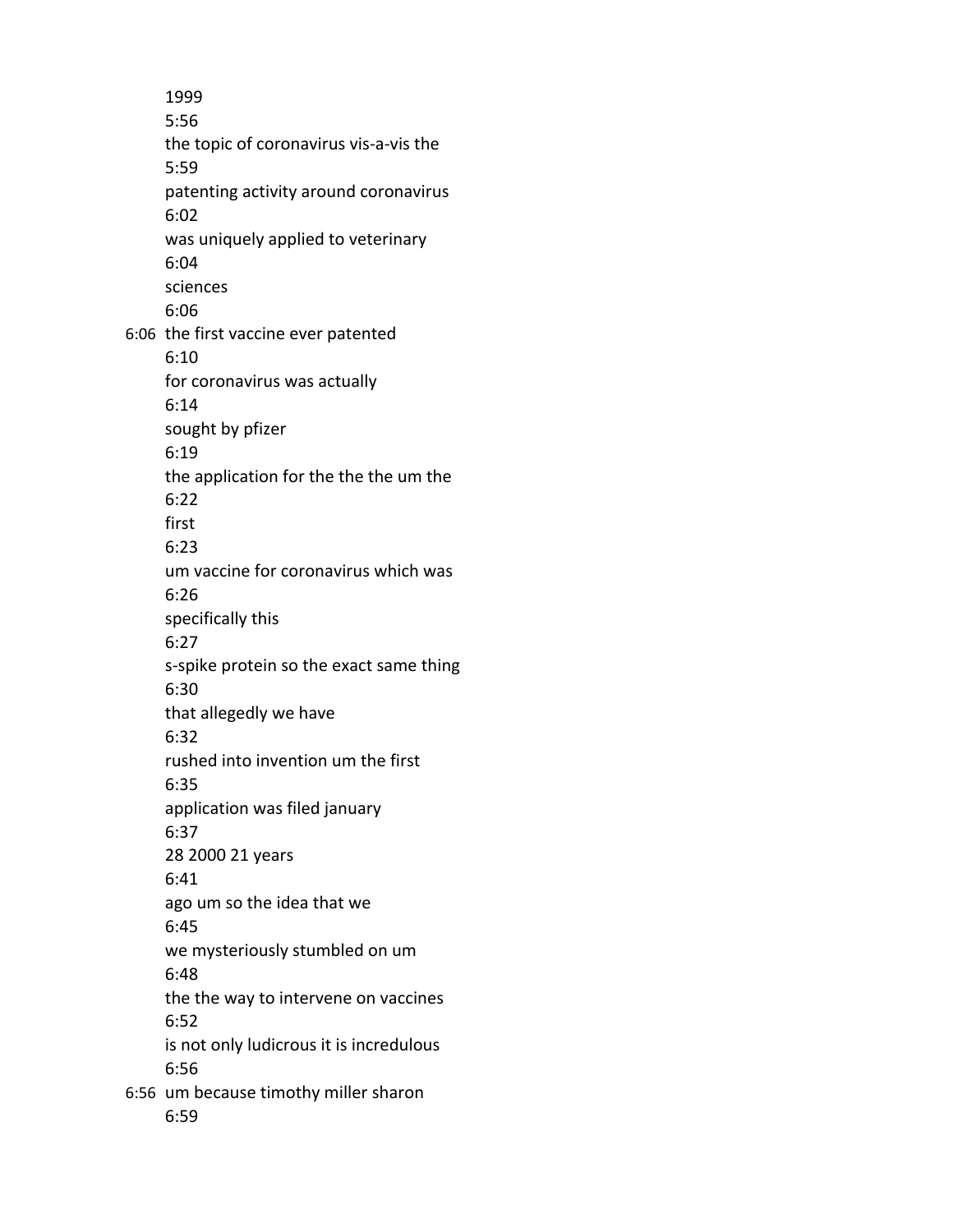klepfer albert paul reed and elaine 7:02 jones on january 28 7:06 2000 filed what ultimately was issued 7:09 as u.s patent 6372-224 7:16 which was the spike protein 7:19 virus a vaccine for 7:22 the canine coronavirus which is actually 7:25 one of the multiple forms of coronavirus 7:28 but as i said the early work up until 7:32 1999 was largely focused 7:35 in the area of vaccines for animals 7:38 the two animals receiving the most 7:40 attention 7:42 were probably ralph barrack's work on 7:44 rabbits 7:45 and the rabbit cardiomyopathy that was 7:48 associated with 7:49 significant problems among rabbit 7:51 breeders 7:53 and then canine coronavirus in pfizer's 7:56 work 7:57 to identify how to develop s sp 8:01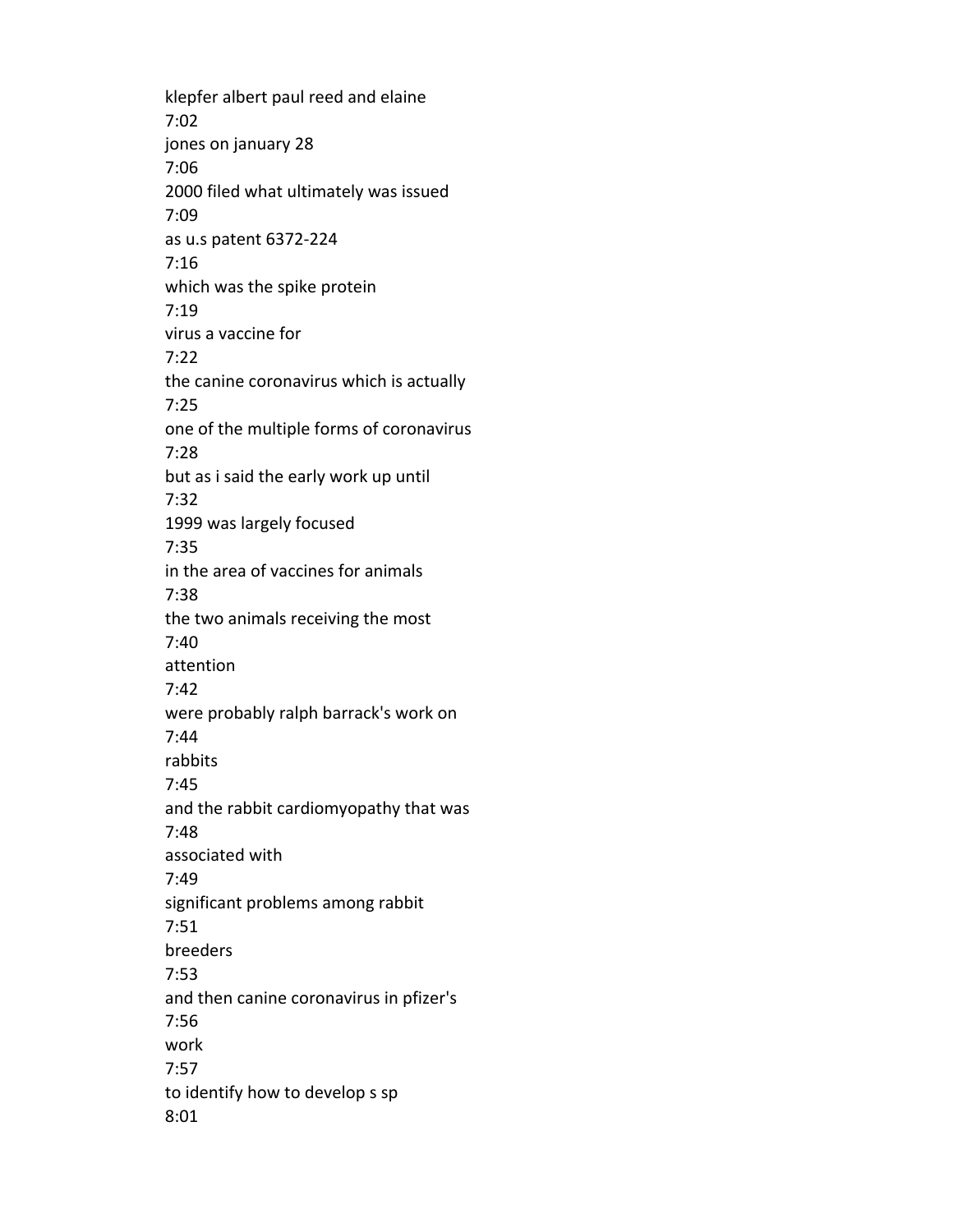s and spike protein vaccine target 8:03 candidates 8:04 giving rise to the obvious 8:08 evidence that says that neither 8:11 the coronavirus concept of a vaccine nor 8:14 the principle of the coronavirus itself 8:18 um as a pathogen of interest with 8:21 respect to the spike protein's behavior 8:23 is anything uh novel at all as a matter 8:26 of fact it's 22 years old 8:28 based on patent filings what's more 8:32 problematic 8:33 8:33 and what is actually the most egregious 8:37 uh problem is that anthony fauci and 8:40 niaid 8:42 found the malleability of coronavirus to 8:45 be a potential 8:46 candidate for hiv vaccines 8:51 and so sars is actually not 8:54 a natural progression 8:58 of a genetic modification of coronavirus 9:03 as a matter of fact very specifically in 9:06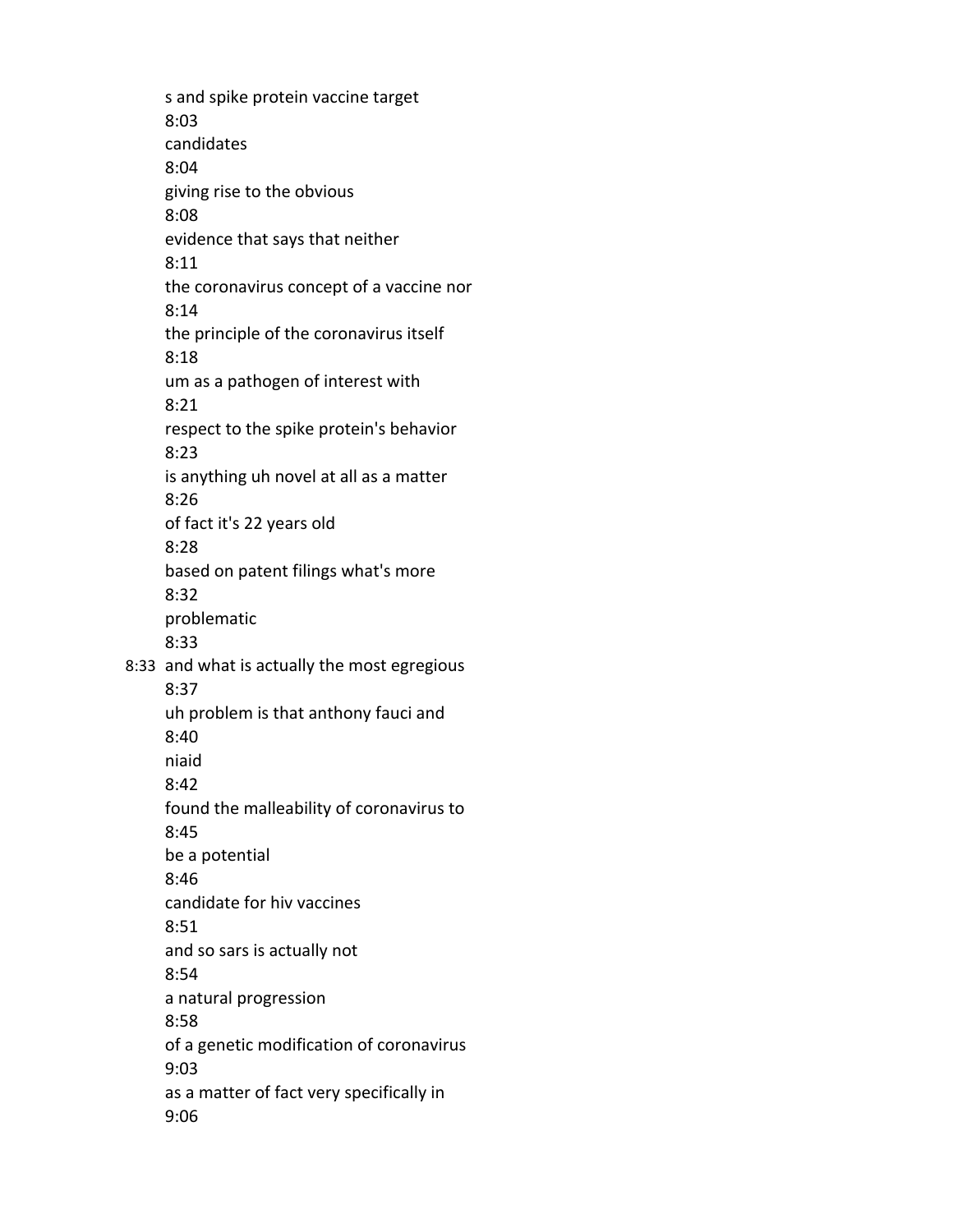1999 9:08 9:08 anthony fauci funded research at the 9:11 university of north carolina chapel hill 9:14 specifically to create and you cannot 9:18 you cannot help but but you know lament 9:21 what i'm about to read because this 9:23 comes directly from 9:25 a patent application filed on april 19 9:28 2002 9:30 and you heard the date correctly 2002 9:35 where the niaid 9:38 built an infectious 9:42 replication defective coronavirus 9:47 that was specifically targeted for human 9:50 lung 9:50 epithelium in other words 9:54 we made sars 10:00 and we patented it on april 19 10:04 2002 before 10:07 there was ever any alleged outbreak in 10:10 asia which as you know followed that 10:14 by several months 10:17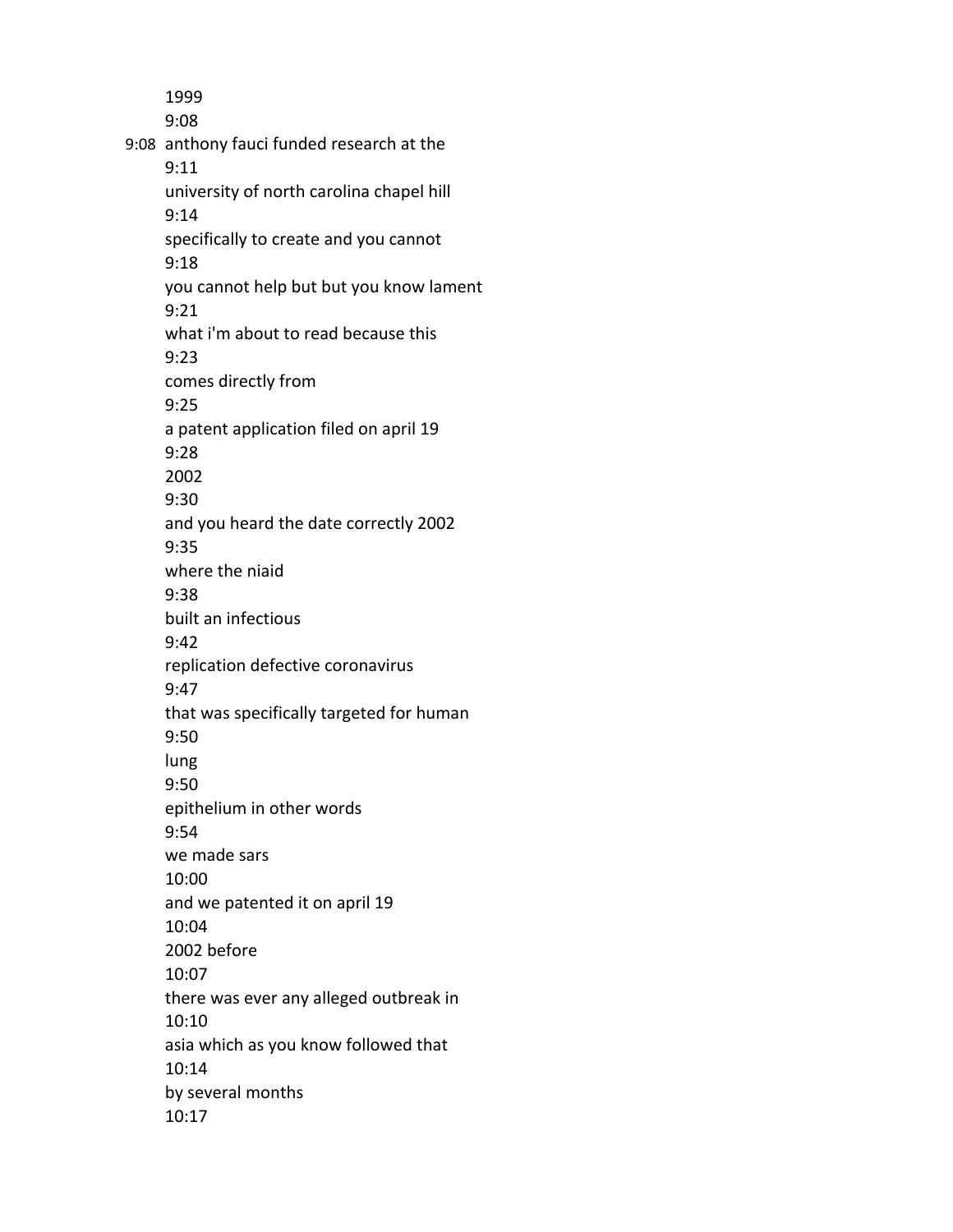that patent issued as u.s patent 7279327 10:25 that patent clearly lays out 10:28 in very specific gene sequencing 10:33 the fact that we knew that the ace 10:34 receptor the ace2 binding 10:37 domain the s1 spike protein 10:42 and other elements of what we have come 10:44 to know 10:45 as this scourge pathogen 10:49 was not only engineered but could be 10:52 synthetically modified 10:53 in the laboratory using nothing more 10:56 than gene sequencing technologies 10:58 taking computer code and turning it into 11:02 a pathogen or an intermediate of the 11:05 pathogen 11:06 and that technology was funded 11:08 exclusively 11:09 in the early days as a means by which 11:13 we could actually harness coronavirus 11:17 as a vector to distribute hiv vaccine 11:26 i'll let you translate that because 11:28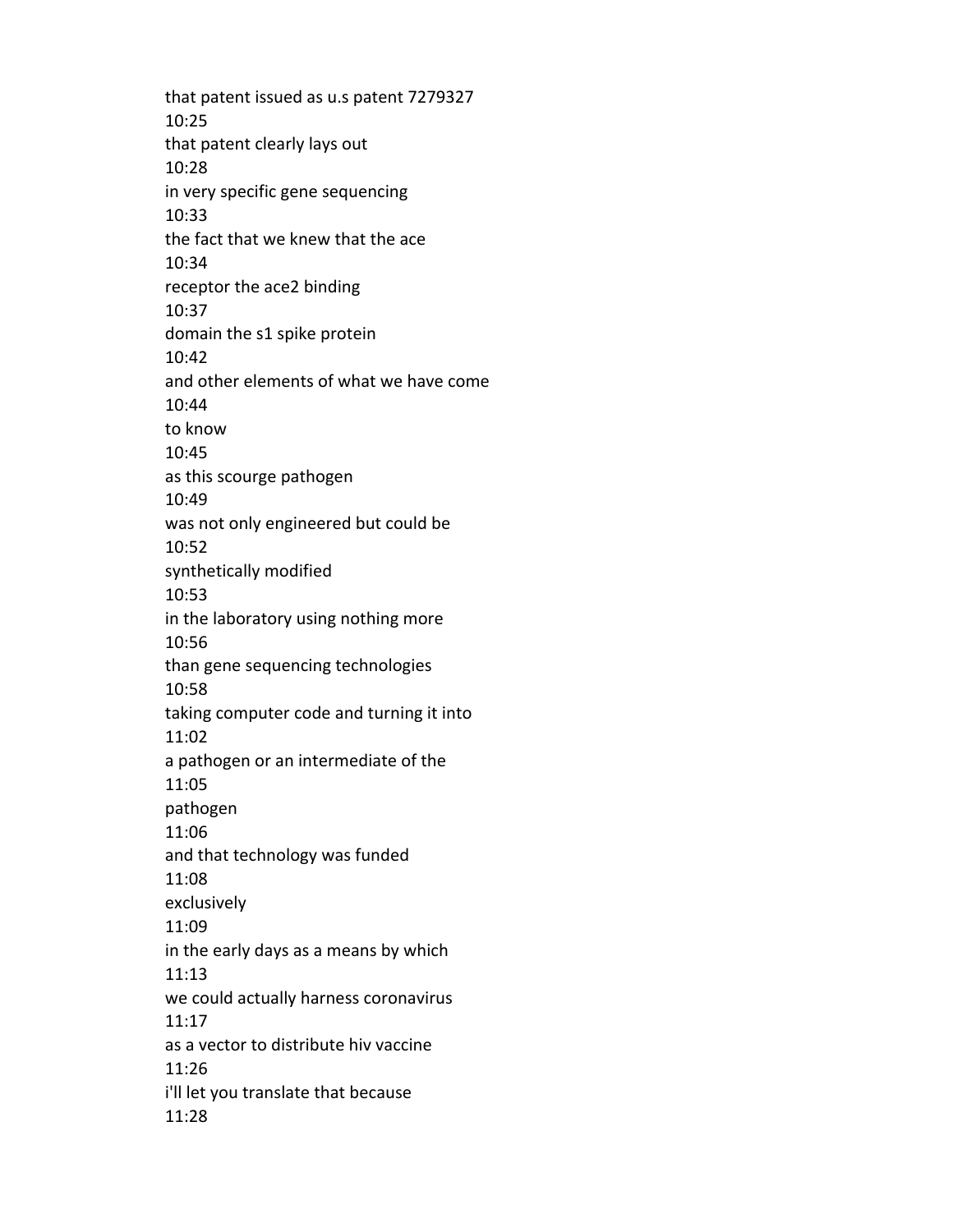that's a lot of material 11:30 11:30 okay okay so it gets worse 11:34 [Laughter] 11:38 um we were my organization 11:42 was asked to monitor biological and 11:45 chemical weapons treaty violations 11:48 in the very early days of 2000 you'll 11:51 remember 11:52 the anthrax events in september 11:56 of 2001 and we were part of an 12:00 investigation 12:01 that gave rise to the congressional 12:04 inquiry 12:05 into not only the anthrax origins but 12:08 also 12:09 into what was unusual behavior 12:12 around bayer's ciprofloxacin 12:16 drug which was a drug used as a 12:19 potential treatment 12:21 for anthrax poisoning and throughout the 12:24 fall 12:25 of 2001 we began monitoring an enormous 12:29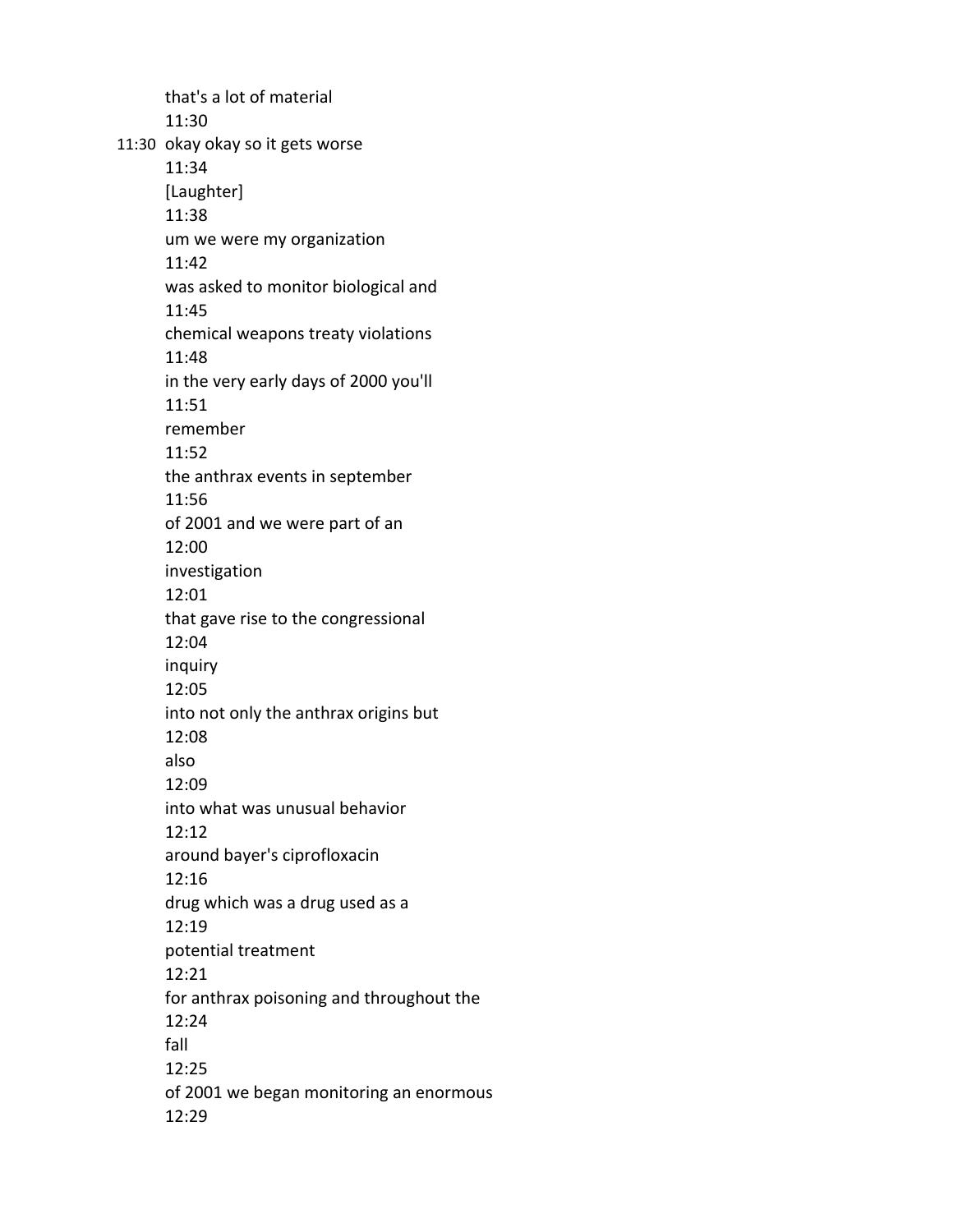number of bacterial and viral pathogens 12:34 that were being patented through 12:37 nih niaid u.s 12:40 amrit the u.s armed services 12:44 infectious disease program and 12:47 a number of other agencies 12:50 internationally that collaborated 12:52 with them and our concern 12:55 was that coronavirus was being 12:58 seen as not only a potential manipulable 13:01 agent for potential use as a vaccine 13:06 vector 13:07 but it was also very clearly being 13:09 considered as 13:10 a biological weapon candidate 13:13 13:13 um and so our first public reporting on 13:17 this 13:17 took place prior to the sars outbreak 13:21 in the latter part of 2001. so you can 13:24 imagine how 13:25 disappointed i am to be sitting here 20 13:29 years later 13:30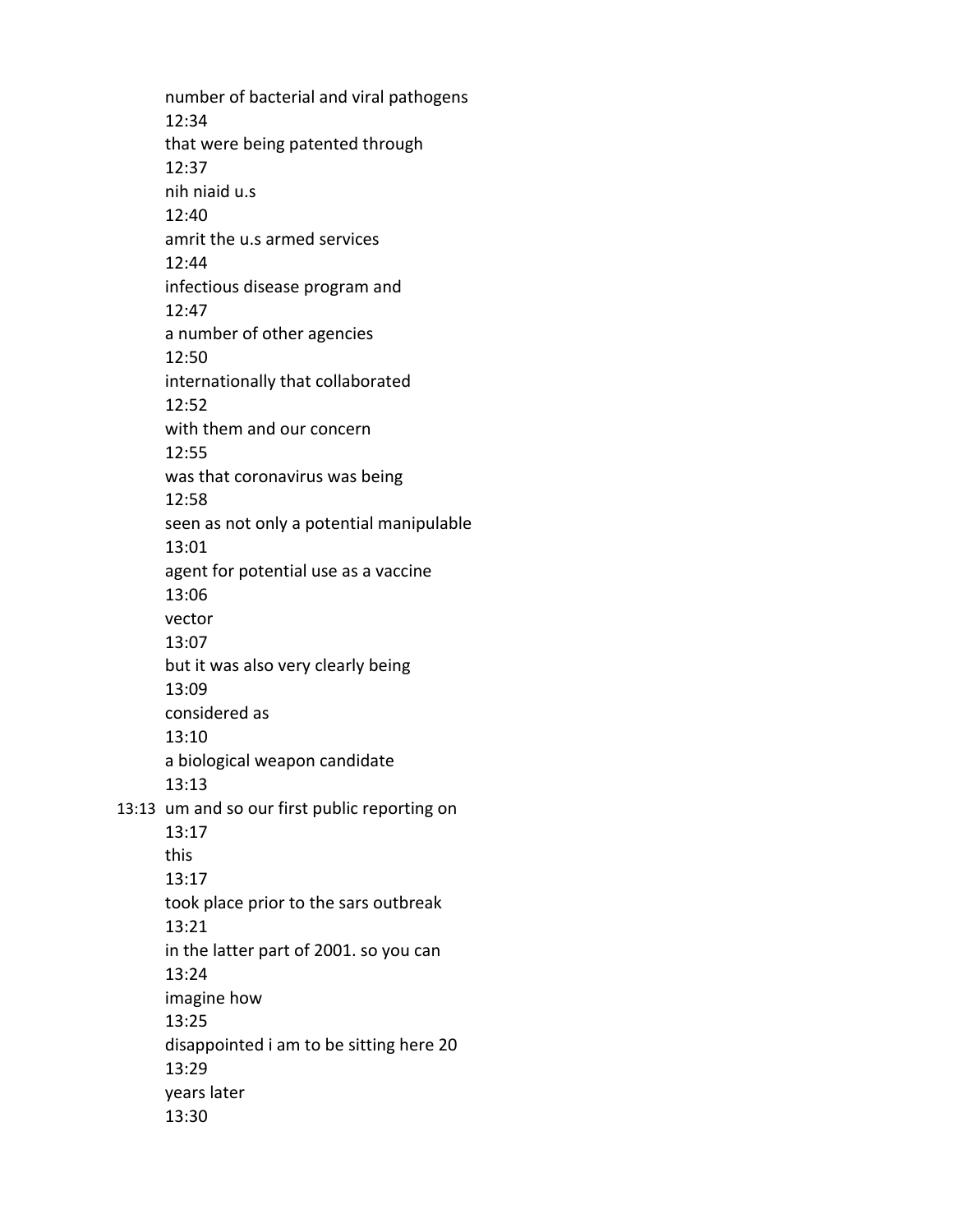having 20 years earlier pointed that 13:34 there was 13:35 a problem looming on the horizon with 13:37 respect to coronavirus 13:39 but after the 13:42 alleged outbreak and i'm i will always 13:45 say 13:46 alleged outbreak because i think it's 13:48 important for us to understand 13:50 that coronavirus as a circulating 13:52 pathogen 13:53 inside of the viral model that we have 13:58 is actually not new to the human 14:00 condition and is not new to the last two 14:02 decades 14:02 it's actually been part of the 14:06 sequence of proteins that that 14:08 circulates for quite a long time 14:11 but the alleged outbreak that took place 14:13 in china in 2002 going into 2003 14:18 gave rise to a very problematic april 14:21 2003 14:22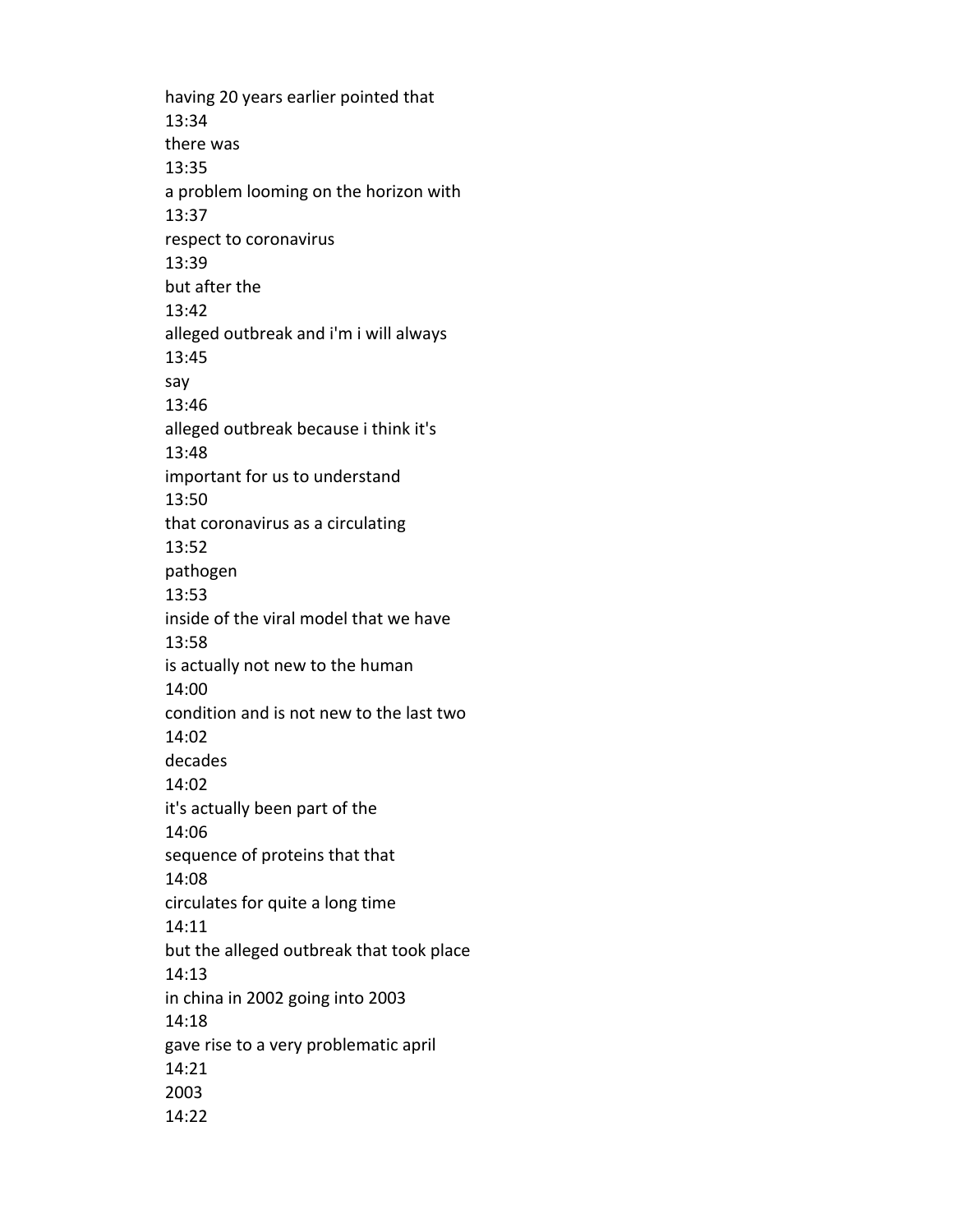filing by the united states center for 14:25 disease control and prevention 14:27 and this topic is of critical importance 14:30 to get the nuance 14:32 very precise because 14:35 in addition to filing the entire gene 14:38 sequence 14:39 on what became sars coronavirus 14:42 which is actually a violation of 35 us 14:45 code section 101. 14:48 you cannot patent a naturally occurring 14:50 substance 14:54 the 35 u.s code section 101 violation 14:58 was patent number 7220852 15:05 15:05 now that patent also had a series of 15:09 derivative patents associated with it 15:11 these 15:12 are are patent applications that were 15:16 broken apart because they were of 15:18 multiple 15:19 patentable subject matter but these 15:22 include 15:22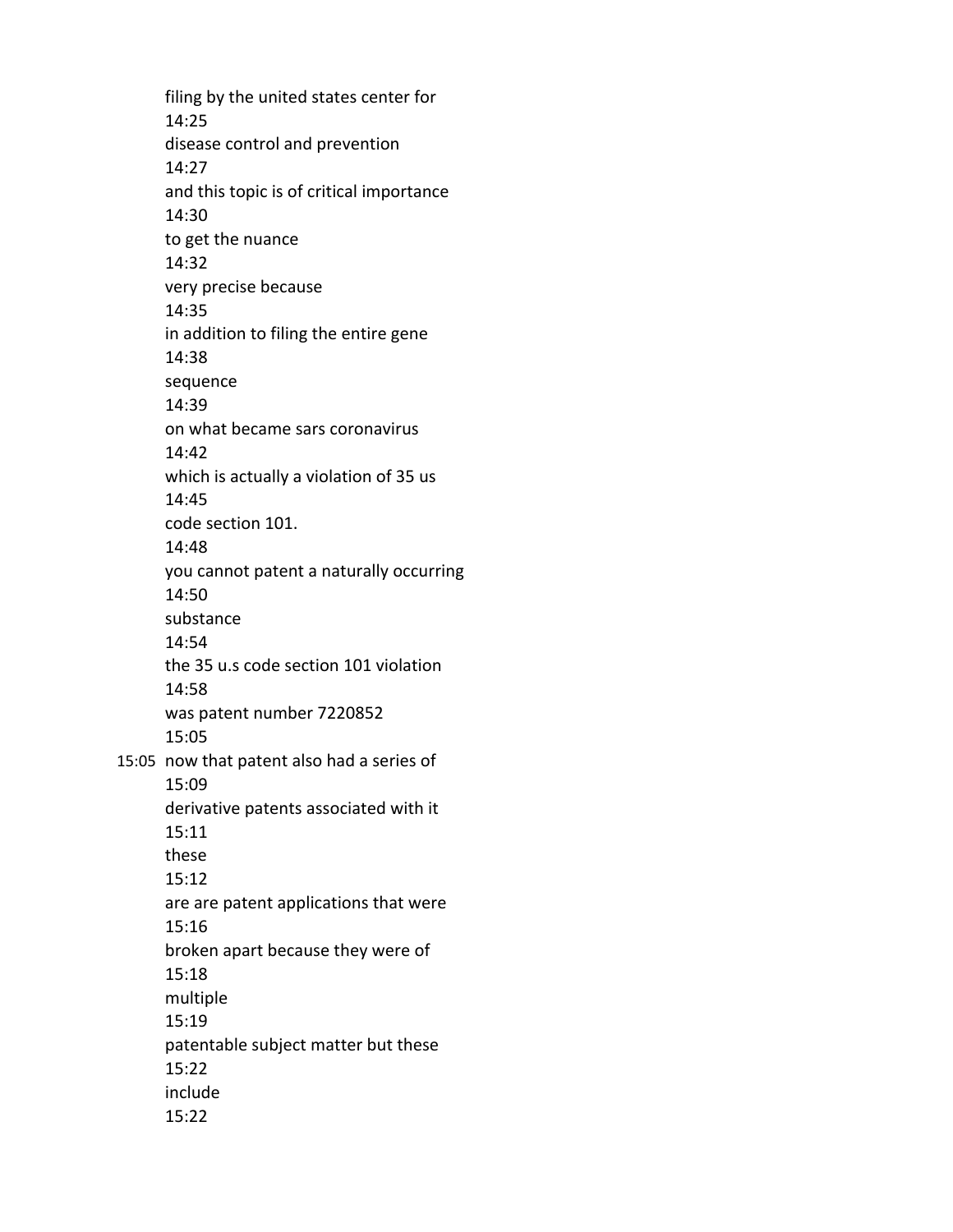u.s patent 46592703p 15:26 designation 15:33 u.s patent 776521 these patents not only covered the 15:47 gene sequence of sars coronavirus 15:51 but also covered the means of detecting 15:54 it 15:55 using rtpcr 15:58 15:58 now the reason why that's a problem is 16:00 if you actually 16:01 both own the patent on the gene 16:04 itself and you own the patent 16:08 on its detection you have a cunning 16:11 advantage to being able to control 16:13 100 of the provenance of not only the 16:16 virus itself but also its detection 16:19 meaning you have entire scientific 16:23 and message control and this patent 16:28 sought by the cdc was allegedly 16:31 justified by their public relations 16:33 team as being sought so that 16:37 everyone would be free to be able to 16:39 research coronavirus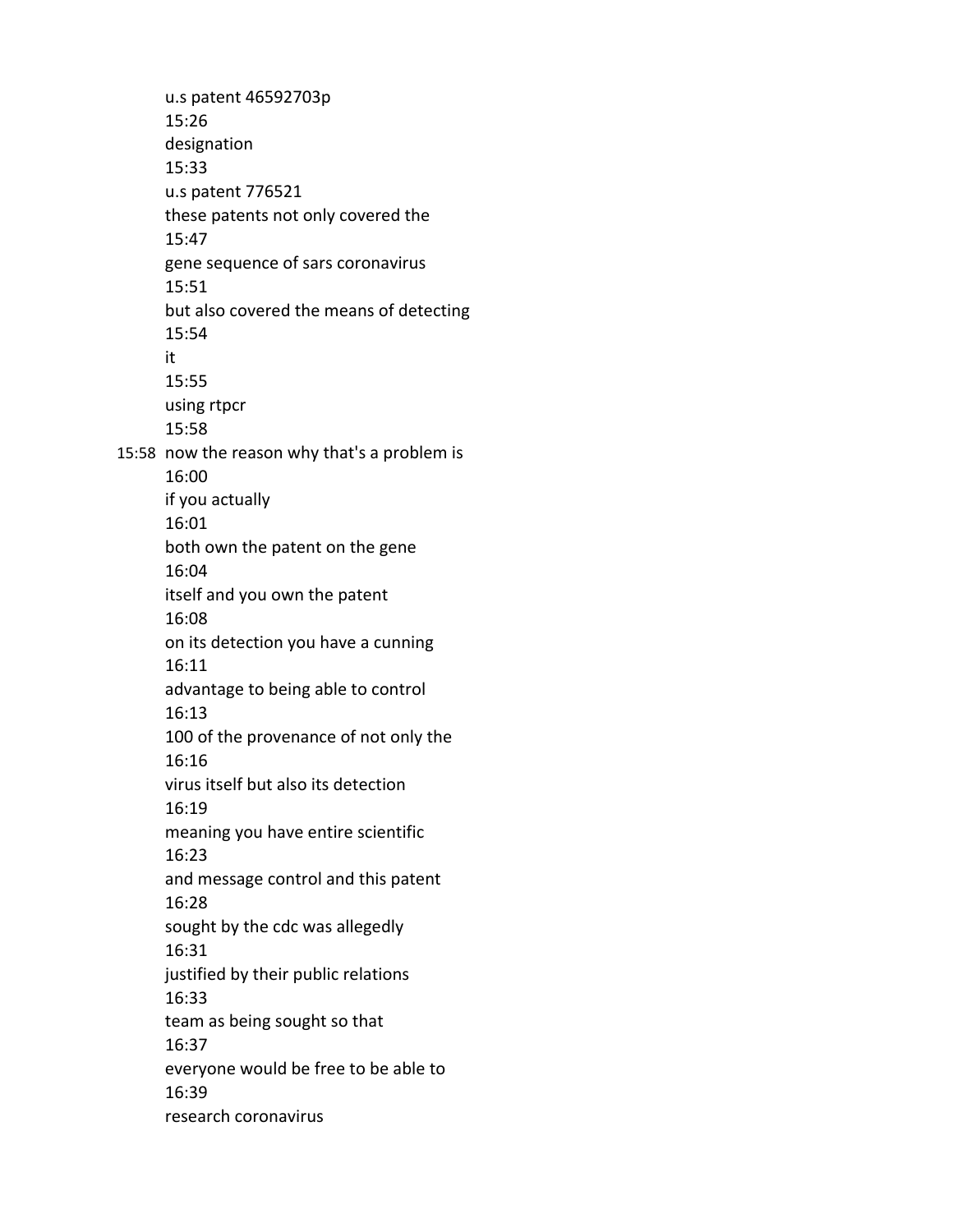16:42 16:42 the only problem with that statement is 16:44 it's a lie 16:46 and the reason why it's a lie is because 16:48 the patent office not once but 16:50 twice rejected the patent on the gene 16:54 sequence as 16:55 unpatentable because the gene sequence 16:58 was 16:59 already in the public domain 17:02 in other words prior to cdc's filing for 17:06 a patent 17:07 the patent office found 99.9 17:11 identity with the already existing 17:15 coronavirus recorded in the public 17:17 domain 17:18 and over the rejection of 17:21 the patent examiner and after having to 17:25 pay 17:26 an appeal fine in 2006 and 2007 17:31 the cdc overrode the patent office's 17:34 rejection of their patent and ultimately 17:36 in 2007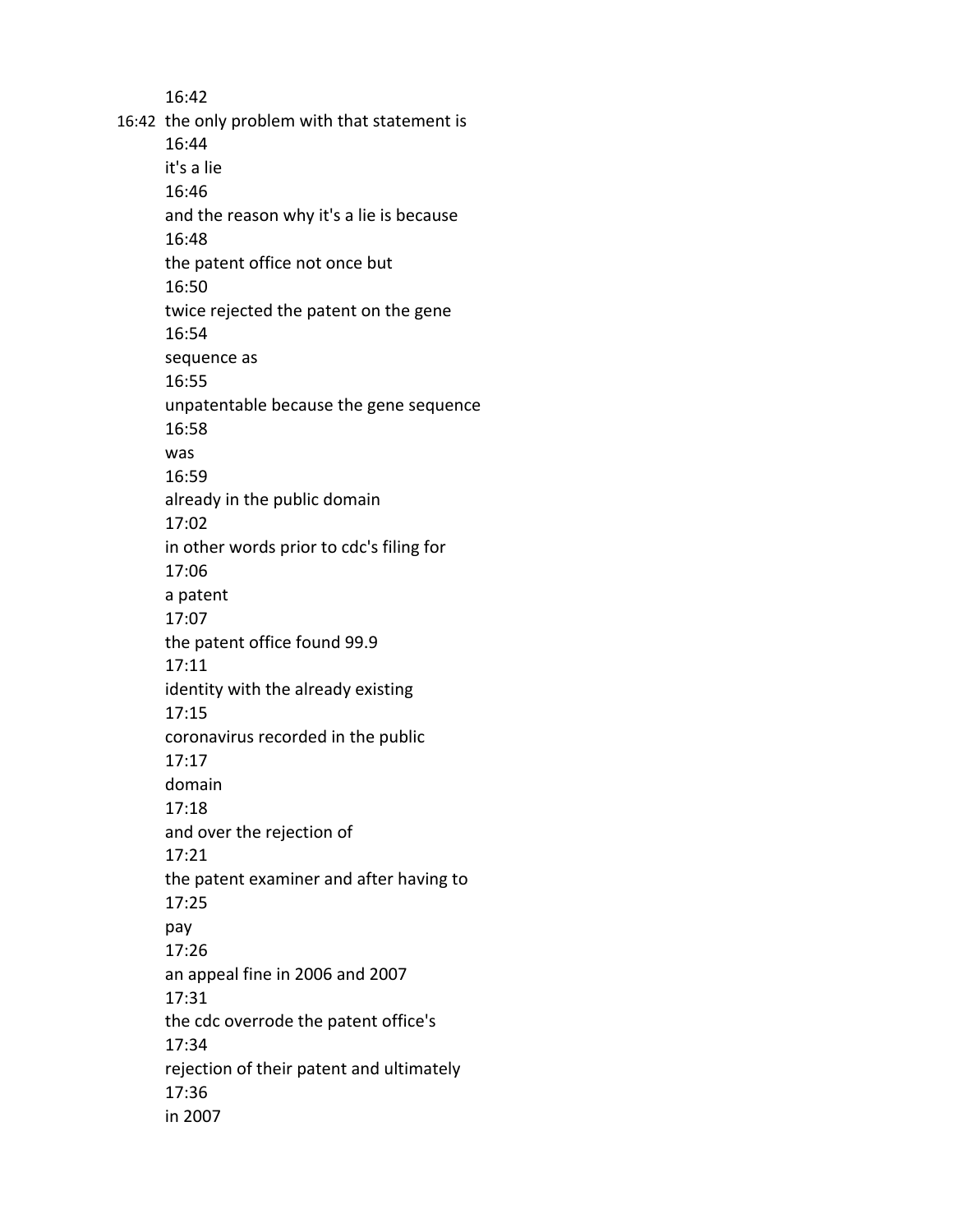17:38 got the patent on sars coronavirus 17:42 so every public statement that cdc has 17:44 made that said that this was 17:46 in the public interest is falsifiable by 17:49 their 17:49 own paid bribe to the patent office 17:53 this is not something that's subtle and 17:55 to make matters worse 17:57 they paid an additional fee to keep 17:59 their application 18:00 private last time i checked if you're 18:03 trying to make information available for 18:05 the public research you would not 18:06 pay a fee to keep the information 18:12 private 18:14 wish i could have made up anything i 18:16 just said but all of that is available 18:18 in the public 18:19 patent archive record which 18:22 any member of the public can review and 18:26 the public pair as it's called at the 18:27 united states patent office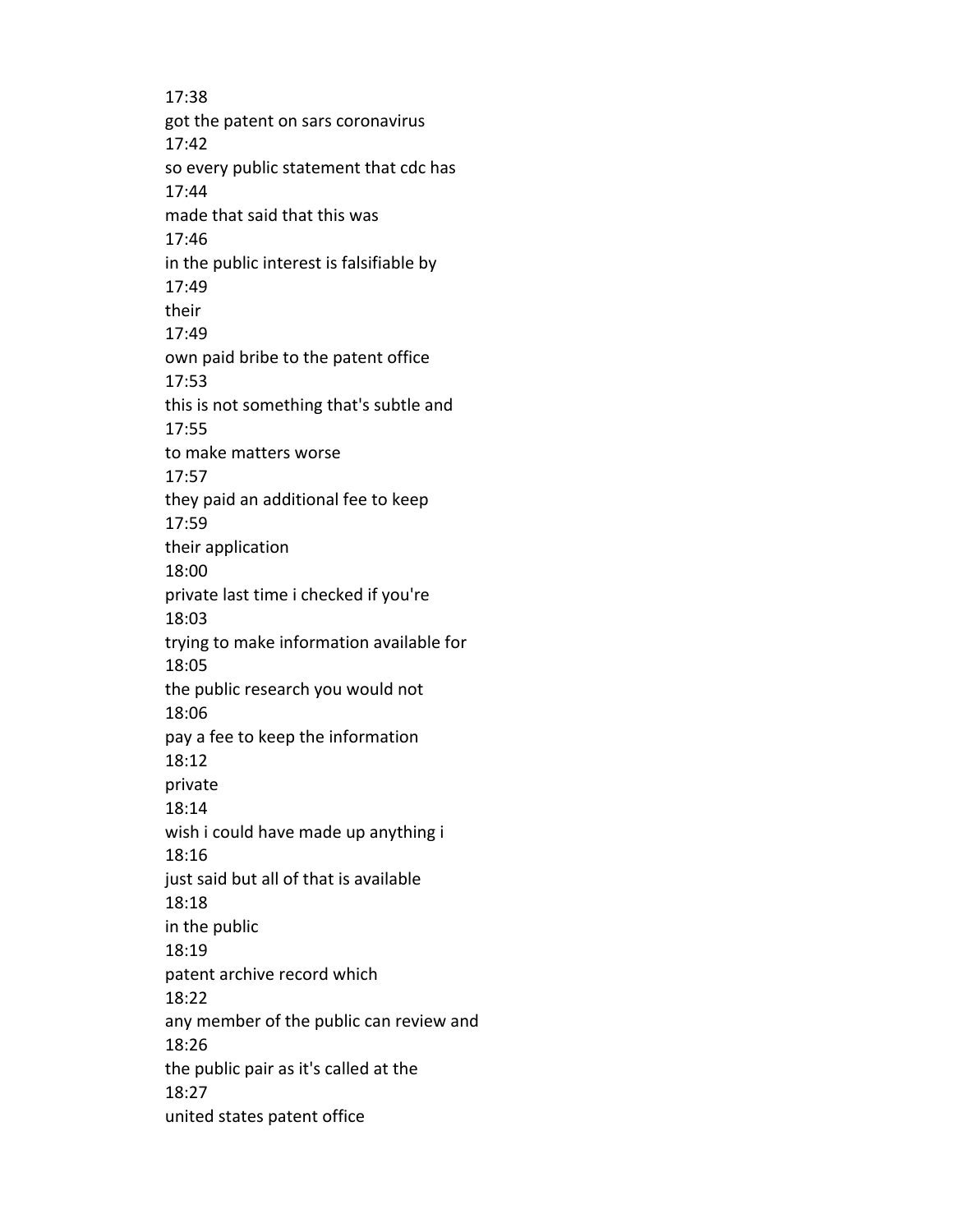18:29 has not only the evidence but the actual 18:32 documents which i have in my possession 18:36 now this is this is critically important 18:41 18:41 it's critically important because fact 18:43 checkers 18:44 have repeatedly stated that the novel 18:47 coronavirus 18:48 designated as sars cov2 18:52 is in fact distinct from the cdc patent 18:57 and here's both the genetic and the 19:00 patent problem 19:02 if you look at the gene sequence that is 19:04 filed by cdc 19:06 in 2003 again in 2005 19:10 and then again in 2006 what you find 19:13 is identity in somewhere between 89 to 19:17 99 19:19 of the sequence overlaps that have been 19:21 identified 19:22 in what's called the novel subclade of 19:25 sars 19:25 cov2 what we know is that the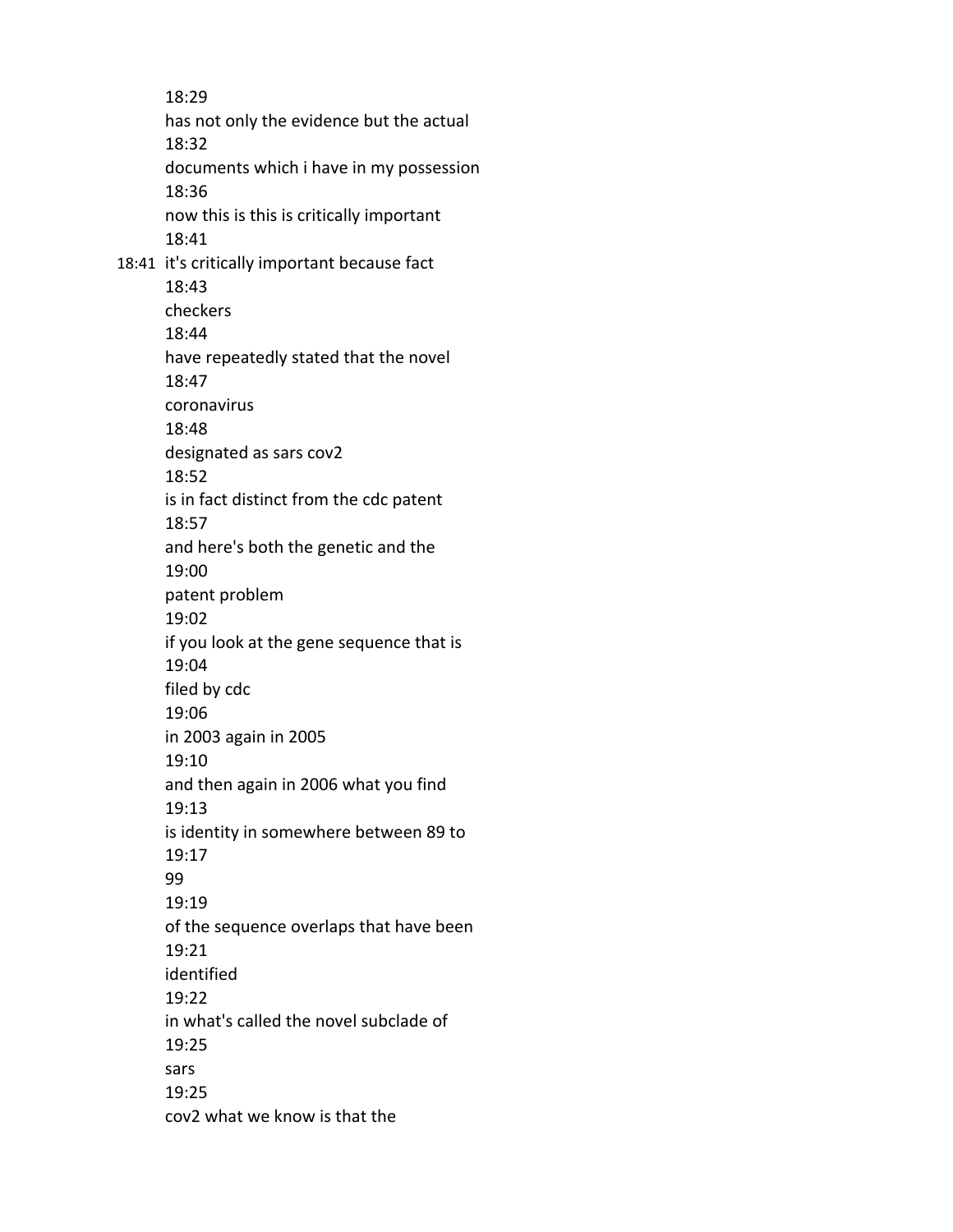19:29 the core designation of 19:32 sars coronavirus which is actually the 19:36 clade 19:37 of the beta coronavirus family and the 19:40 subclade that has been called 19:42 sar cov2 have to overlap 19:45 from a taxonomy point of view 19:48 you cannot have sars designation on a 19:52 thing 19:52 without it first being sars 19:56 so the the disingenuous fact checking 19:59 that has been done 20:00 saying that somehow or another cdc has 20:02 nothing to do 20:04 with this particular patent or this 20:06 particular pathogen 20:08 is beyond both the literal credibility 20:11 of the published sequences and it's also 20:15 beyond credulity when it comes to the 20:18 ictv 20:19 taxonomy because it very clearly states 20:22 that this is in fact a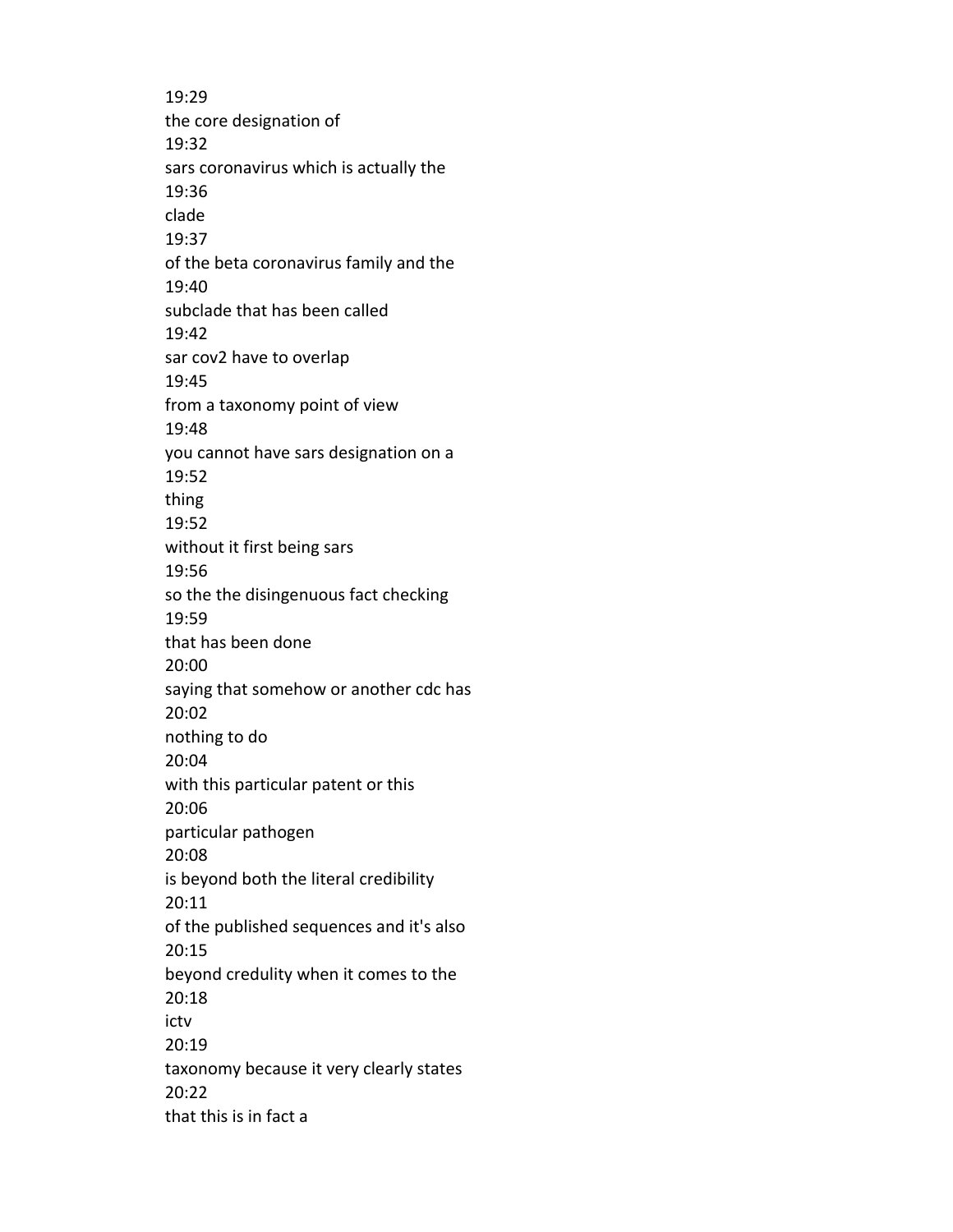20:23 subclade of the clade called sars 20:26 coronavirus 20:28 now what's important is on the 28th of 20:32 april 20:33 20:33 and listen to the date very carefully 20:35 because this date is problematic 20:37 three days after cdc 20:41 filed the patent on the 20:44 sars coronavirus in 2003 20:48 three days later sequoia pharmaceuticals 20:52 a company that was set up in maryland 20:56 sequoia pharmaceuticals on the 28th of 20:59 april 21:00 2003. filed a patent 21:04 on anti-viral agents of treatment and 21:06 control 21:07 of infections by coronavirus cdc 21:11 filed three days earlier and then 21:15 the treatment was available three days 21:17 later 21:19 now just hold that thought for a second 21:22 who is the choir pharmaceuticals well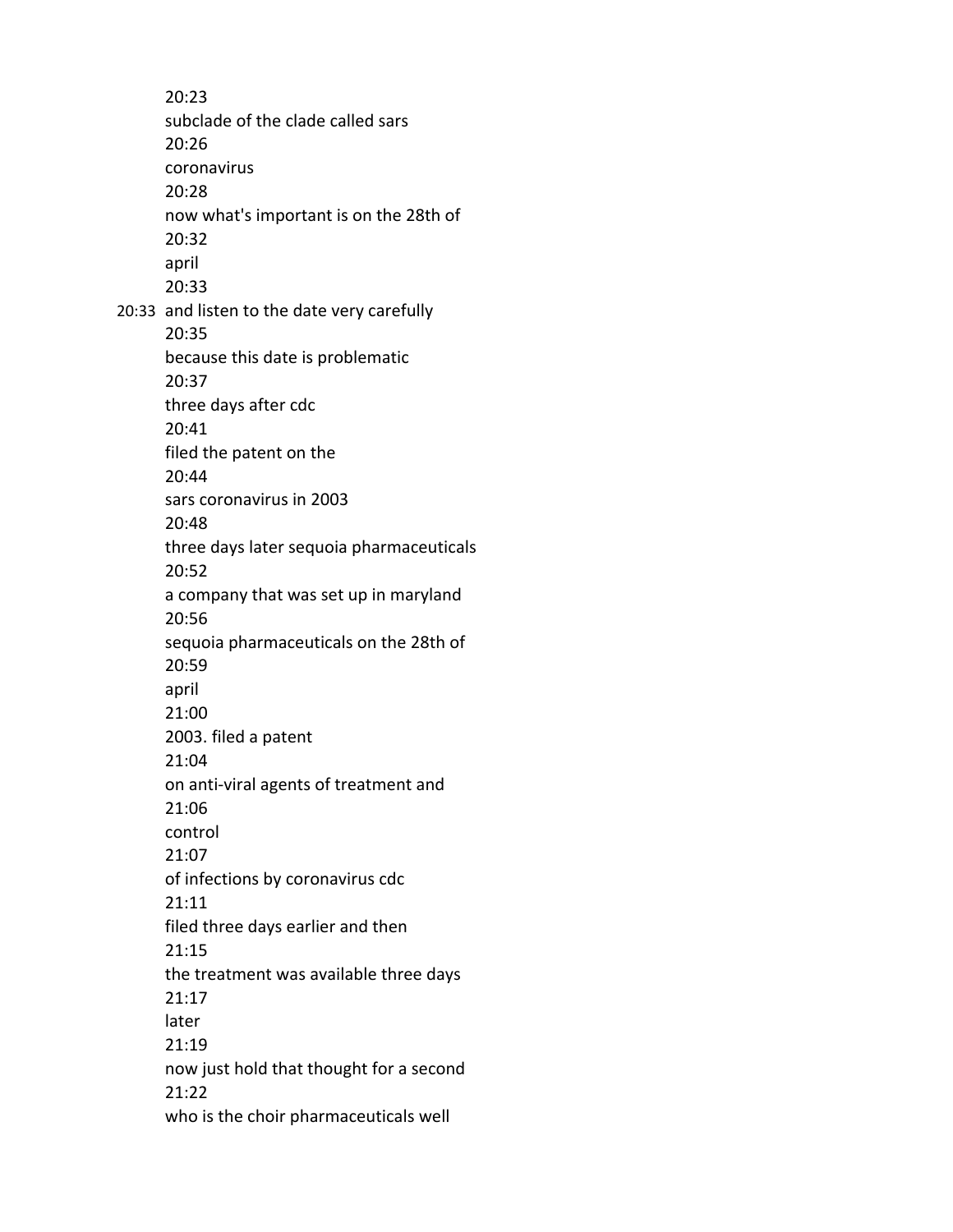21:25 there you go 21:25 that's a good question because sequoia 21:27 pharmaceuticals and 21:28 ultimately ab links pharmaceuticals 21:31 became rolled 21:32 into the proprietary holdings of pfizer 21:35 crusell and johnson and johnson 21:42 wow so ask yourself a simple question 21:46 how would one have a patent on a 21:48 treatment for a thing that had been 21:50 invented 21:51 three days earlier yeah 21:56 the patent in question the april 28 22:00 2003 patent 715 22:06 1163 issued to sequoia pharmaceuticals 22:10 has another problem the problem is 22:14 it was issued and published before the 22:18 cdc 22:20 patent on coronavirus was actually 22:24 allowed so the degree to which the 22:27 information 22:28 could have been known by any means other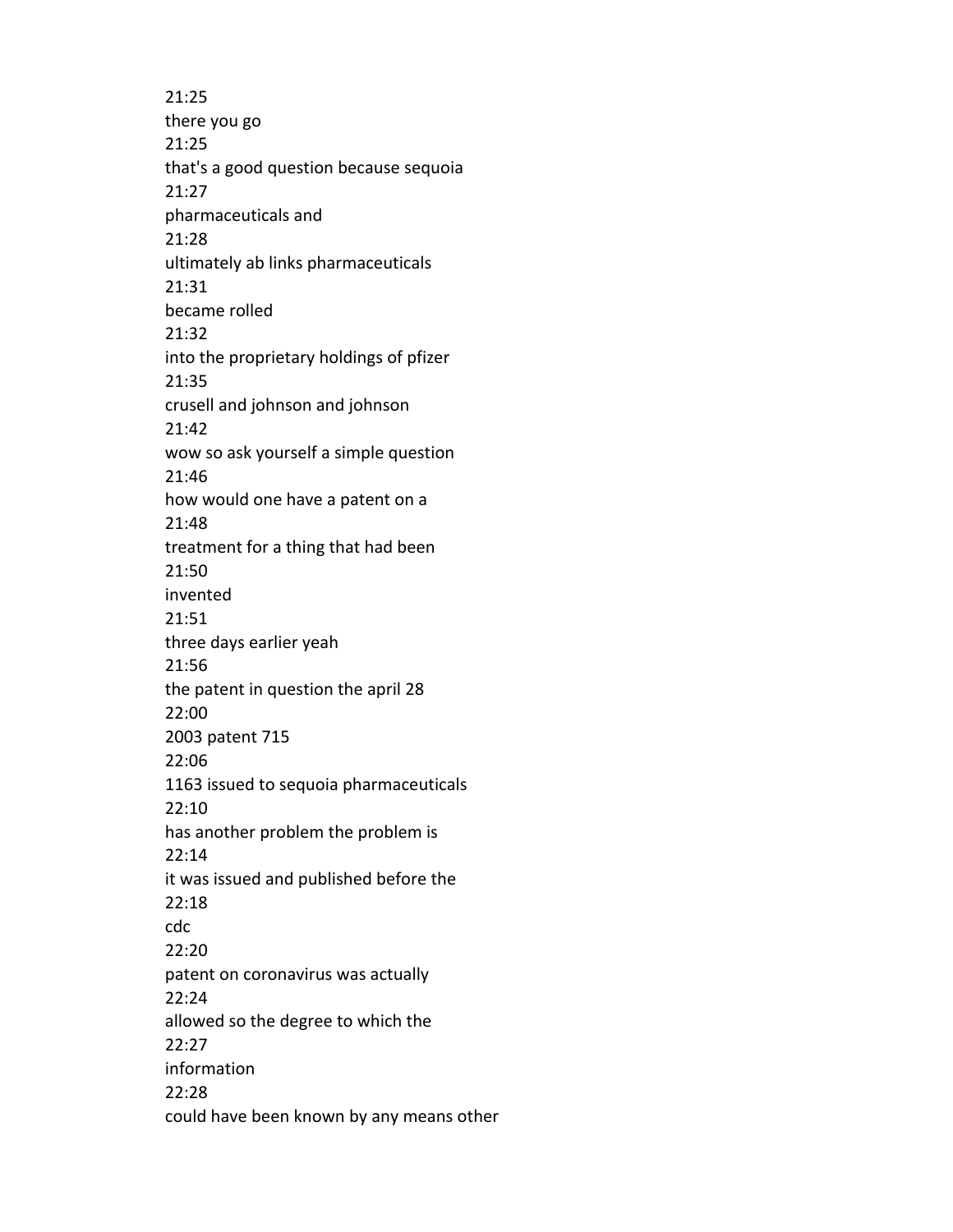22:31 than insider information between those 22:33 parties 22:34 is zero it is not physically possible 22:38 for you to patent a thing that treats 22:41 a thing that had not been published 22:44 because 22:45 cdc had paid to keep it secret 22:53 22:53 this my friends is the definition 22:56 of criminal conspiracy racketeering and 22:59 collusion 23:00 this is not a theory this is 23:04 evidence you cannot have information 23:09 in the future inform a treatment for a 23:12 thing that did not exist 23:15 this could well blow up into a ricoh 23:18 case 23:18 ultimately this is the that's 23:21 that it is a ricoh case it's not could 23:23 blow up into it it is a ricoh case 23:26 23:26 and the rico pattern which was 23:28 established in april of 2003 for the 23:31 first coronavirus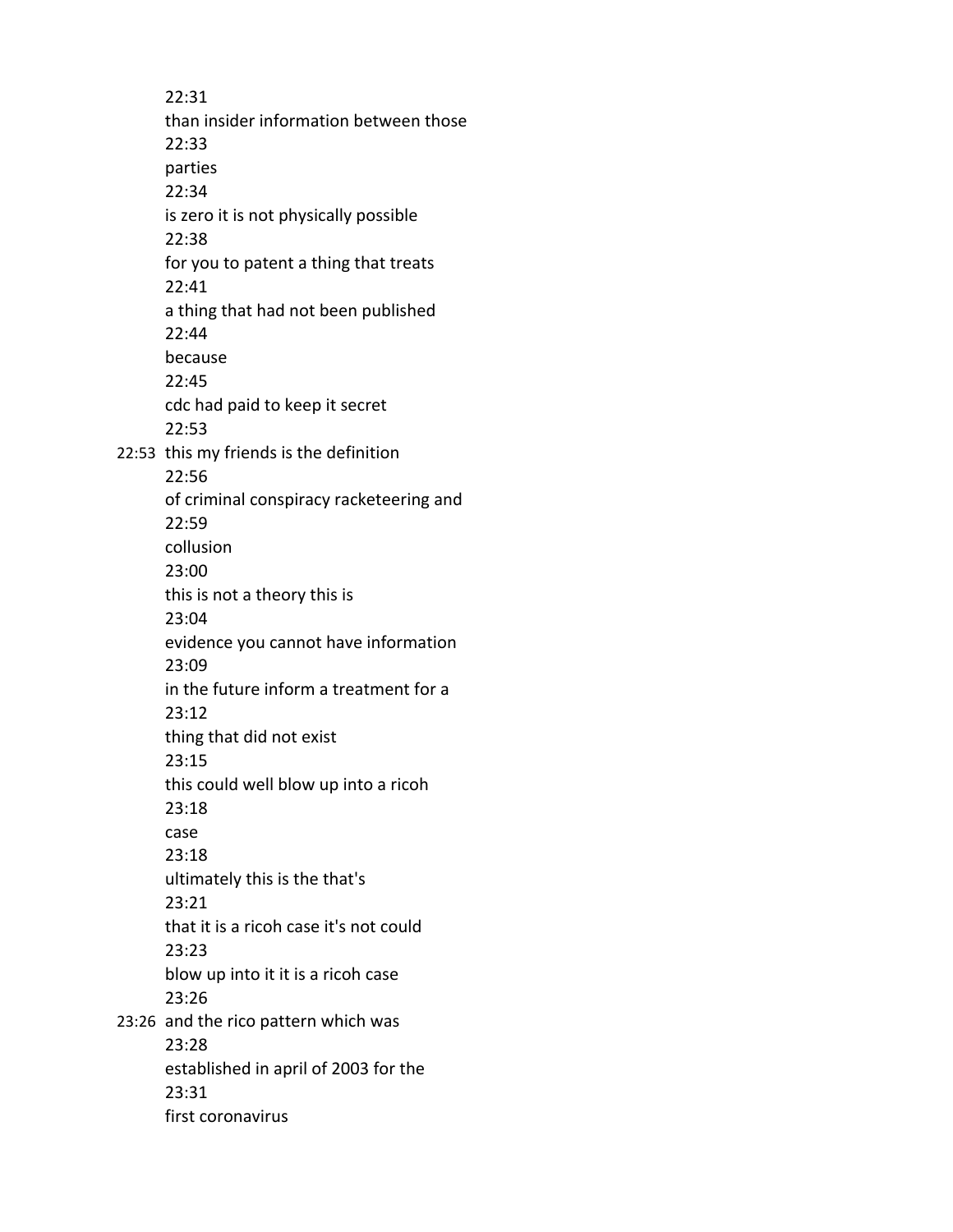23:33 was played out to exactly the same 23:36 schedule 23:38 when we see sars cov2 show up 23:41 23:41 when we have moderna getting the spike 23:44 protein sequence by 23:45 phone from the vaccine research center 23:50 at niaid prior to 23:53 the definition of the novel subclade 23:56 how do you treat a thing before you 23:59 actually have the thing 24:04:00 yeah it's going to get worse here oh no 24:07:00 it can't get worse 24:08:00 oh it does um in 24:11:00 the 5th of june 2008 which is an 24:14:00 important date because it is actually 24:16:00 around the time when 24:17:00 darpa the defense advanced research 24:20:00 program in the united states 24:22:00 actively took an interest in coronavirus 24:26:00 as a biological weapon 24:29:00 june 5th 2008 ab links 24:32:00 which as you know is now part of sanofi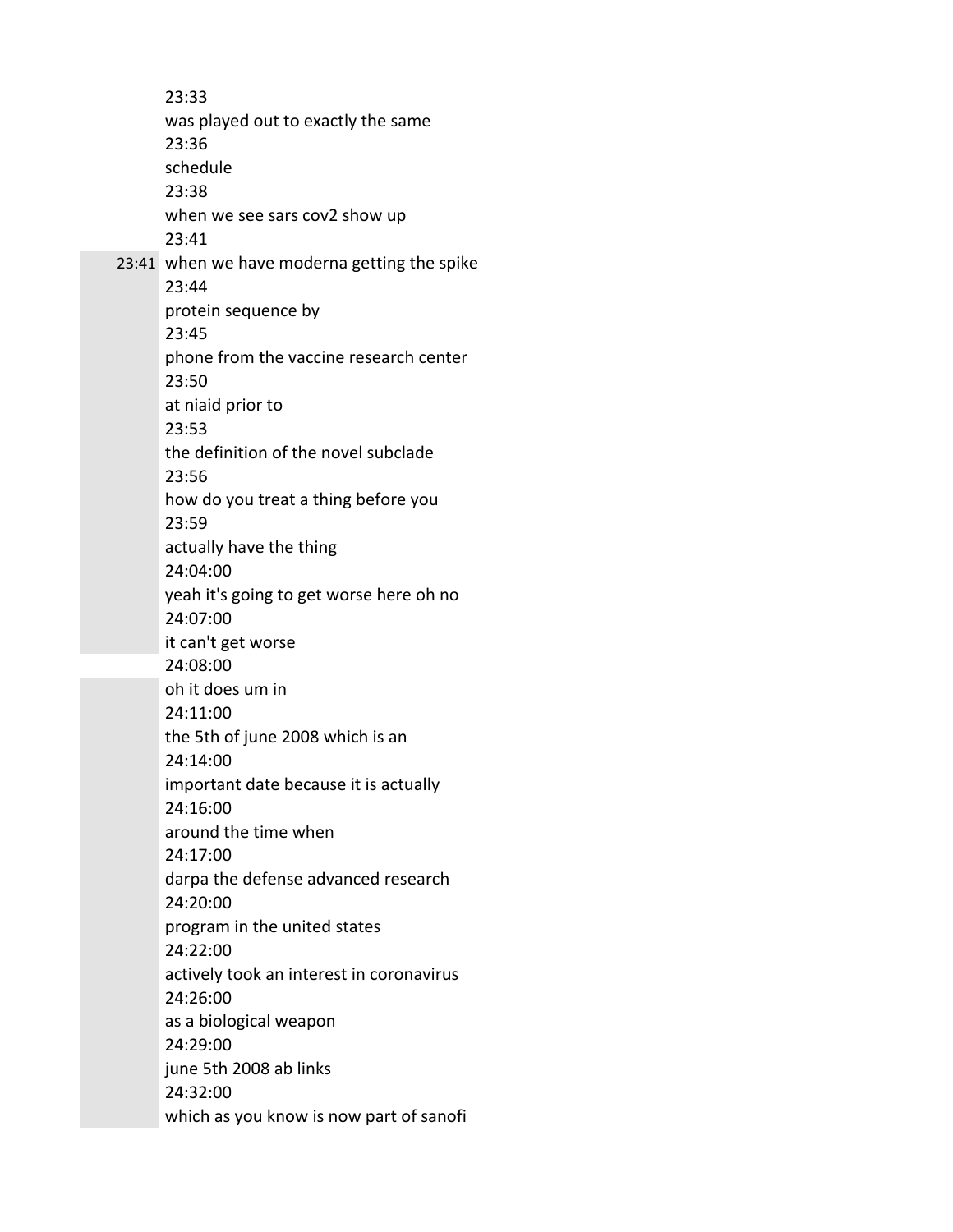24:36:00 filed a series of patents that 24:38:00 specifically 24:39:00 targeted what we've been told is the 24:42:00 novel feature of the sars cov2 24:45:00 virus and you heard what i just said 24:48:00 this is 24:48:00 the fifth of june 2008. 24:53:00 they found what specifically they 24:56:00 targeted 24:56:00 what was called the poly basic cleavage 24:58:00 site for 25:00:00 sars cov the novel spike protein and the 25:03:00 ace2 receptor binding domain which is 25:05:00 allegedly novel to sar cov2 25:08:00 and all of that was patented 25:12:00 on the 5th of june 2008 25:15:00 and those patents in sequence were 25:18:00 issued 25:19:00 25:19:00 between november 24th of 2015 25:24:00 which was u.s patent 9193780 25:28:00 so that one came out 25:31:00 after the gain of function moratorium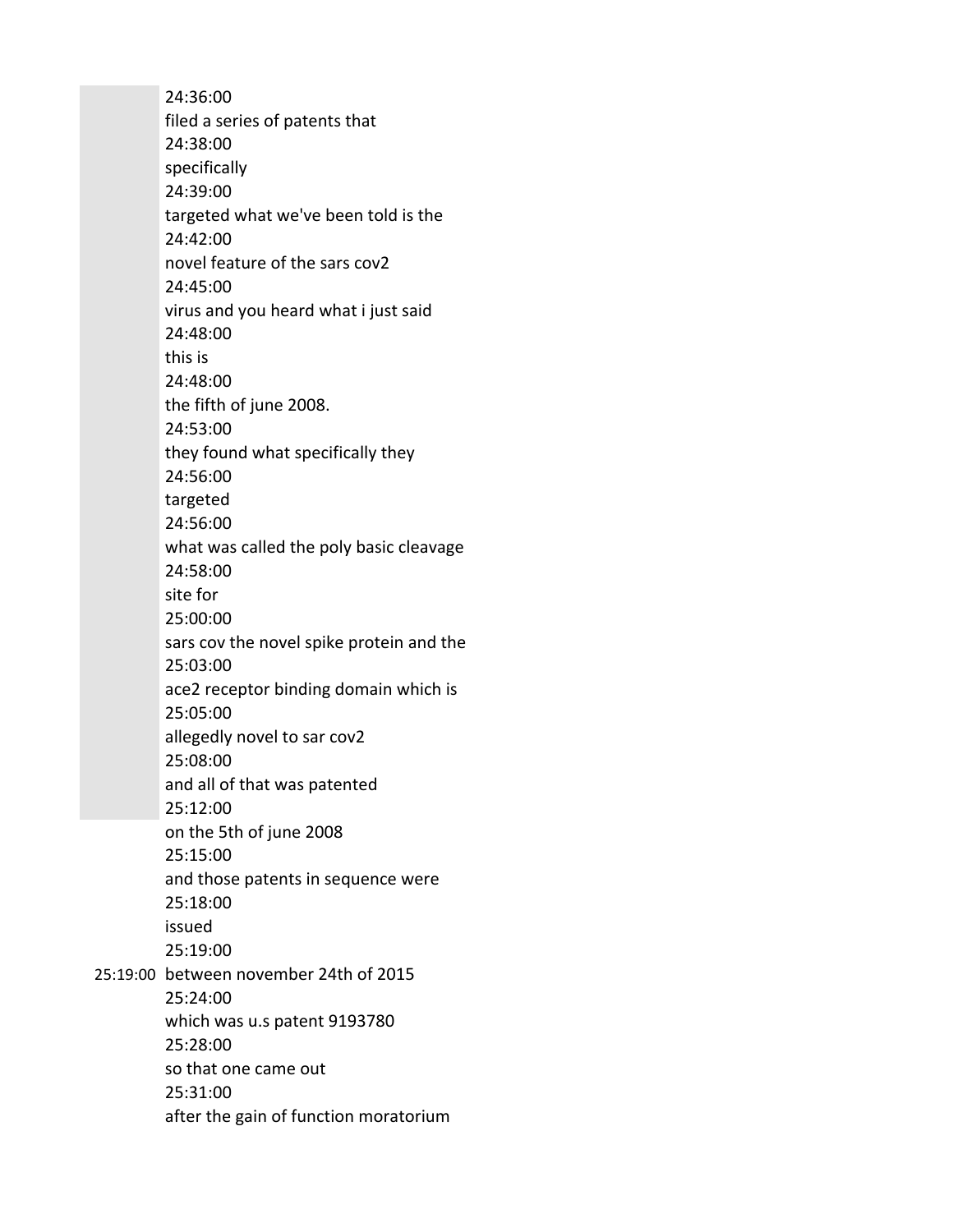25:37:00 that one came after the mers outbreak 25:41:00 in the middle east but what you find is 25:45:00 that then in 2016 2017 25:50:00 2019 a series of patents 25:54:00 all covering not only 25:57:00 the rna strands but also the sub 26:01:00 components of the gene strands 26:05:00 were all issued to ab links 26:08:00 and sanofi and then we have 26:12:00 crew cell we have rubios therapeutics 26:17:00 we have children's medical corporation 26:21:00 we have countless others that include 26:26:00 ludwig maximilians universitat 26:29:00 in munchen protein science corporation 26:33:00 dana-farber cancer institute 26:35:00 university of iowa university of hong 26:38:00 kong 26:38:00 chinese national genome human genome 26:40:00 center in 26:41:00 shanghai all identifying 26:45:00 in patent filings that ranged from 26:49:00 2008 until 2017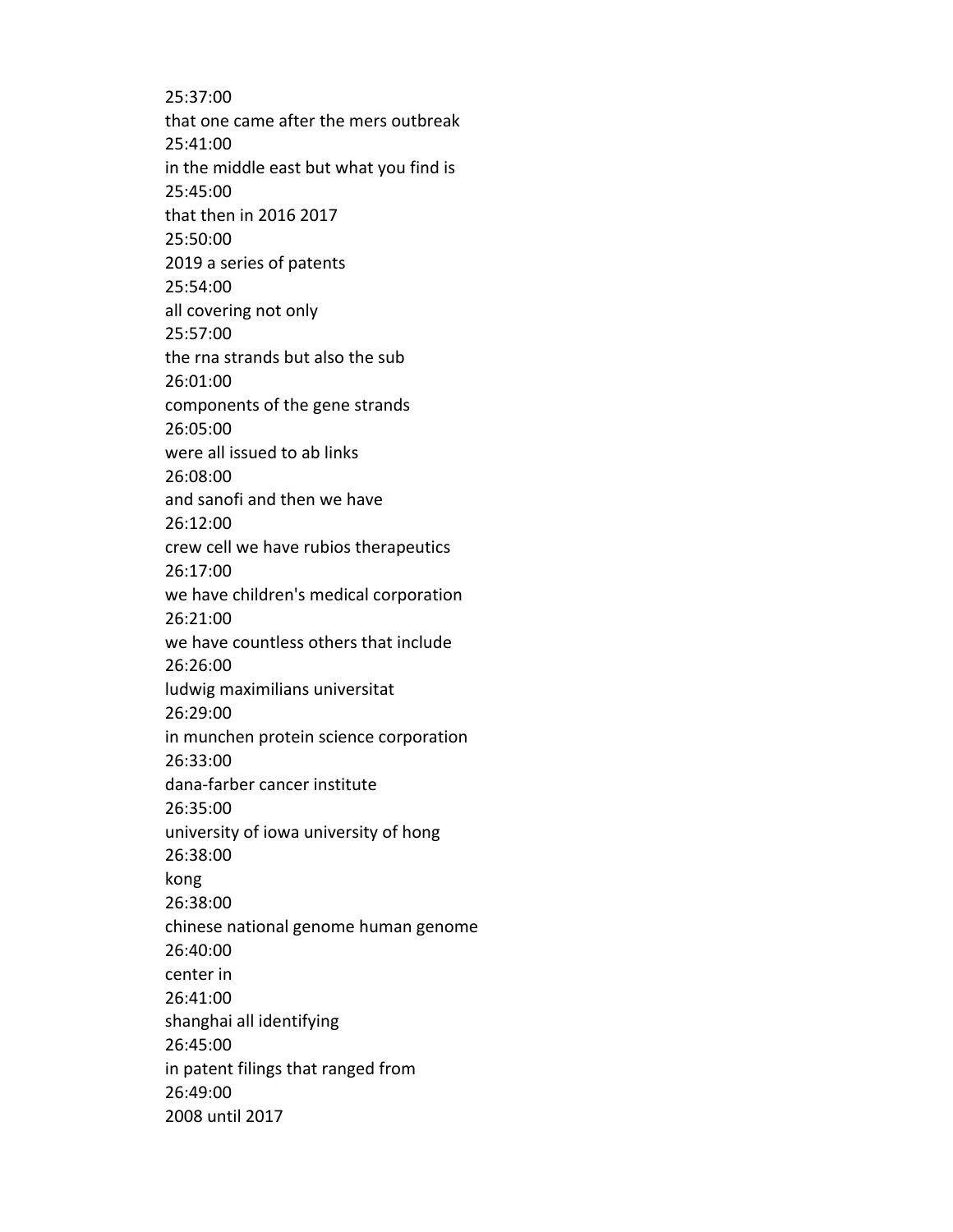26:53:00 26:53:00 every attribute that was allegedly 26:57:00 uniquely published 26:59:00 by the single reference publication the 27:02:00 novel bat coronavirus 27:04:00 reveals quote natural insertions at the 27:07:00 s1 s2 27:08:00 2 cleavage site of the spike protein and 27:10:00 possible recombinant 3 origin 27:13:00 of the cov2 virus the paper that has 27:17:00 been 27:18:00 routinely used to identify the novel 27:22:00 virus 27:23:00 unfortunately if you actually take what 27:25:00 they report to be novel 27:27:00 you find 73 27:31:00 patents issued between 2008 27:34:00 and 2019 which have 27:38:00 the elements that were allegedly novel 27:43:00 in the sars cov2 27:46:00 specifically as it relates to the poly 27:49:00 basic cleavage site 27:51:00 the h2 receptor binding domain and the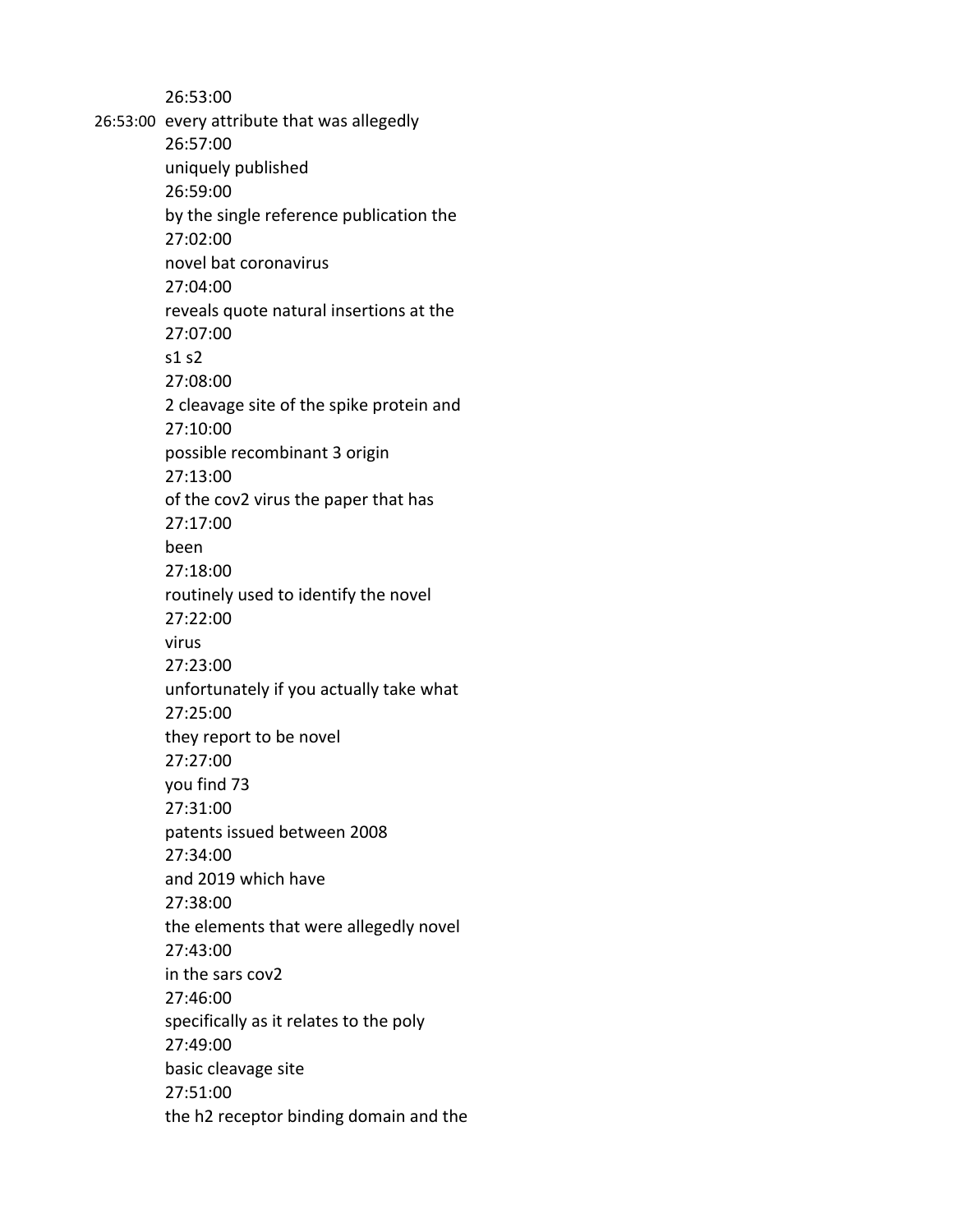27:54:00 spike protein 27:56:00 so the clinically novel components 27:59:00 of the clinically unique clinically 28:03:00 contagious you know where i'm going with 28:07:00 this 28:09:00 28:09:00 okay there was no outbreak 28:12:00 of sars because 28:16:00 we had engineered all of the elements of 28:19:00 that 28:20:00 and by 2016 28:24:00 the paper that was funded during 28:27:00 28:27:00 the gain of function moratorium that 28:30:00 said that the sars coronavirus was 28:32:00 poised for human emergence 28:36:00 written by none other than ralph barrick 28:41:00 was not only poised for human emergence 28:44:00 but it was patented for commercial 28:46:00 exploitation 28:49:00 73 times 28:52:00 ralph barrack i think i saw a video clip 28:54:00 with him giving a speech in which he 28:56:00 explicitly told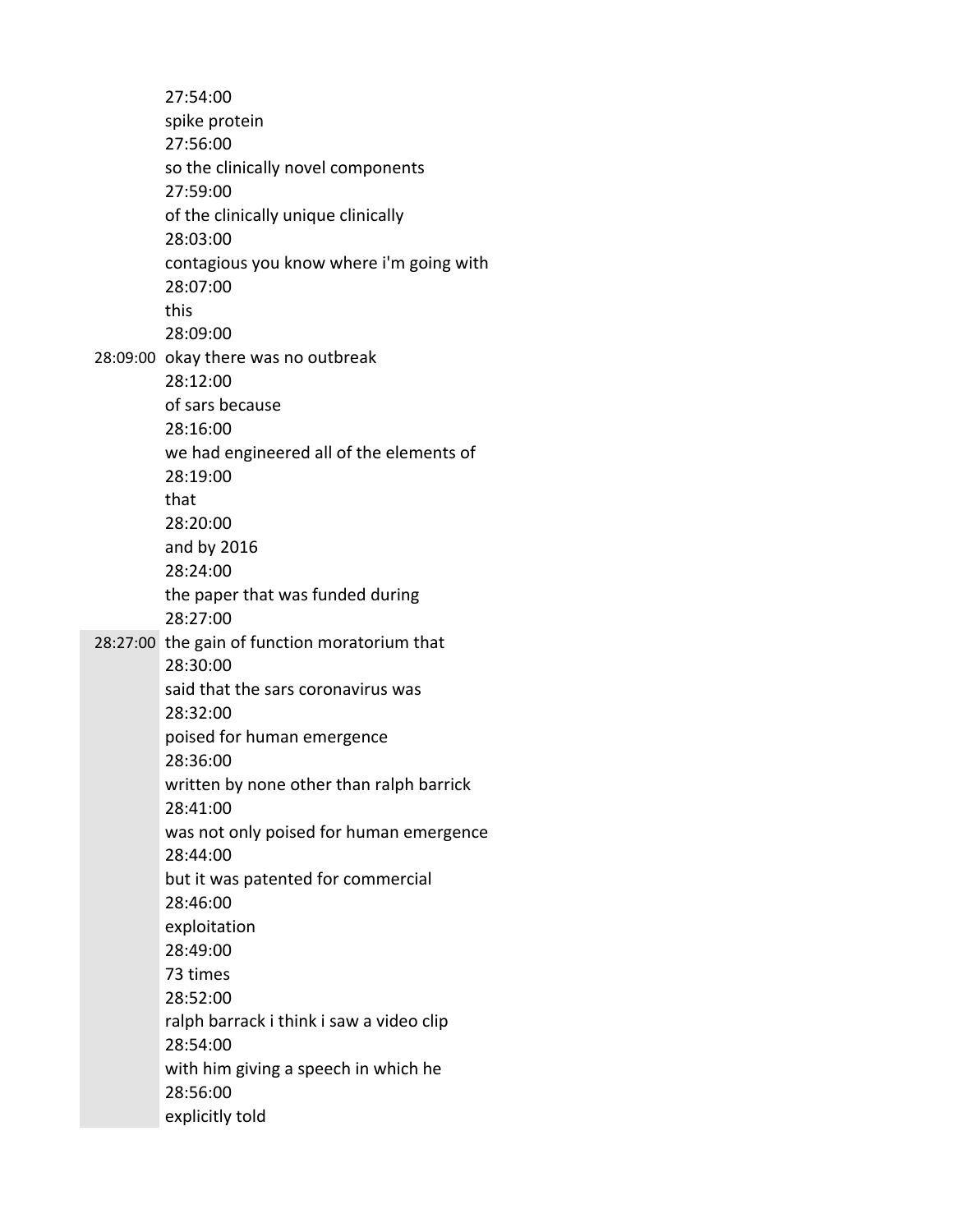28:58:00 the audience that you can make a lot of 28:59:00 money with this 29:01:00 yes you can and he has made 29:04:00 a lot of money doing this oh 29:09:00 so for those who want to live 29:12:00 in the illusion that somehow or another 29:16:00 that's the end of the story be prepared 29:19:00 for 29:20:00 a greater disappointment because 29:22:00 somebody 29:23:00 knew something in 2015 29:26:00 29:26:00 and 2016 which gave rise to my favorite 29:30:00 quote of this entire pandemic 29:32:00 and by that i'm not being cute my 29:36:00 **favorite quote of this pandemic 29:38:00 was a statement made in 2015** 29:44:00 **by peter dashik** 29:48:00 the statement that was made by peter 29:51:00 dashick in 2015 29:52:00 **reported in the national academies of 29:55:00 press publication 29:56:00 february 12 2016**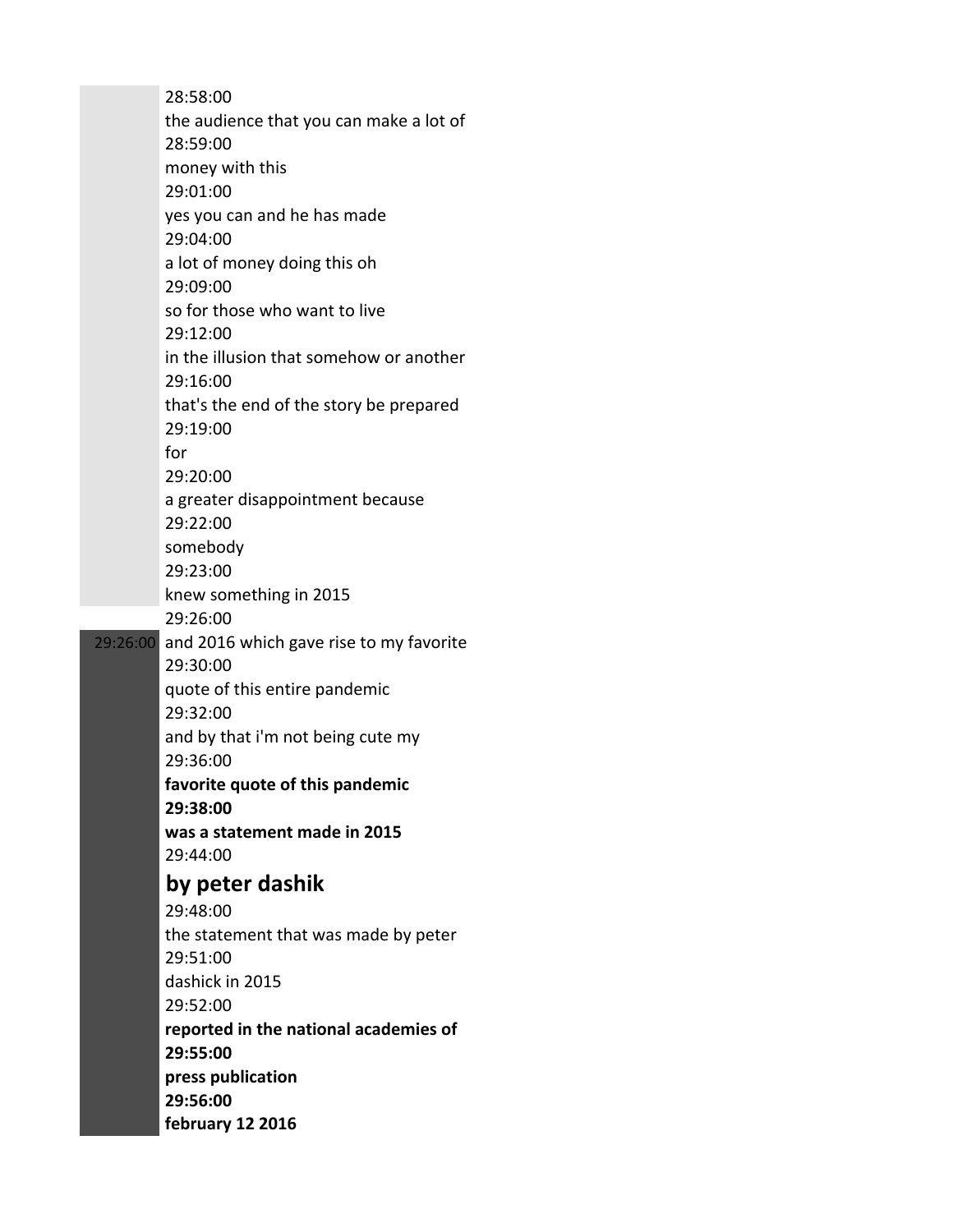**30:00:00 and i'm quoting we need to 30:03:00 increase public understanding of the 30:05:00 need for medical 30:07:00 measures such as a pan corona virus 30:10:00 vaccine 30:12:00 a key driver is the media and the 30:15:00 economics will follow the hype 30:18:00 we need to use that hype to our 30:20:00 advantage 30:21:00 to get to the real issues 30:24:00 investors will respond if they see 30:27:00 profit 30:28:00 at the end of the process end quote** 30:31:00 that's quite shocking because i thought 30:33:00 let me let me just read that again just 30:35:00 because 30:36:00 i don't know if i might get lost in 30:38:00 translation so let me just go ahead and 30:40:00 read it 30:41:00 slowly yeah and as americans love to do 30:44:00 when speaking 30:45:00 to a multilingual audience maybe i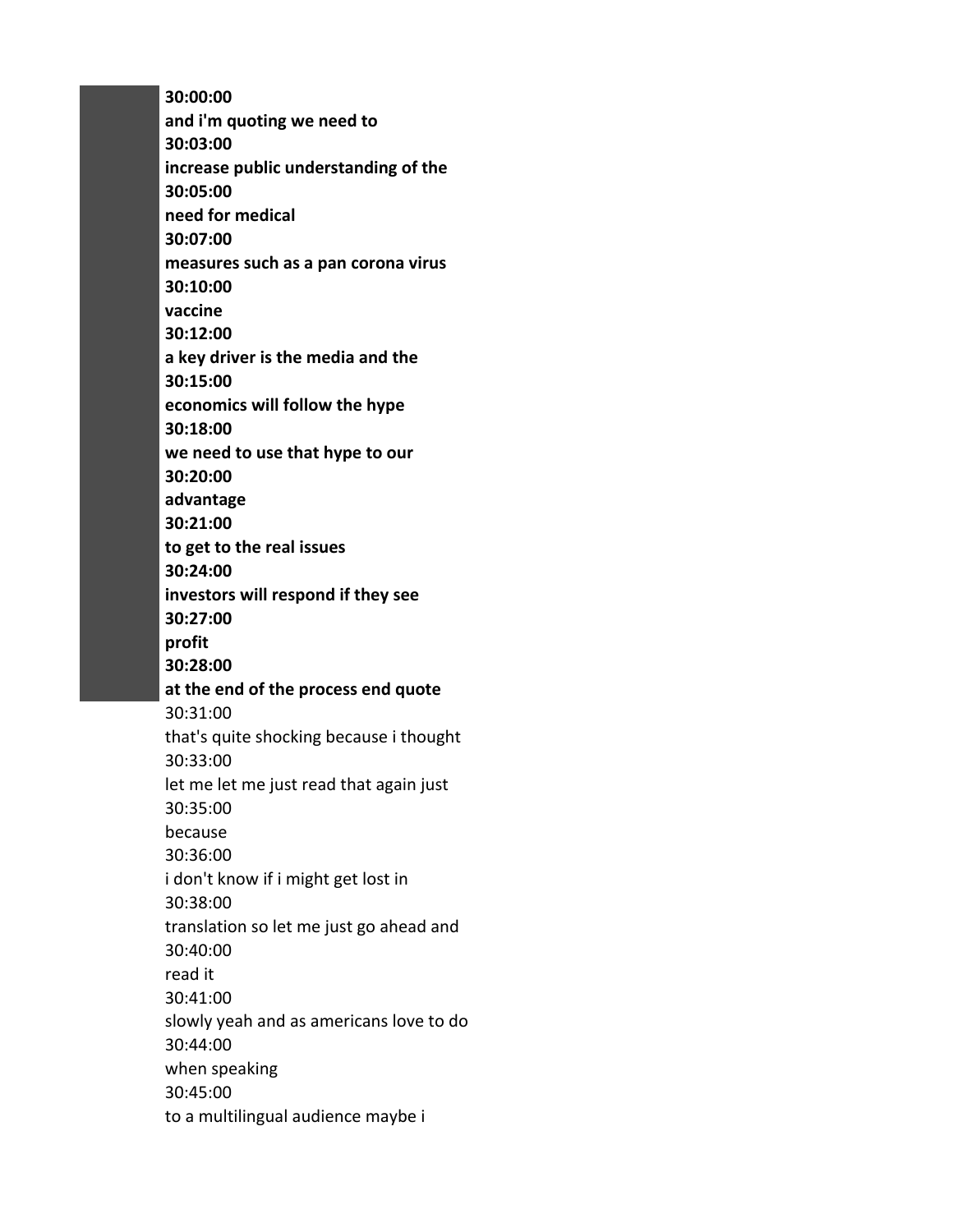|          | 30:47:00                                          |
|----------|---------------------------------------------------|
|          | should say it louder                              |
|          | 30:48:00                                          |
|          | 30:48:00 i won't we need to increase              |
|          | 30:52:00                                          |
|          | public understanding of the need for              |
|          | 30:55:00                                          |
|          | medical countermeasures                           |
|          | 30:57:00                                          |
|          | such as a pan-coronavirus vaccine                 |
|          | 31:01:00                                          |
|          | a key driver is the media and the                 |
|          | 31:04:00                                          |
|          | economics will follow the hype                    |
|          | 31:08:00                                          |
|          | we need to use that hype to our                   |
|          | 31:10:00                                          |
|          | advantage                                         |
|          | 31:12:00                                          |
|          | to get to the real issues investors               |
|          | 31:15:00                                          |
|          | will respond if they see profit                   |
|          | 31:18:00                                          |
|          | at the end of the process end                     |
|          | 31:21:00                                          |
|          | quote                                             |
|          | 31:26:00                                          |
|          | that's really i mean peter doshi wasn't           |
|          | 31:28:00                                          |
| 31:28:00 | he the one who no no peter dashak                 |
|          | 31:30:00                                          |
|          | oh                                                |
|          | 31:37:00                                          |
| 31:37:00 | the person who was independently                  |
|          | 31:39:00                                          |
|          | corroborating<br>31:40:00                         |
|          |                                                   |
|          | the chinese non-lab leaked non-theory<br>31:44:00 |
|          | because there wasn't                              |
|          | 31:45:00                                          |
|          | a lab leak this was an intentional                |
|          | 31:47:00                                          |
|          | bioweaponization of spike proteins                |
|          |                                                   |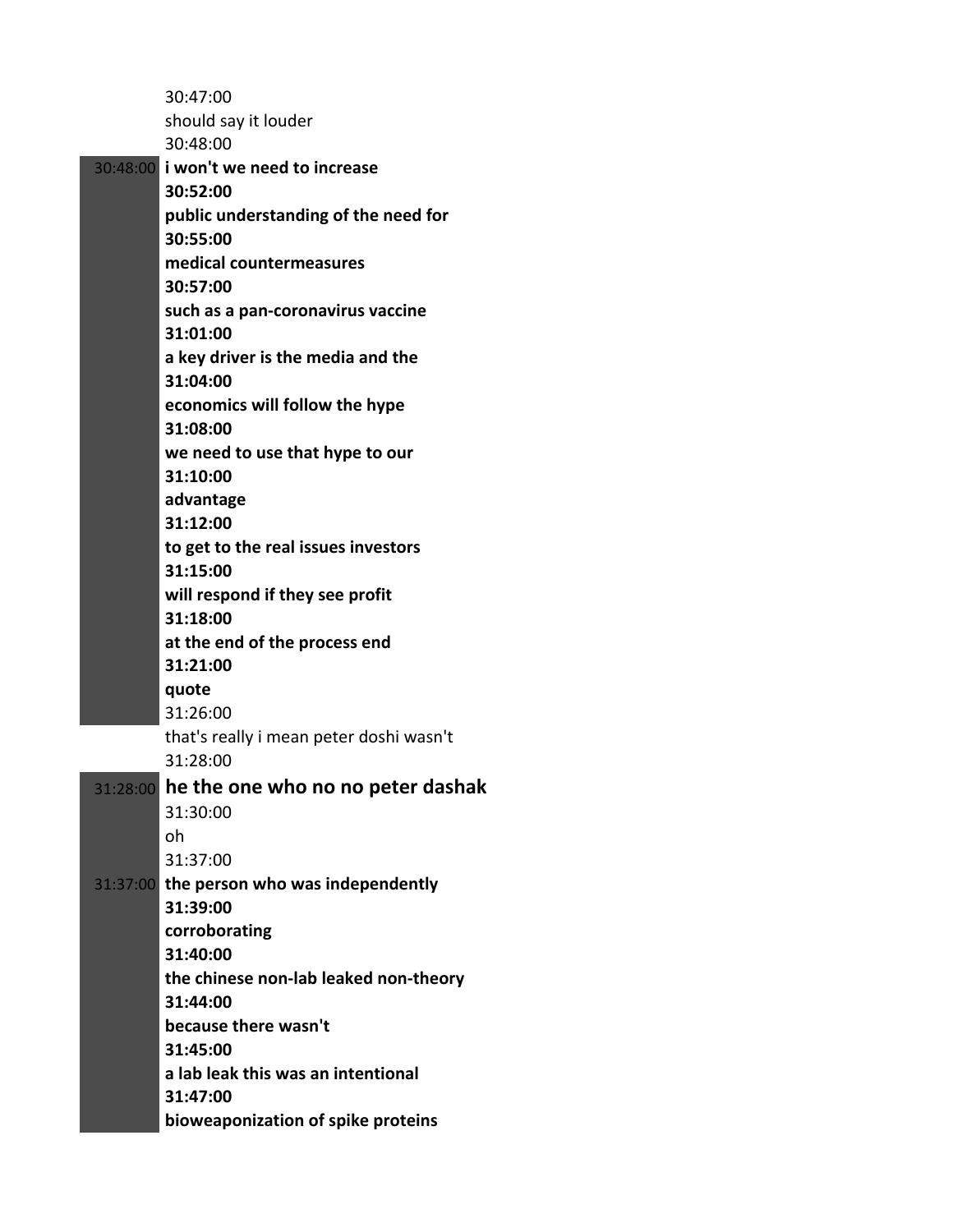**31:50:00 to inject into people to get them 31:52:00 addicted to 31:53:00 a pan coronavirus vaccine 31:57:00 this has nothing to do with a pathogen 32:00:00 that was released and every study 32:03:00 that's ever been launched to try to 32:05:00 verify a lab leak 32:08:00 is a red herring and there's really 32:11:00 nothing that is new in this nothing 32:14:00 zero 32:17:00 73 patents on everything clinically 32:20:00 novel 32:21:00 73 all issued before 2019** 32:25:00 32:25:00 and i'm going to give you the biggest 32:27:00 bombshell of all to prove 32:29:00 that this was actually not a release of 32:31:00 anything because 32:33:00 patent 7279 327 32:38:00 the patent on the recombinant nature of 32:41:00 that 32:42:00 lung targeting coronavirus was 32:45:00 transferred mysteriously from the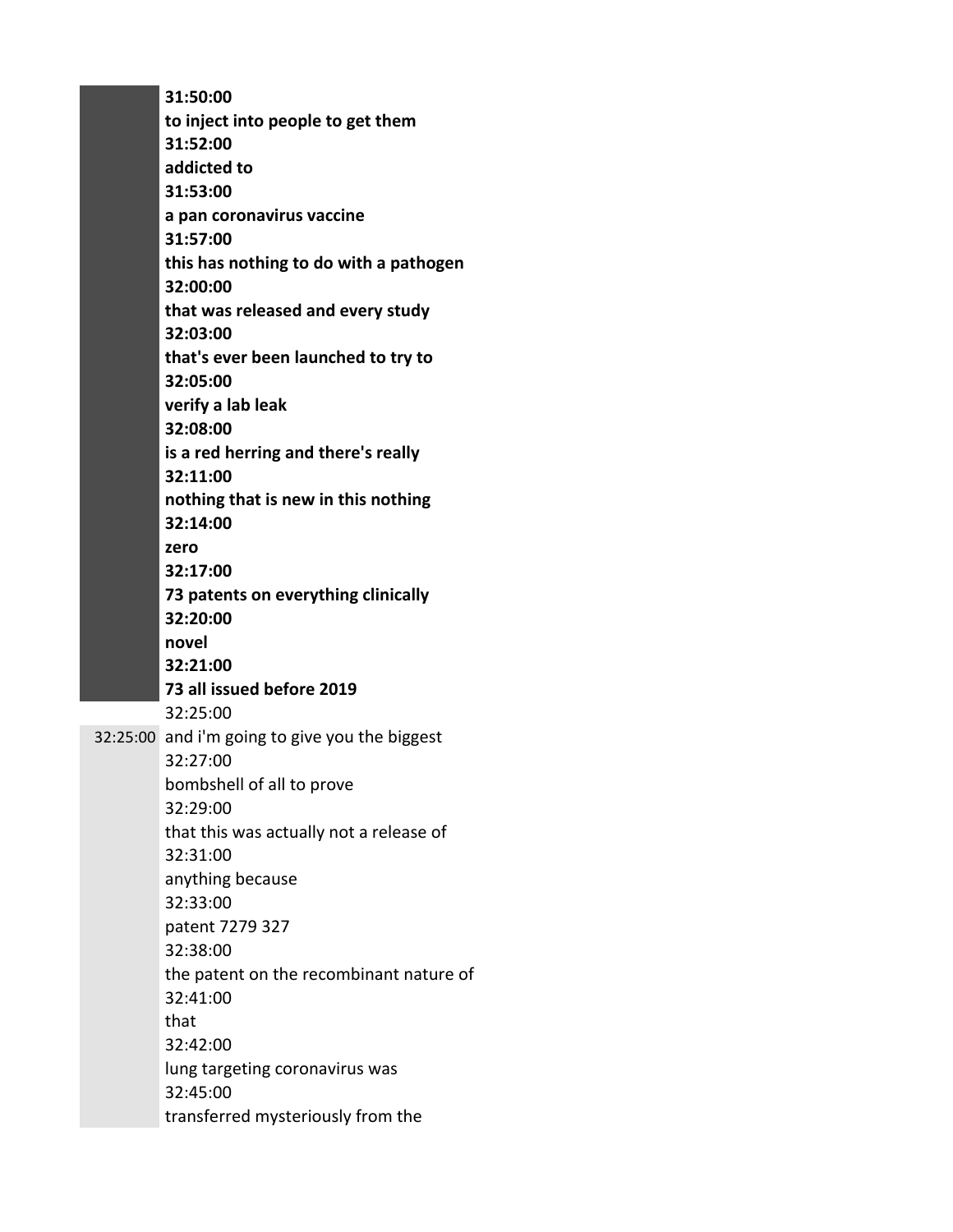32:48:00 university of north carolina chapel hill 32:51:00 to the national institutes of health in 32:54:00 2018 32:56:00 now here's the problem with that under 33:00:00 the buy dole act the u s government 33:03:00 already has what's called a march in 33:05:00 right provision 33:06:00 that means if the u s government has 33:08:00 paid for research they are entitled to 33:10:00 benefit from that research 33:12:00 at their demand or at their whim 33:16:00 so explain why in 2017 and 2018 33:22:00 suddenly the national institutes of 33:24:00 health have to take ownership 33:27:00 of the patent that they already had 33:30:00 rights to 33:31:00 held by the university of north carolina 33:33:00 chapel hill 33:35:00 and how did they need to file a 33:37:00 certificate of correction to make sure 33:38:00 that it was legally enforceable 33:41:00 because there was a typographical error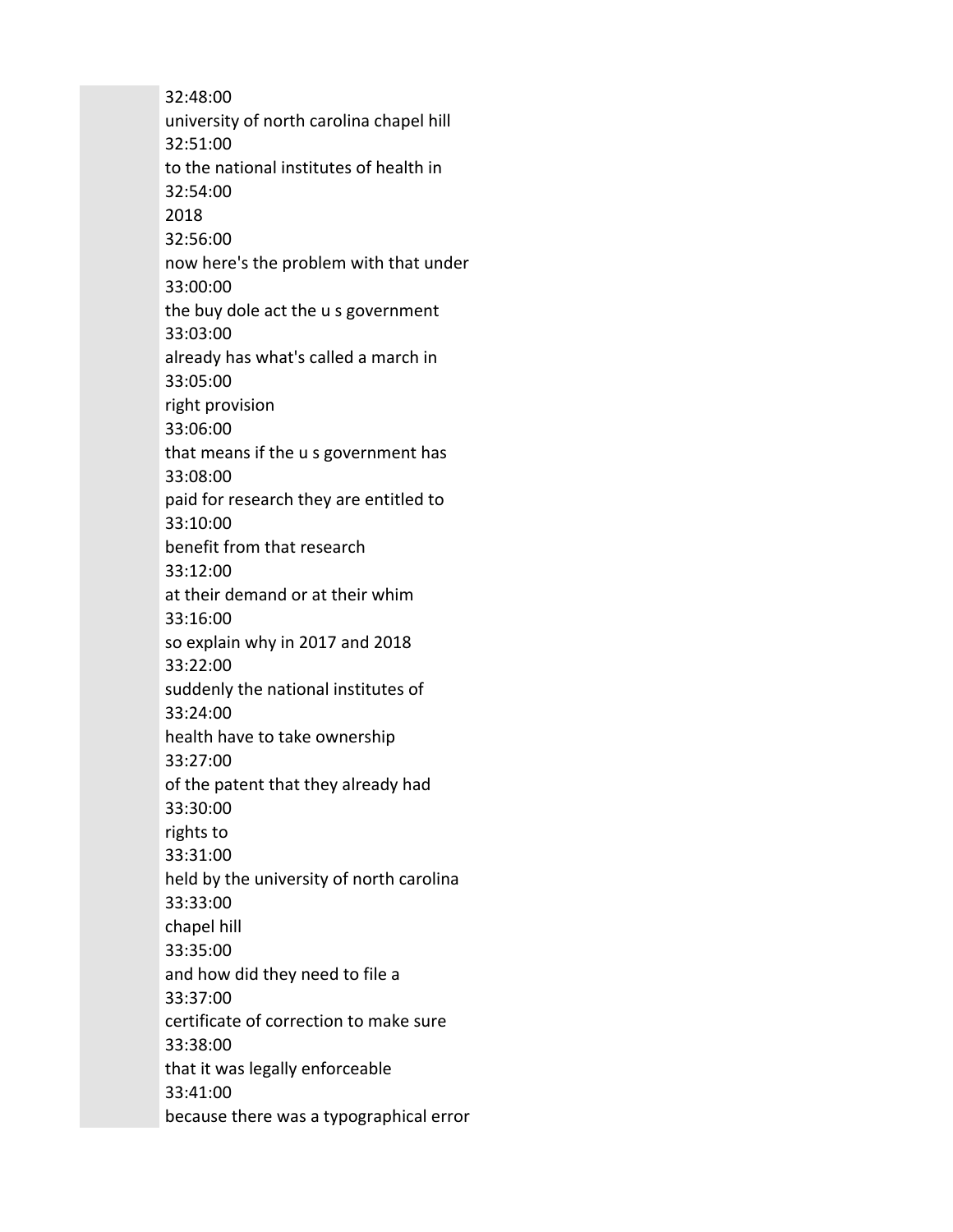33:44:00 in the grant reference 33:45:00 in the first filing so they needed to 33:48:00 make sure that not only did they get it 33:49:00 right but they needed to make sure every 33:51:00 typographical error 33:53:00 that was contained in the patent was 33:55:00 correct on 33:56:00 the single patent required 34:01:00 to develop the vaccine research 34:02:00 institute's mandate 34:05:00 which was shared between the university 34:06:00 of north carolina chapel hill 34:08:00 in november of 2019 34:12:00 and moderna in november of 2019 34:17:00 when unc chapel hill niaid and moderna 34:21:00 began the sequencing of a spike protein 34:24:00 vaccine 34:28:00 a month before an outbreak ever happened 34:34:00 34:34:00 you you have all the evidence right 34:37:00 yeah so that's why my focal isn't it 34:42:00 i don't have to read it again no you 34:45:00 speak german huh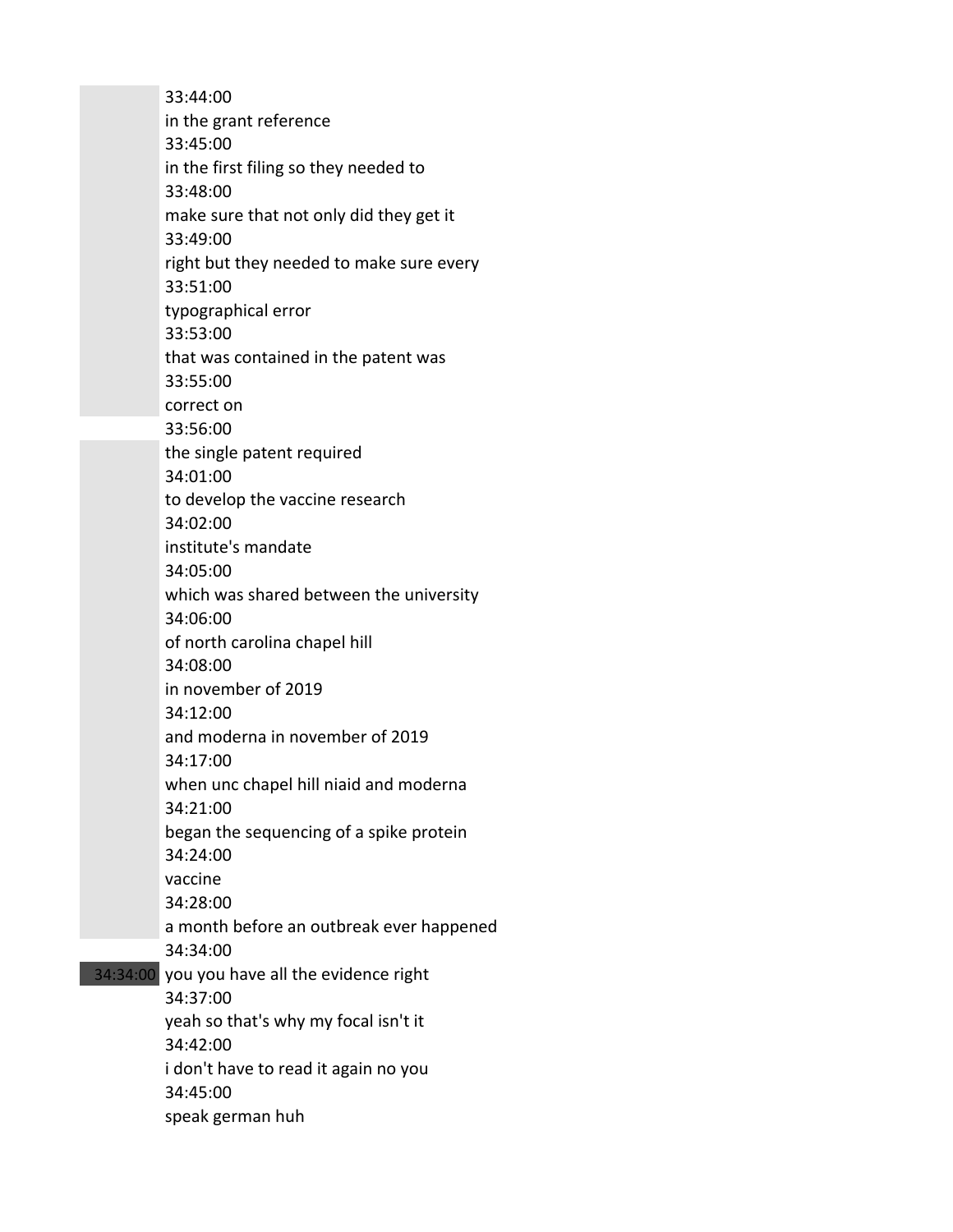34:47:00 yeah okay 34:50:00 34:50:00 so it's all about money it has always 34:52:00 been about money and just to answer a 34:54:00 question that was asked slightly earlier 34:57:00 34:57:00 the script for this was written first 35:01:00 january 6 2004 35:05:00 january 6 2004 who wrote the script 35:11:00 before a conference called sars 35:14:00 and bioterrorism 35:18:00 bioterrorism emerging infectious 35:20:00 diseases antimicrobials therapeutics and 35:22:00 immune modulators 35:24:00 merck introduced the notion of what they 35:27:00 called 35:28:00 the new normal 35:31:00 proper noun the new normal which is the 35:34:00 language that became the branded 35:36:00 campaign 35:37:00 that was adopted by the world health 35:38:00 organization 35:40:00 the global preparedness monitoring board 35:43:00 which was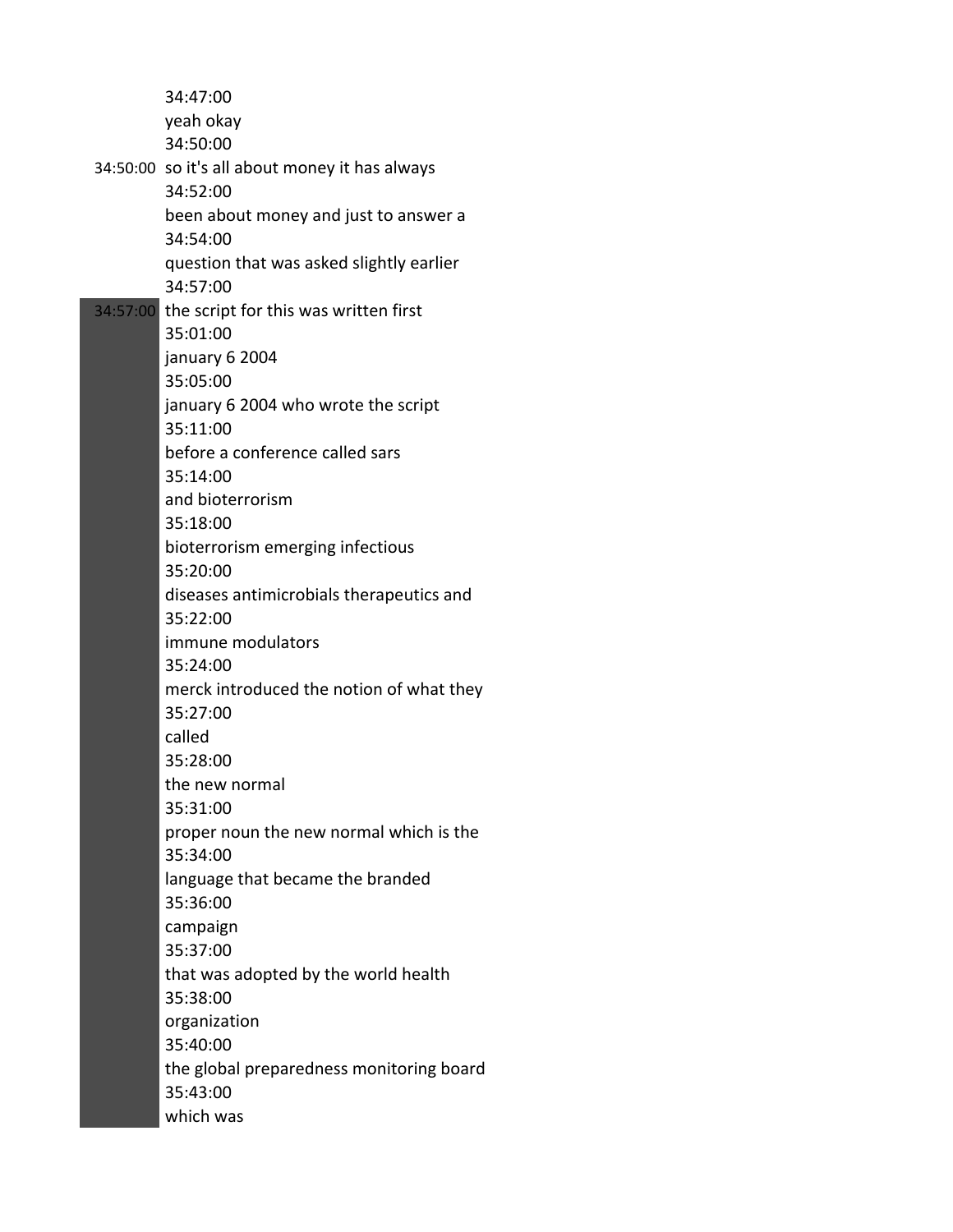35:44:00 the board upon which the chinese 35:46:00 director of center for disease control 35:50:00 bill gates's dr elias 35:53:00 of the gates foundation and anthony 35:56:00 fauci 35:56:00 sat together on that board of directors 36:00:00 but the the first introduction 36:03:00 **of the new normal campaign which was** 36:06:00 36:06:00 about getting people to accept 36:08:00 **a universal pan influenza pan** 36:11:00 coronavirus vaccine 36:13:00 was actually adopted january 6 2004 36:16:00 so it's been around 36:20:00 quite quite a long time 36:23:00 i'm not going to belabor many more 36:26:00 points other than to say 36:27:00 that it was very clear that merck 36:32:00 36:32:00 knew that sorry that moderna 36:36:00 knew that it was going to be placed in 36:38:00 the front of the line 36:40:00 with respect to the development of a 36:43:00 vaccine in march of 2019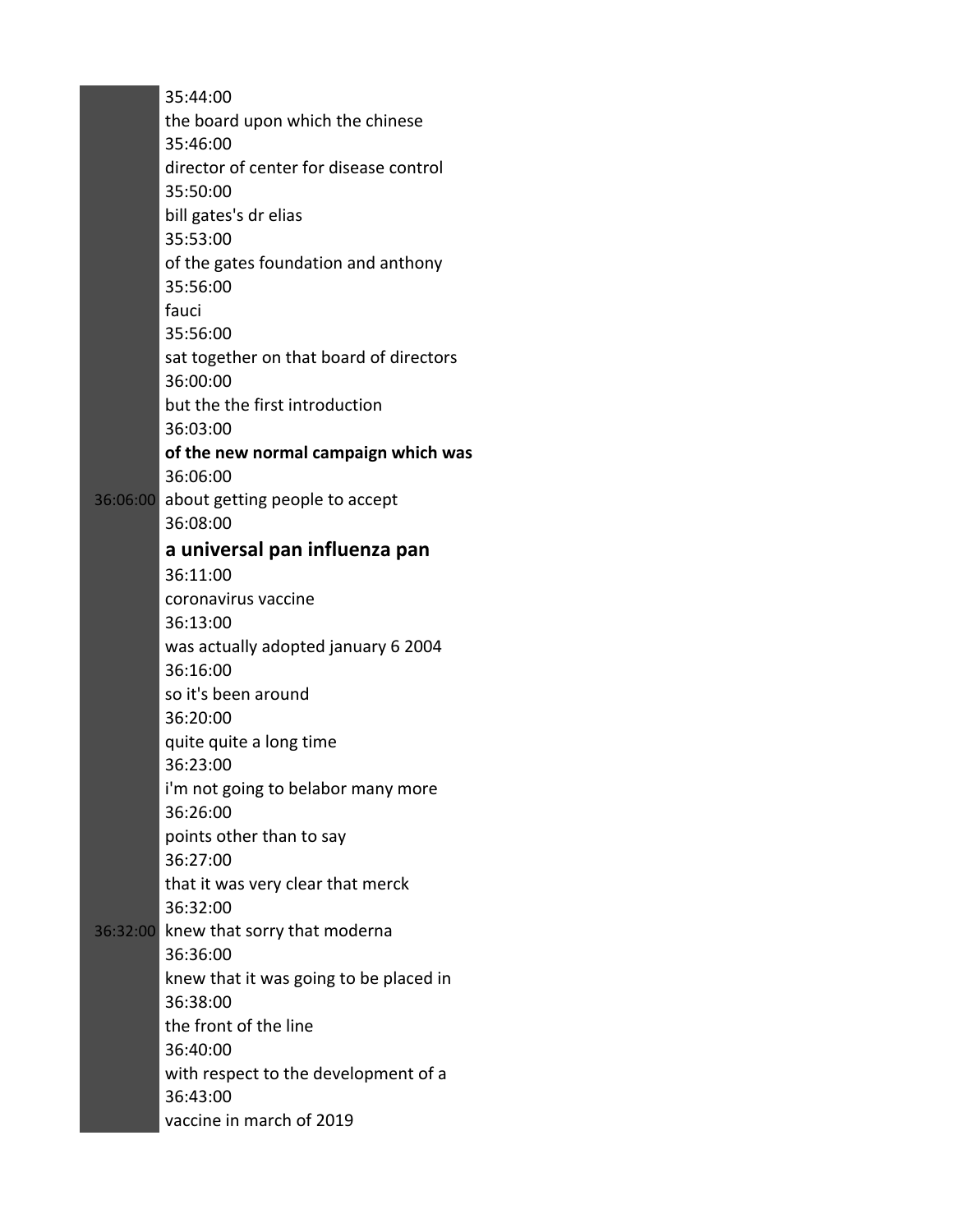36:48:00 and this is a very important date 36:51:00 because in march of 2019 36:54:00 for reasons that are not transparent 36:58:00 36:58:00 they suddenly amended a series 37:01:00 of rejected patent filings which was a 37:04:00 very bizarre behavior 37:06:00 but they amended a number of patent 37:08:00 filings 37:09:00 to specifically make reference to 37:13:00 an intentional or accidental release 37:17:00 i'm sorry their term deliberate release 37:20:00 of coronavirus so 37:23:00 in march they amended four failed patent 37:26:00 applications 37:29:00 to begin the process 37:32:00 of a coronavirus vaccine development 37:37:00 and they began dealing with a very 37:39:00 significant 37:40:00 problem that they had which was they 37:43:00 relied on technology that they did not 37:46:00 own 37:47:00 two canadian companies arbutus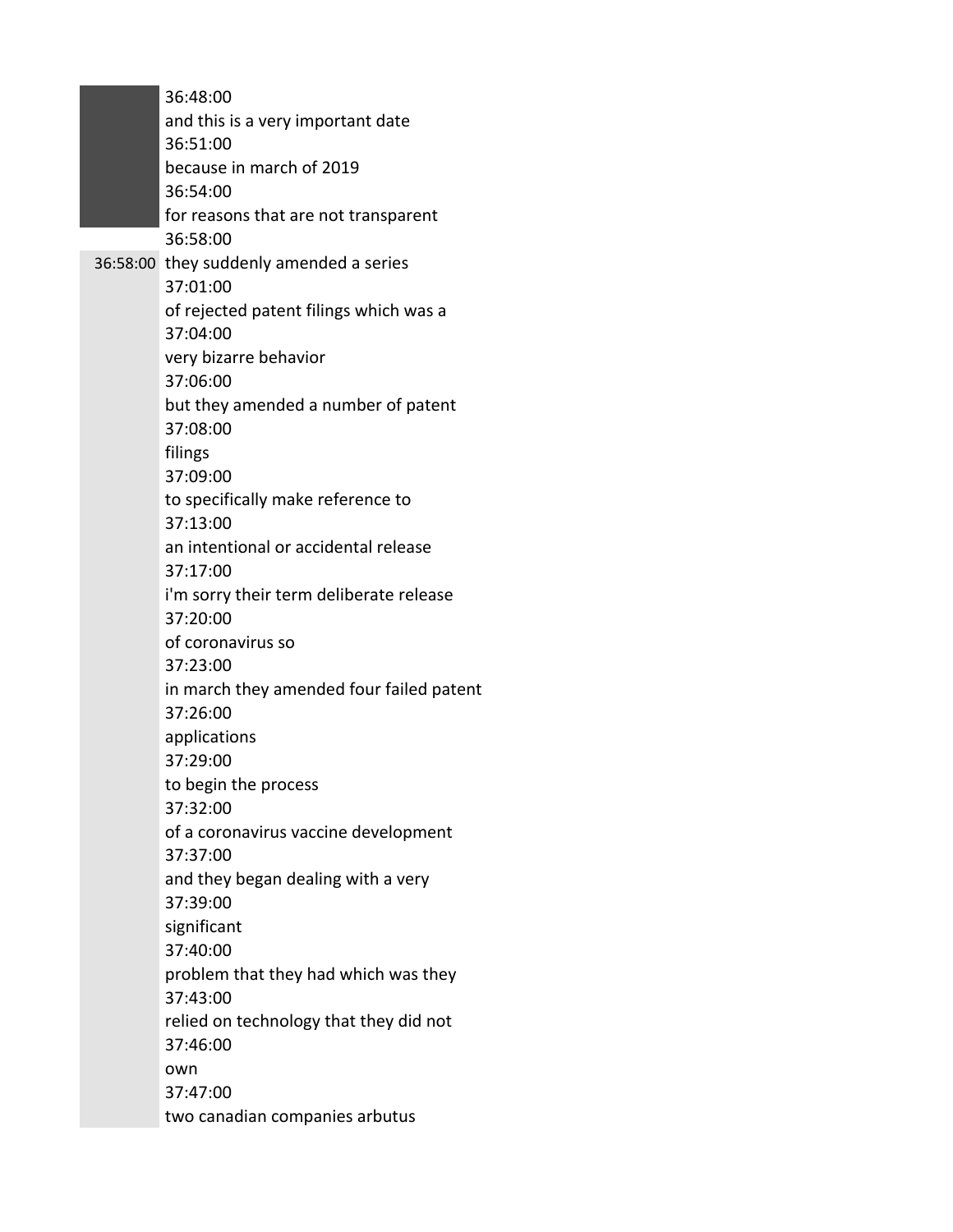37:50:00 pharmaceuticals 37:51:00 and acuitous pharmaceuticals 37:55:00 actually own the patent on the lipid 37:57:00 nanoparticle envelope 38:00:00 that's required to deliver the injection 38:03:00 of the 38:04:00 mrna fragment and those patents have 38:08:00 been 38:08:00 issued both in canada and in the us and 38:10:00 then around the world in their 38:12:00 world intellectual property equivalents 38:15:00 38:15:00 moderna knew that they did not own the 38:17:00 rights and began 38:18:00 trying to negotiate with arbutus and 38:21:00 acuitis 38:22:00 to get the resolution of the lipid 38:25:00 nanoparticle patented technology 38:28:00 available to be put into a vaccine 38:32:00 and we know as i made reference to 38:34:00 before that in november 38:37:00 they entered into a research and 38:39:00 cooperative research and development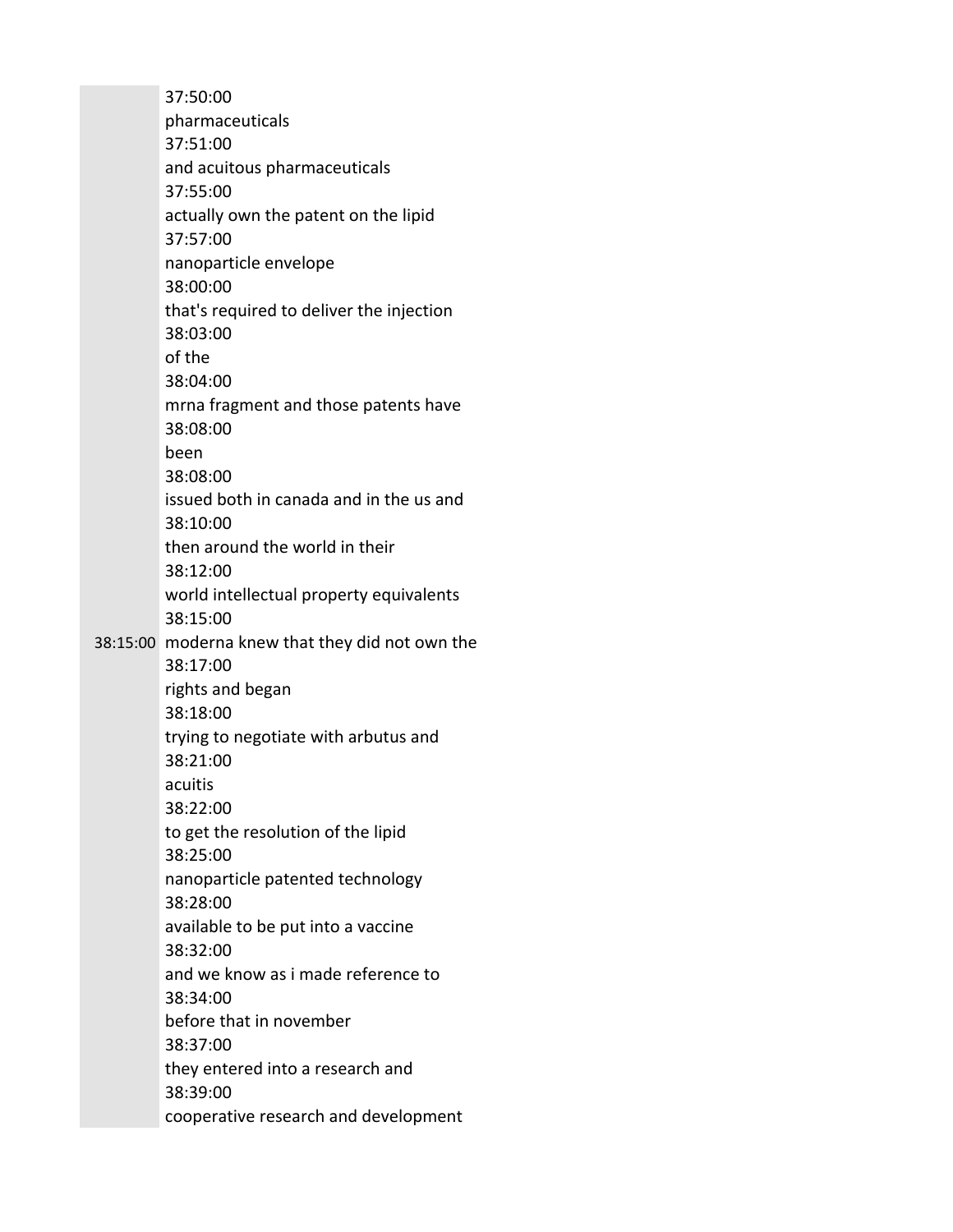| 38:40:00                                            |
|-----------------------------------------------------|
| agreement                                           |
| 38:41:00                                            |
| with unc chapel hill with respect                   |
| 38:45:00                                            |
| to getting the spike protein                        |
| 38:49:00                                            |
| to put inside of the lipid nanoparticle             |
| 38:52:00                                            |
| so that they actually had a candidate               |
| 38:54:00                                            |
| vaccine before we had                               |
| 38:56:00                                            |
| a pathogen allegedly that was running<br>38:59:00   |
| around                                              |
| 39:00:00                                            |
| 39:00:00 what makes that story most problematic     |
| 39:03:00                                            |
| beyond                                              |
| 39:03:00                                            |
| the self-evident nature of it is that we            |
| 39:07:00                                            |
| know that from 2016                                 |
| 39:10:00                                            |
| until 2019                                          |
| 39:14:00                                            |
| 39:14:00 at every one of the niaid                  |
| 39:17:00                                            |
| advisory council board meetings                     |
| 39:22:00<br>anthony fauci lamented the fact that he |
| 39:25:00                                            |
| could not find a way to get                         |
| 39:26:00                                            |
| people to accept the universal influenza            |
| 39:30:00                                            |
| vaccine                                             |
| 39:31:00                                            |
| which is what was his favorite target               |
| 39:34:00                                            |
| he was trying to get the population to              |
| 39:38:00                                            |
| engage in this process and what becomes             |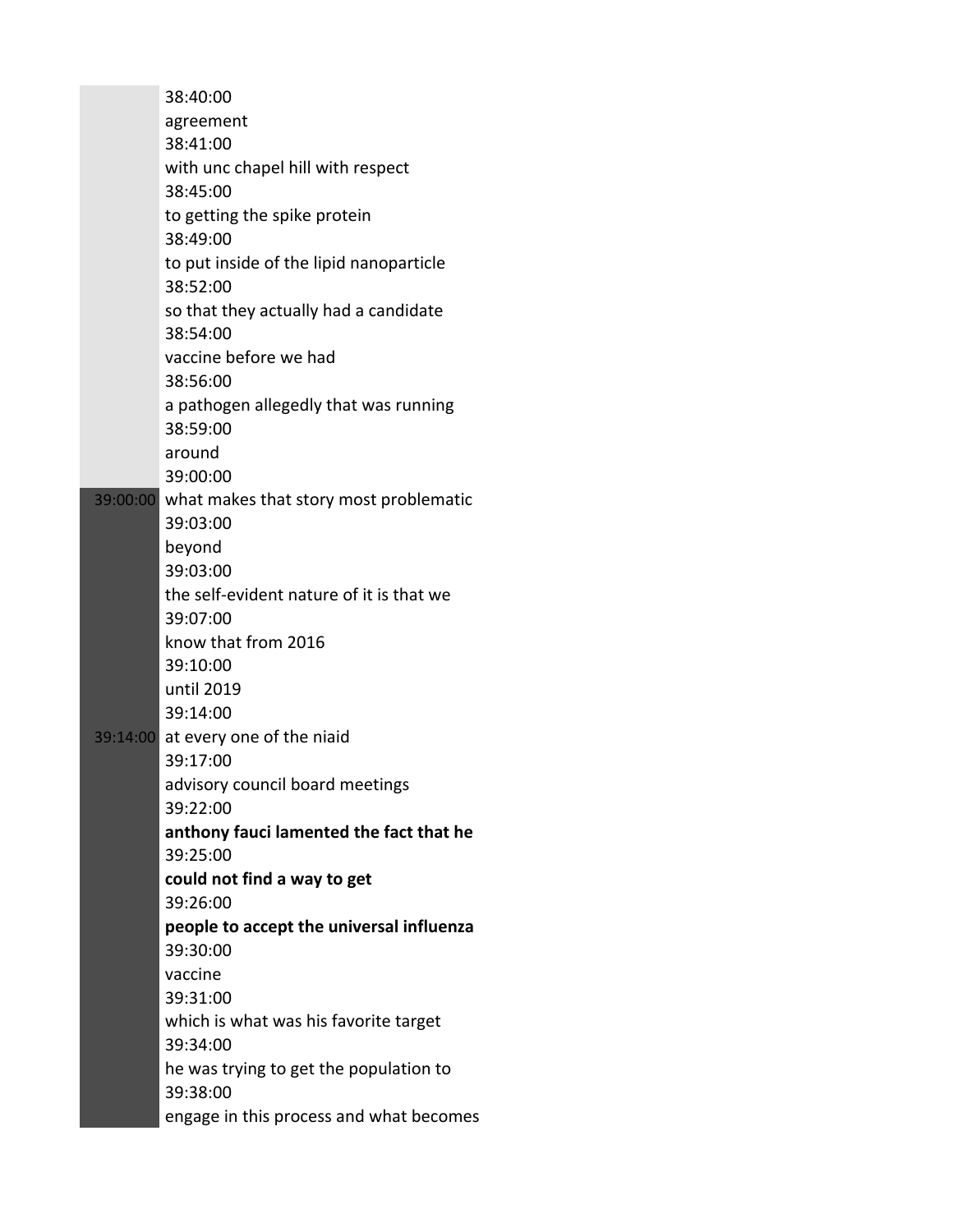39:41:00 very evident 39:42:00 with peter dashik uh eco health alliance 39:45:00 unc chapel hill and others 39:47:00 and then most specifically by march of 39:50:00 2019 39:51:00 in the amended patent filings of moderna 39:55:00 we see that there is a 39:59:00 epiphany that says what if there was an 40:03:00 accidental or an intentional release of 40:05:00 a respiratory pathogen 40:07:00 and what makes that particular phrase 40:09:00 problematic is it is exactly recited 40:13:00 in the book a world at risk which is 40:16:00 the scenario that was put together by 40:19:00 the world health organization in 40:21:00 september of 2019 40:23:00 so months before there's an alleged 40:26:00 pathogen 40:28:00 which says that we need to have a 40:29:00 coordinated global 40:31:00 experience of a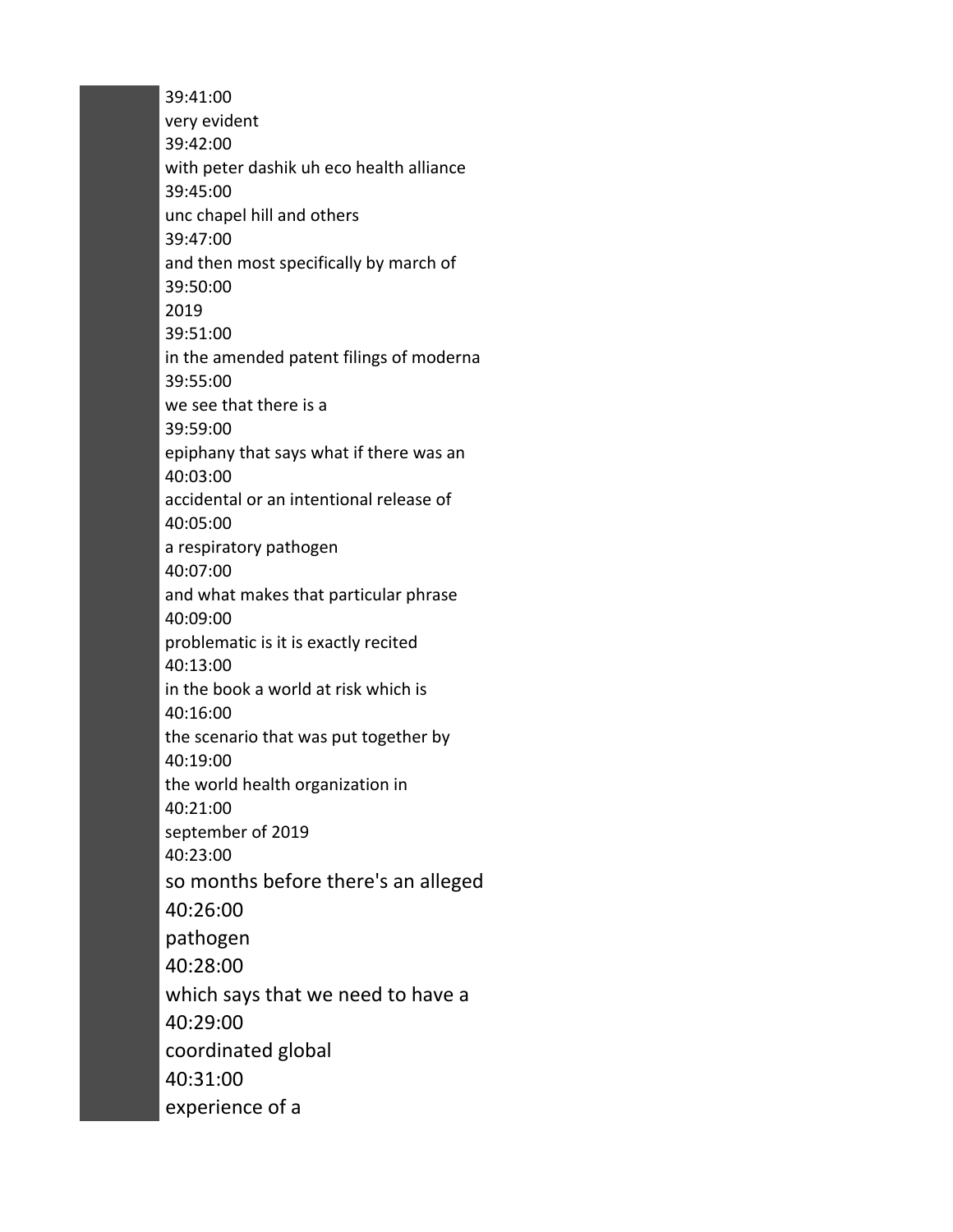40:35:00 respiratory pathogen release 40:38:00 which by september 2020 must 40:42:00 put in place a universal capacity 40:46:00 for public relations management crowd 40:49:00 control 40:50:00 and the acceptance of a universal 40:53:00 vaccine mandate 40:55:00 that was september of 2019 40:58:00 and the language of an intentional 41:01:00 release of a respiratory pathogen 41:03:00 was written into the scenario that quote 41:06:00 must be completed by september 2020 41:10:00 41:10:00 this was the text where mrs brundtland 41:13:00 was heading this commission 41:15:00 isn't it well this is the global 41:17:00 preparedness monitoring board's 41:19:00 unified statement there there are a 41:20:00 number of people who have taken 41:22:00 credit and then backed away from credit 41:24:00 for it but yes you're right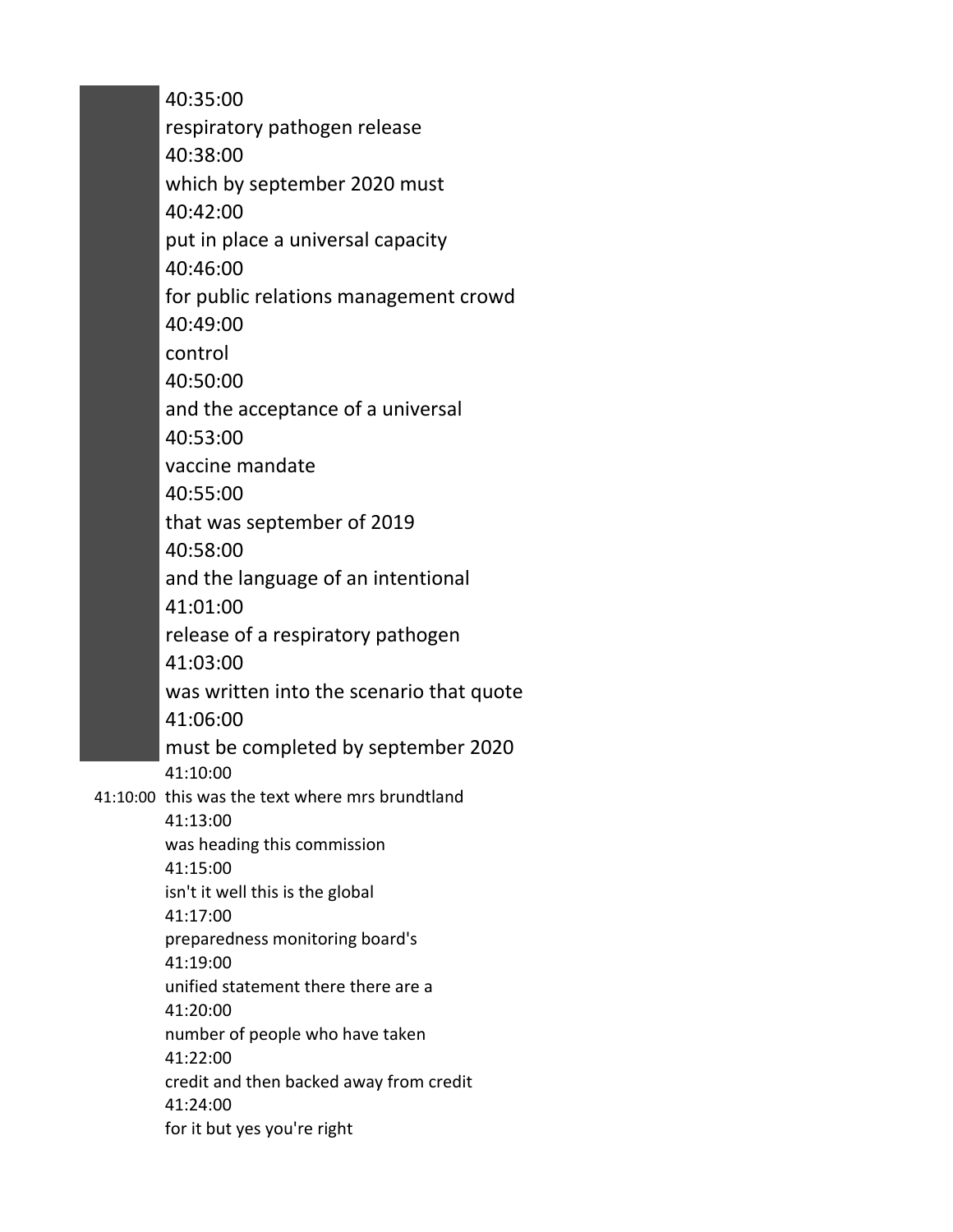|          | 41:26:00                                 |
|----------|------------------------------------------|
| 41:26:00 | am i right too when i say that also the  |
|          | 41:29:00                                 |
|          | ac2                                      |
|          | 41:30:00                                 |
|          | receptor that it was already             |
|          | 41:34:00                                 |
|          | described in the patents before 2019     |
|          | 41:37:00                                 |
|          | yes we have 117 patents with             |
|          | 41:40:00                                 |
|          | specifically the ace2 receptor targeting |
|          | 41:42:00                                 |
|          | mechanism                                |
|          | 41:43:00                                 |
|          | for sars coronavirus                     |
|          | 41:47:00                                 |
|          | so because they always say this is the   |
|          | 41:49:00                                 |
|          | new thing with the virus                 |
|          | 41:50:00                                 |
|          | no it's not new and it has not been even |
|          | 41:53:00                                 |
|          | remotely new it's in publications going  |
|          | 41:55:00                                 |
|          | 41:55:00 back to 2008                    |
|          | 41:57:00                                 |
|          | in the weaponization conferences that    |
|          | 41:59:00                                 |
|          | took place                               |
|          | 42:01:00                                 |
|          | in slovenia in europe all across         |
|          | 42:04:00                                 |
|          | europe and all across um the darpa       |
|          | 42:07:00                                 |
|          | infrastructure                           |
|          | 42:08:00                                 |
|          | we've known about that since 2013        |
|          | 42:12:00                                 |
|          | its isolation and amplification          |
|          | 42:16:00                                 |
|          | and this um the amendment that merck did |
|          | 42:18:00                                 |
|          | to this the the rejected patterns        |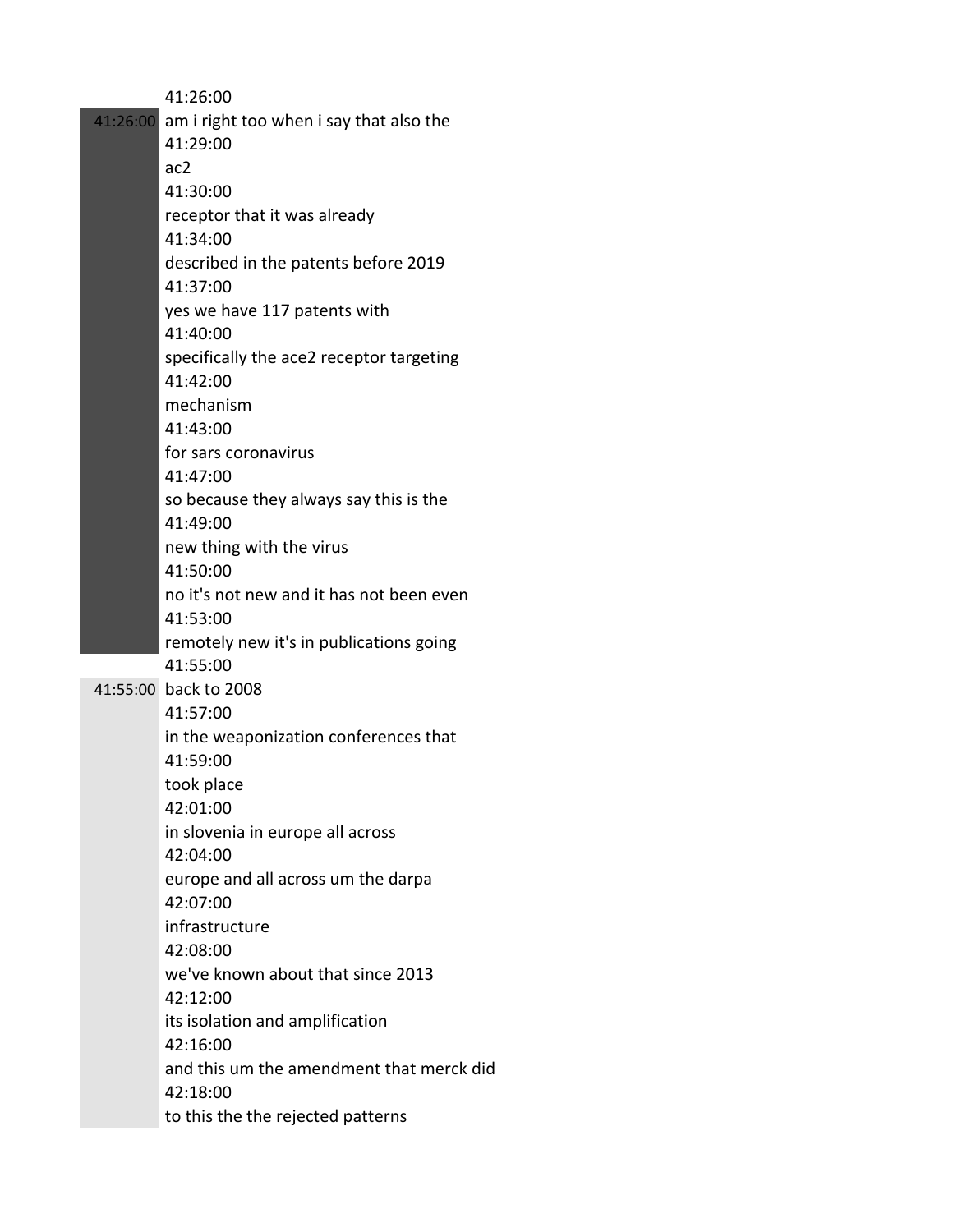42:21:00 applications so is was it only about the 42:24:00 fact that it's like deliberately 42:26:00 you know like um put into the 42:28:00 environment or something or did they add 42:30:00 anything else 42:32:00 well so these were fake there were four 42:34:00 failed patent applications 42:36:00 that were um essentially revitalized 42:39:00 in march of 2019 42:42:00 and it was mederna i misspoke i spoke 42:44:00 about merck it was moderna 42:46:00 and i tried to correct that i'm sorry 42:48:00 that that didn't come through 42:49:00 but it's moderna's patent applications 42:51:00 that were amended in march 42:53:00 of 2019 to include 42:57:00 the deliberate release of a respiratory 42:59:00 pathogen language 43:01:00 those had not been rejected for some 43:04:00 reason they were just 43:05:00 not they were just sitting there 43:07:00 basically no they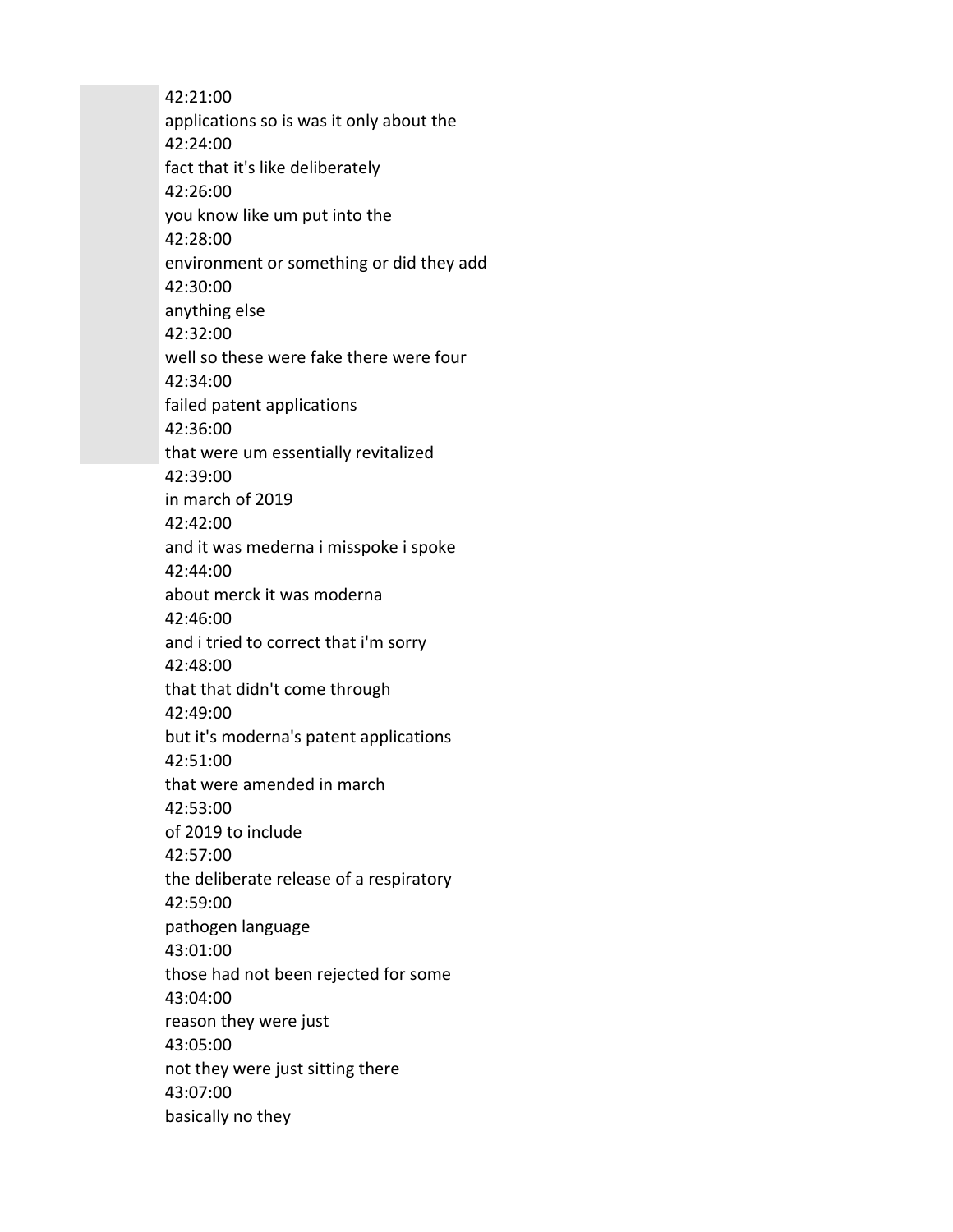43:09:00 they they do processes similar to other 43:11:00 pharmaceutical companies 43:13:00 where they ever green applications and 43:15:00 continually 43:16:00 modify modify applications to enjoy the 43:20:00 earliest priority dates available 43:22:00 but that's why you have to go back and 43:24:00 look at the amendment 43:26:00 of the application records to find out 43:28:00 when the actual amendment language was 43:30:00 put in place 43:31:00 but yes i mean the the fact of the 43:33:00 matter is um 43:35:00 and like i said i'm not going to belabor 43:37:00 all of the patent data but 43:39:00 43:39:00 but any assertion that this this 43:43:00 pathogen is somehow unique or novel 43:47:00 falls apart on the actual gene sequences 43:50:00 which are published in the patent record 43:53:00 and then more egregiously falls apart in 43:56:00 the fact 43:56:00 **that we have peter dashik himself**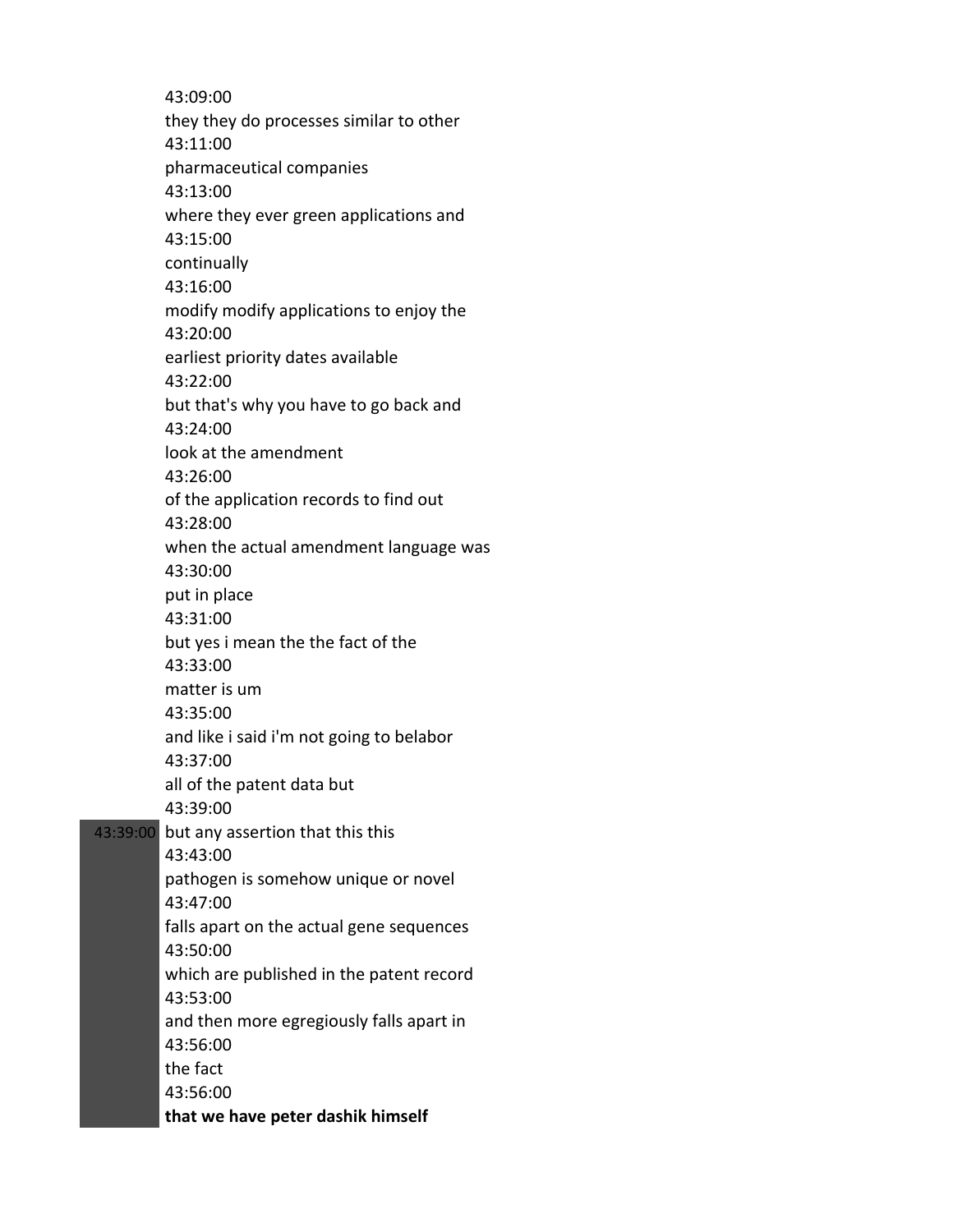| 43:58:00                                         |
|--------------------------------------------------|
| stating that we have to create                   |
| 44:01:00                                         |
| public hype to get the public to accept          |
| 44:05:00                                         |
| the medical countermeasure of a pan              |
| 44:07:00                                         |
| coronavirus vaccine                              |
| 44:09:00                                         |
| and what makes that most ludicrous is            |
| 44:10:00                                         |
| the fact that as we know world health            |
| 44:12:00                                         |
| organization had declared coronavirus            |
| 44:15:00                                         |
| um a a you know kind of a                        |
| 44:19:00                                         |
| 44:19:00 a dead a dead interest i mean they they |
| 44:22:00                                         |
| said that                                        |
| 44:22:00                                         |
| that we had eradicated coronavirus as a          |
| 44:25:00                                         |
| concern                                          |
| 44:26:00                                         |
| so why having eradicated it in 2007 and          |
| 44:30:00                                         |
| 2008                                             |
| 44:31:00                                         |
| why did we start spending billions of            |
| 44:34:00                                         |
| dollars globally on a vaccine for a              |
| 44:36:00                                         |
| thing that had been eradicated by                |
| 44:37:00                                         |
| declaration in 2008                              |
| 44:40:00                                         |
| um you know kind of kind of falls                |
| 44:44:00                                         |
| into the zone of incredulity to say the          |
| 44:48:00                                         |
| least doesn't that also mean if you if           |
| 44:51:00                                         |
| you if you take the entirety of the              |
|                                                  |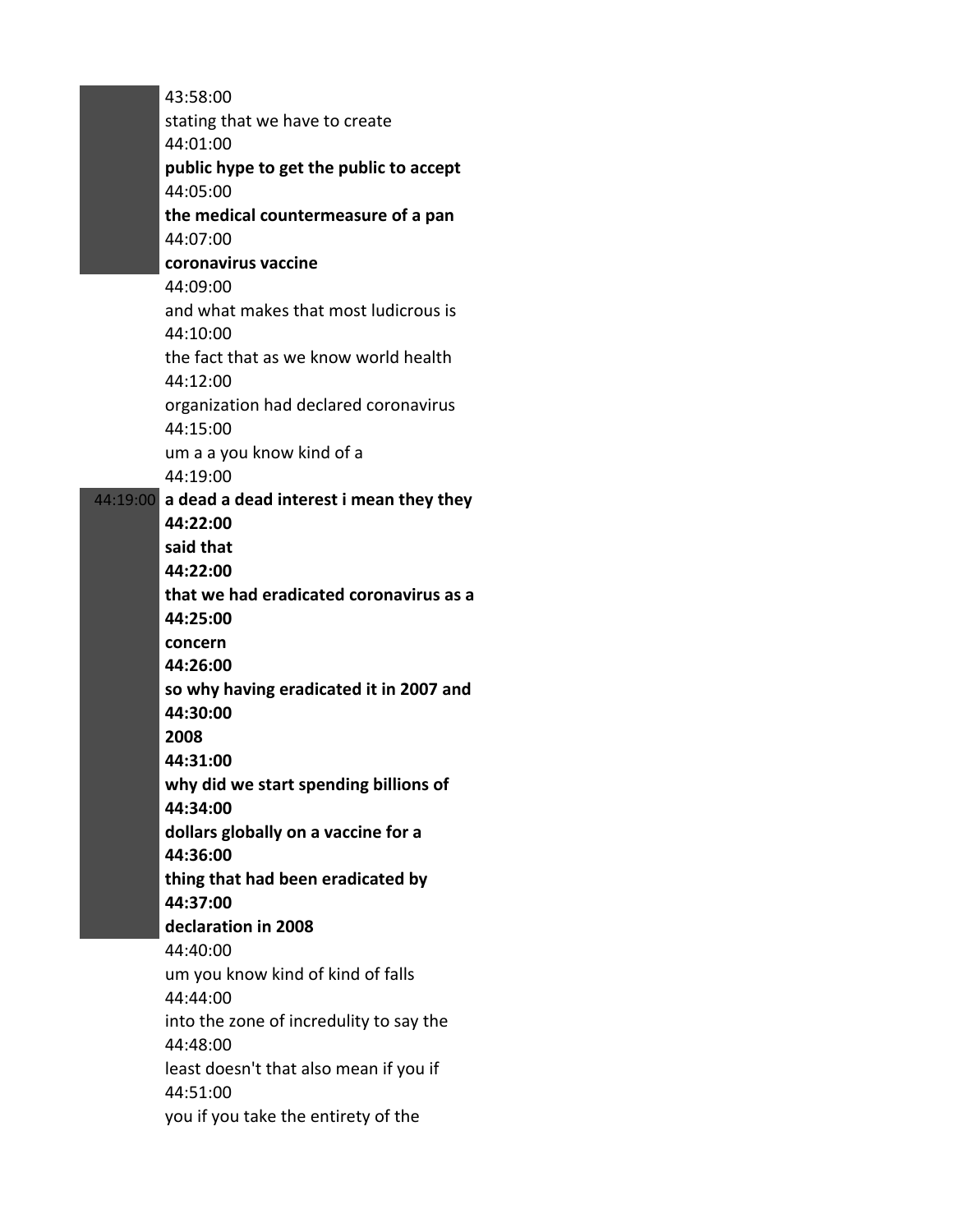44:55:00 evidence 44:56:00 then this is a tool the corona virus and 44:58:00 the vaccines 45:00:00 this is a tool and and the 45:03:00 interest of darpa in creating a 45:05:00 biological weapon out of this 45:07:00 this is a tool for everything else that 45:10:00 latches on to this 45:11:00 including um 45:14:00 population control for example well 45:17:00 listen this 45:18:00 this we we have to stop falling for even 45:21:00 the mainstream 45:22:00 narrative in our own line of questioning 45:25:00 um 45:25:00 because the fact of the matter is this 45:27:00 was seen as a 45:29:00 highly malleable bio weapon 45:33:00 there is no question that by 2005 it was 45:37:00 unquestionably a weapon of choice 45:41:00 and the illusion that we continue to 45:44:00 to unfortunately see very well-meaning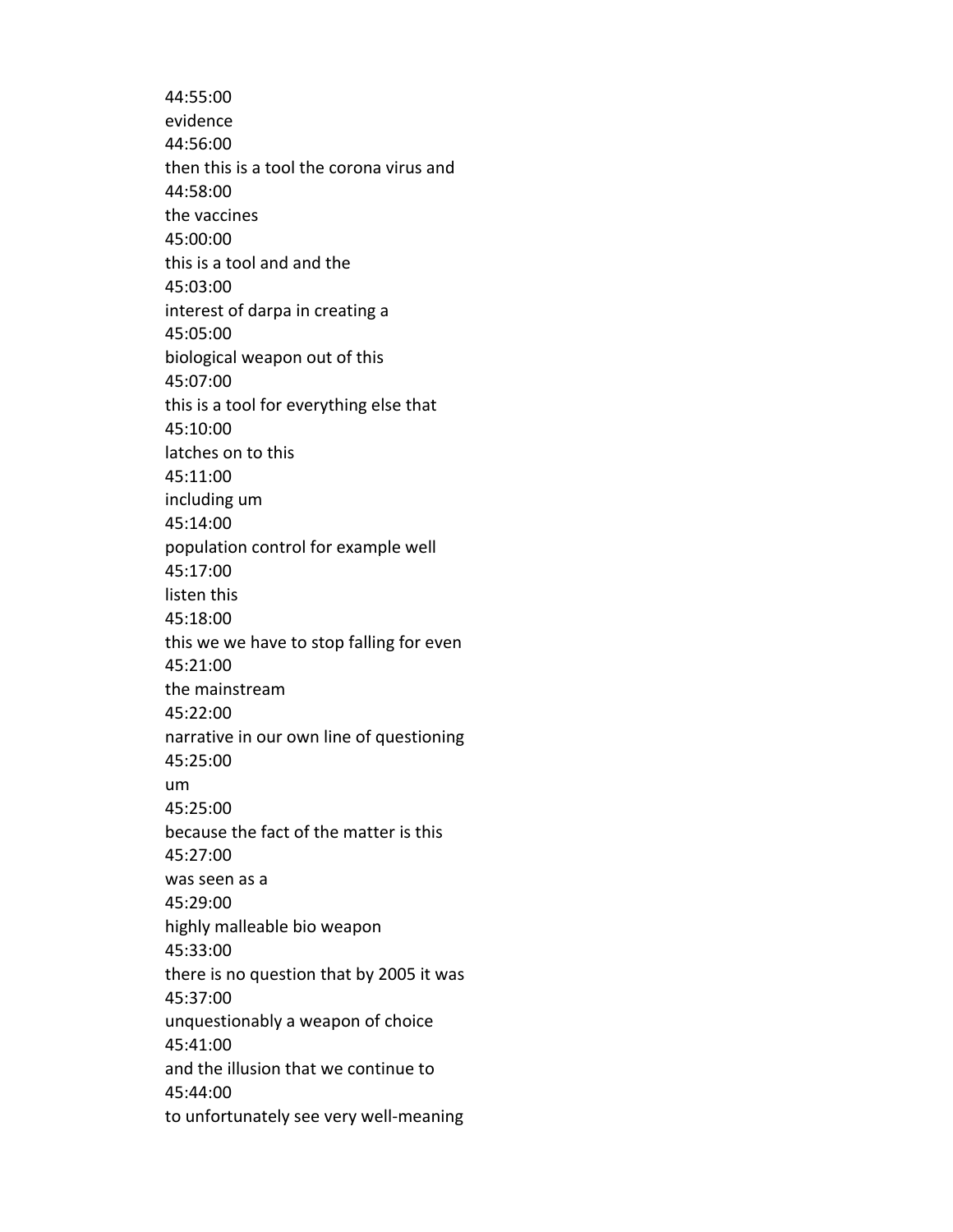45:47:00 people 45:48:00 get trapped in is conversations about 45:52:00 whether we're having a vaccine for a 45:53:00 virus the fact of the matter is we're 45:55:00 not 45:56:00 we are injecting a spike protein mrna 46:00:00 secret 46:01:00 mrna sequence which is a computer 46:03:00 simulation 46:04:00 it's not derived from nature it's a 46:06:00 computer simulation 46:08:00 of a sequence which has been known and 46:12:00 patented for years and what we know 46:15:00 is that that sequence as reported is 46:18:00 reported across 46:19:00 things like you know the very reliable 46:22:00 phone conversations that took place 46:24:00 between 46:24:00 moderna and the vaccine research center 46:27:00 by self 46:28:00 report where i don't know if you were on 46:30:00 a phone call and you heard a t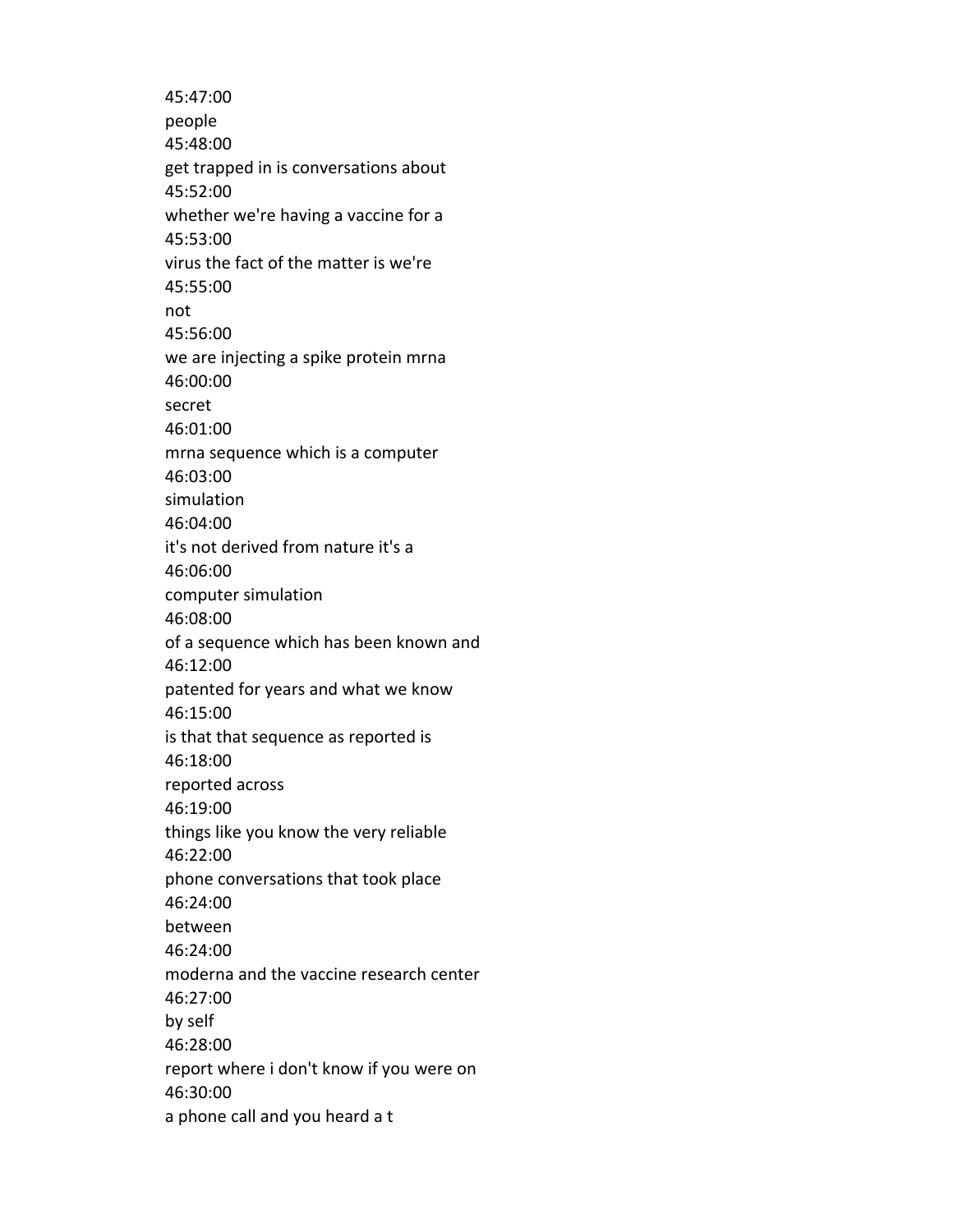46:32:00 t c c g g t t c c g 46:35:00 a b b b you know is there any chance you 46:37:00 might get 46:38:00 a a a letter a val or a consonant 46:41:00 dropped here or there 46:42:00 the the the ludicrous nature of the 46:46:00 story that this is somehow prophylactive 46:50:00 or preventative flies in the face of a 46:53:00 hundred percent of the evidence because 46:55:00 the evidence makes it abundantly clear 46:57:00 that there has been no effort by any 46:59:00 pharmaceutical company 47:01:00 to combat the virus 47:04:00 this is about getting people injected 47:07:00 with the known to be harmful 47:11:00 s1 spike protein so 47:15:00 the the cover story is that if you get 47:17:00 an expression of a spike protein 47:20:00 you're going to have some sort of 47:21:00 general symptomatic relief 47:24:00 but the fact of the matter is there has 47:26:00 never been an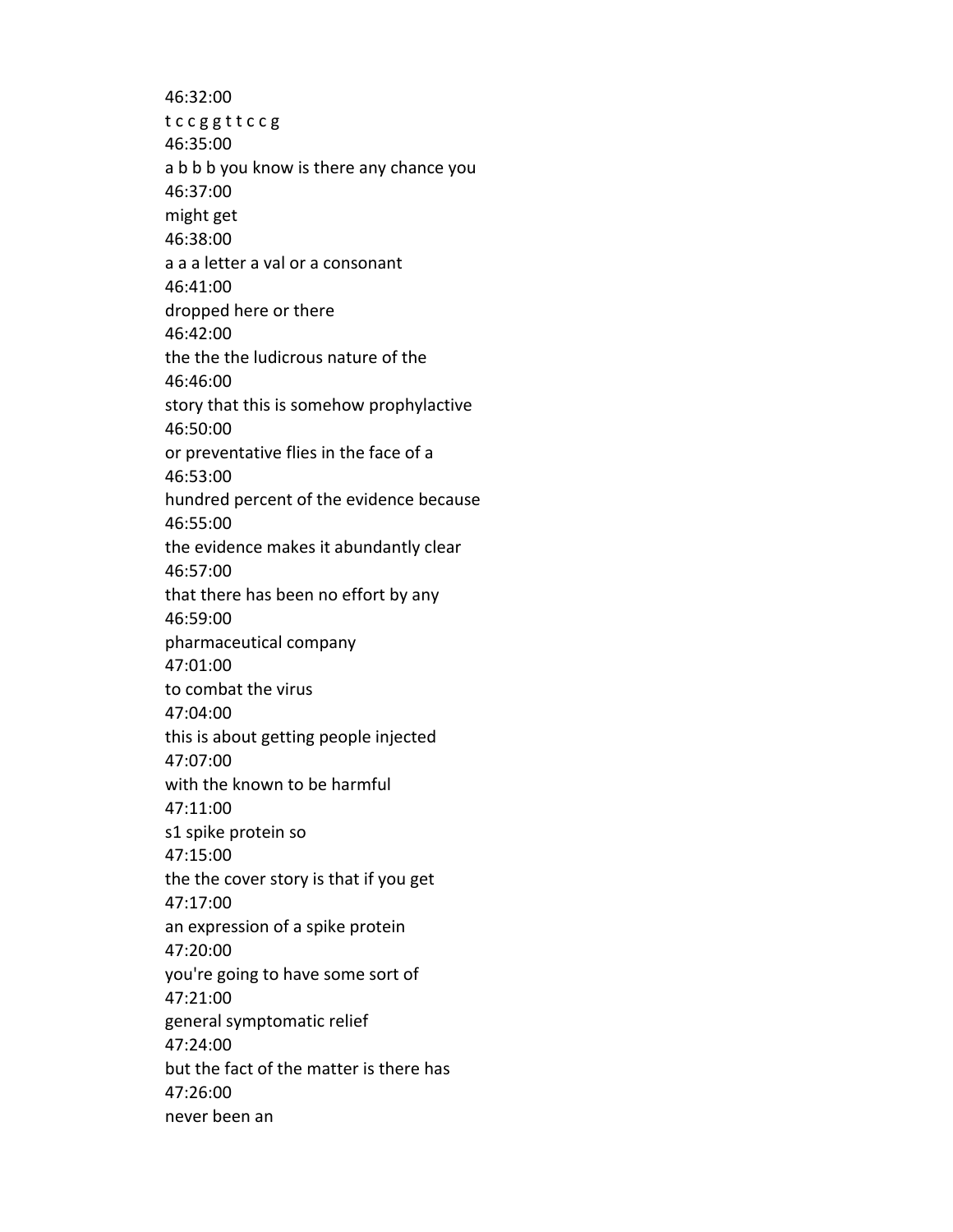47:27:00 intent to vaccinate a population as 47:30:00 defined by 47:32:00 the vaccination universe and and it's 47:34:00 important 47:35:00 i mean let's let's review just for the 47:37:00 record 47:39:00 when anthony fauci tried desperately 47:42:00 to get some of his quote synthetic rna 47:46:00 vaccines published he had his own 47:49:00 patents rejected by the patent office 47:53:00 and i want to read what the patent 47:56:00 office 47:56:00 told him when niaid's 48:00:00 own anthony fauci thought that he could 48:02:00 get an mrna-like 48:05:00 vaccine patented as a vaccine 48:09:00 and here's the quote these arguments are 48:13:00 persuasive to the extent that an 48:15:00 antigenic peptide stimulates an immune 48:18:00 response 48:19:00 that may produce antibodies that bind to 48:21:00 a specific peptide or protein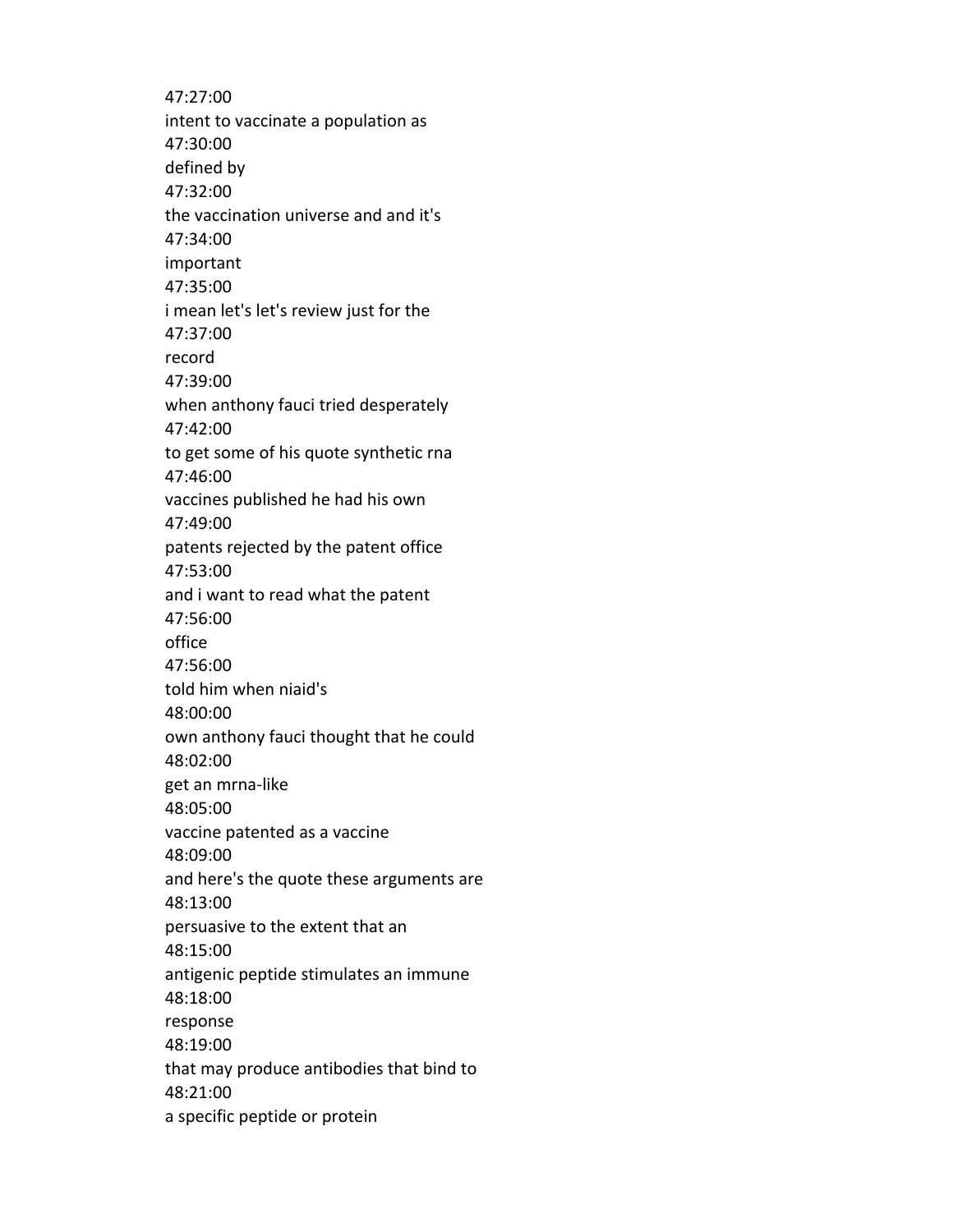48:23:00 but it is not persuasive in regards to a 48:26:00 vaccine 48:28:00 okay this is the patent office this is 48:30:00 not some sort of public health agency 48:32:00 this is the patent office 48:34:00 the immune response produced by a 48:36:00 vaccine must 48:38:00 be more than merely some immune response 48:41:00 but must also be protective as 48:45:00 noted in the previous office action the 48:47:00 art recognizes the term vaccine 48:49:00 to be a compound which prevents 48:52:00 infection 48:54:00 applicant has not demonstrated that the 48:58:00 instantly claimed vaccine meets even the 49:01:00 lower standard set forth in the 49:02:00 specification 49:04:00 let alone the standard definition for 49:06:00 being operative 49:07:00 in regards therefore claims five 49:10:00 seven and nine are not operative as the 49:13:00 anti-hiv vaccine which is what he was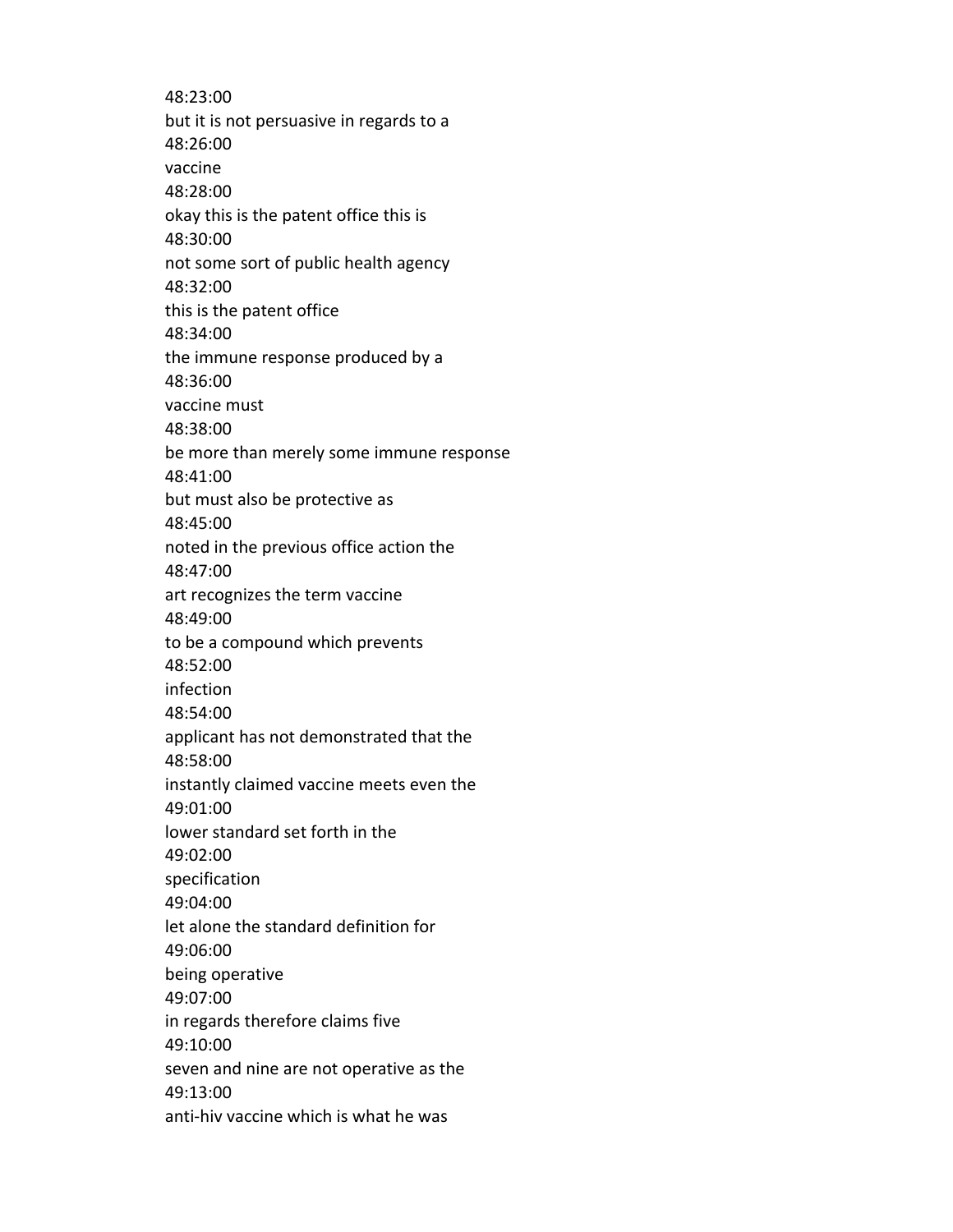49:15:00 working on 49:17:00 is not patentable utility 49:20:00 so so anthony fauci himself was told by 49:24:00 the patent office themselves 49:26:00 that what he was proposing as a vaccine 49:29:00 does 49:30:00 not meet the patentable standard the 49:32:00 legal standard or the clinical standard 49:37:00 i know that david i know a lot of our 49:40:00 viewers are really shocked i can see 49:42:00 that from the responses one of 49:44:00 our viewers is uh our pcr test 49:46:00 specialist 49:47:00 professor camera she can't believe 49:51:00 what's going on here 49:53:00 well um here here's 49:57:00 this the sad and sober irony 50:00:00 is that i raised these issues beginning 50:03:00 in 2002 50:07:00 after the anthrax scare 50:11:00 and the tragedy is we are now 50:14:00 sitting in a world where we have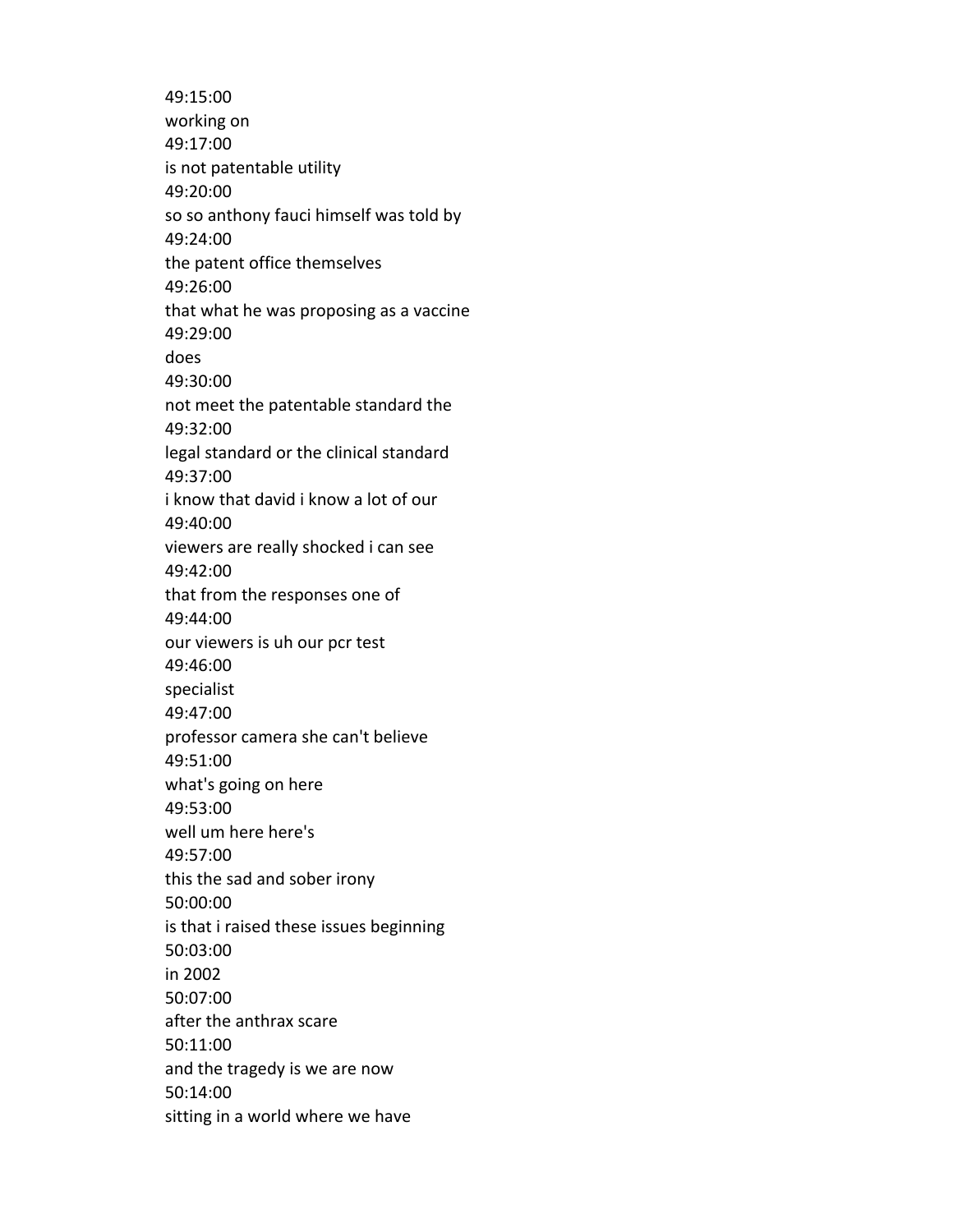50:17:00 hundreds of millions of people 50:19:00 who are being injected with a pathogen 50:22:00 stimulating 50:24:00 computer sequence which is being 50:28:00 sold under what the patent office 50:31:00 what the medical profession and what the 50:34:00 fda in its own clinical standards 50:38:00 would not suggest is a vaccine but by 50:41:00 using the term 50:43:00 we actually are now subjecting hundreds 50:46:00 of millions of people 50:48:00 to what was known to be by 2005 50:52:00 a biological 51:46:00 so i have i obviously have hundreds of 51:49:00 hours of 51:50:00 of this stuff committed to memory 51:51:00 because i've been doing it for two 51:53:00 decades but 51:54:00 if you have any questions i'd be happy 51:55:00 to answer them 51:57:00 there i'm sure they're going to be 51:58:00 hundreds of questions david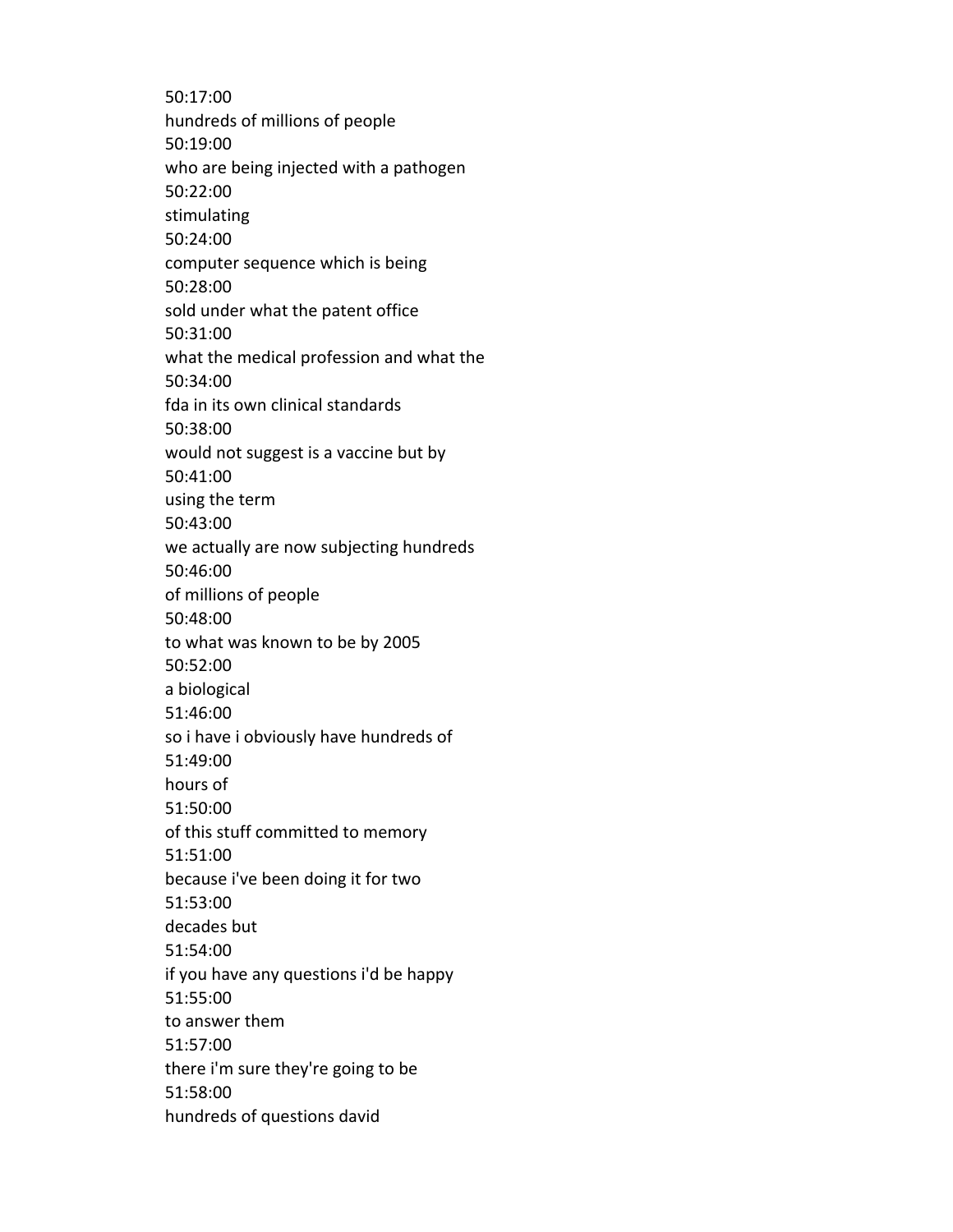52:00:00 we're going to be in touch i think 52:02:00 you're going to be flooded by people 52:04:00 by people's uh emails etc i'm just going 52:07:00 to forward 52:07:00 what comes in or we're going to forward 52:09:00 what comes in but i do think 52:12:00 but oh yeah we have martin schwab he 52:14:00 probably has 52:15:00 has a really serious question 52:18:00 and after me uh wolfgang too okay 52:22:00 uh um i'm a legal professor with the 52:25:00 faculty of law here in budapest and uh 52:30:00 um 52:32:00 uh i have to tell you that 52:35:00 the constitutional protection unit 52:39:00 of the ministry of interior affairs 52:43:00 observes the so-called corona denial 52:46:00 scene 52:47:00 uh corona denier is everyone who dares 52:50:00 to uh disagree to the 52:54:00 uh with the official line 52:58:00 with the official line yes um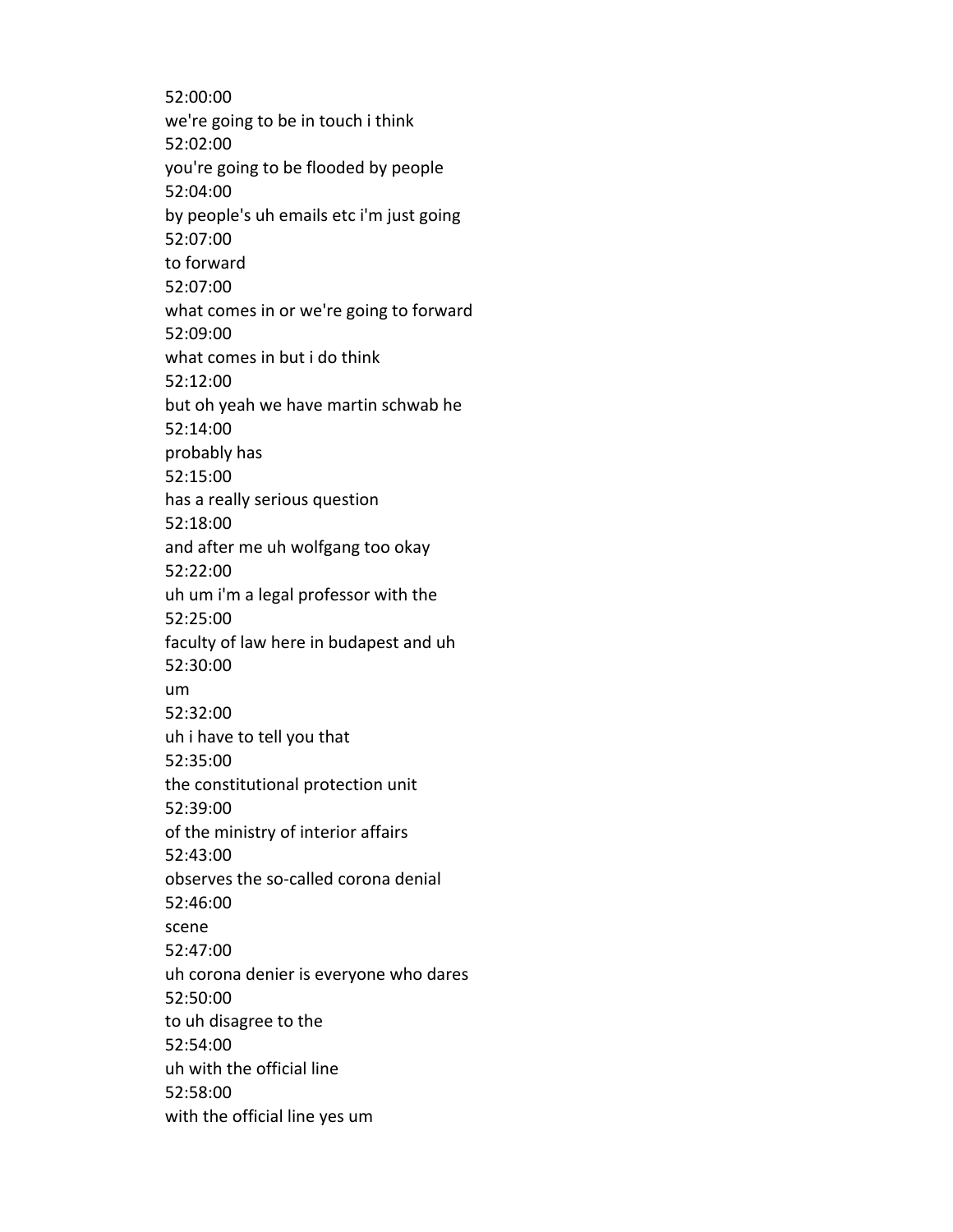53:02:00 if this constitutional protection unit 53:06:00 takes notice of me taking part in 53:09:00 discussion 53:10:00 that this pandemic was put on 53:14:00 stage intentionally 53:17:00 they will probably try to fire me from 53:20:00 my job 53:20:00 so i have to at least ask some questions 53:26:00 while i heard you talking i am 53:31:00 i took a look at patent number um 53:35:00 what's which one was it uh 53:40:00 72208 five two 53:43:00 and seven uh one five one one six three 53:47:00 and uh uh seven 53:50:00 two two o eight five two was filed in 53:53:00 12-Apr 53:54:00 and 715 and so on was filed in 53:58:00 april 28 of 2004 i see a difference 54:01:00 between 54:02:00 16 not three days what did i 54:04:00 misunderstand 54:06:00 now april 23rd 2003 was the cdc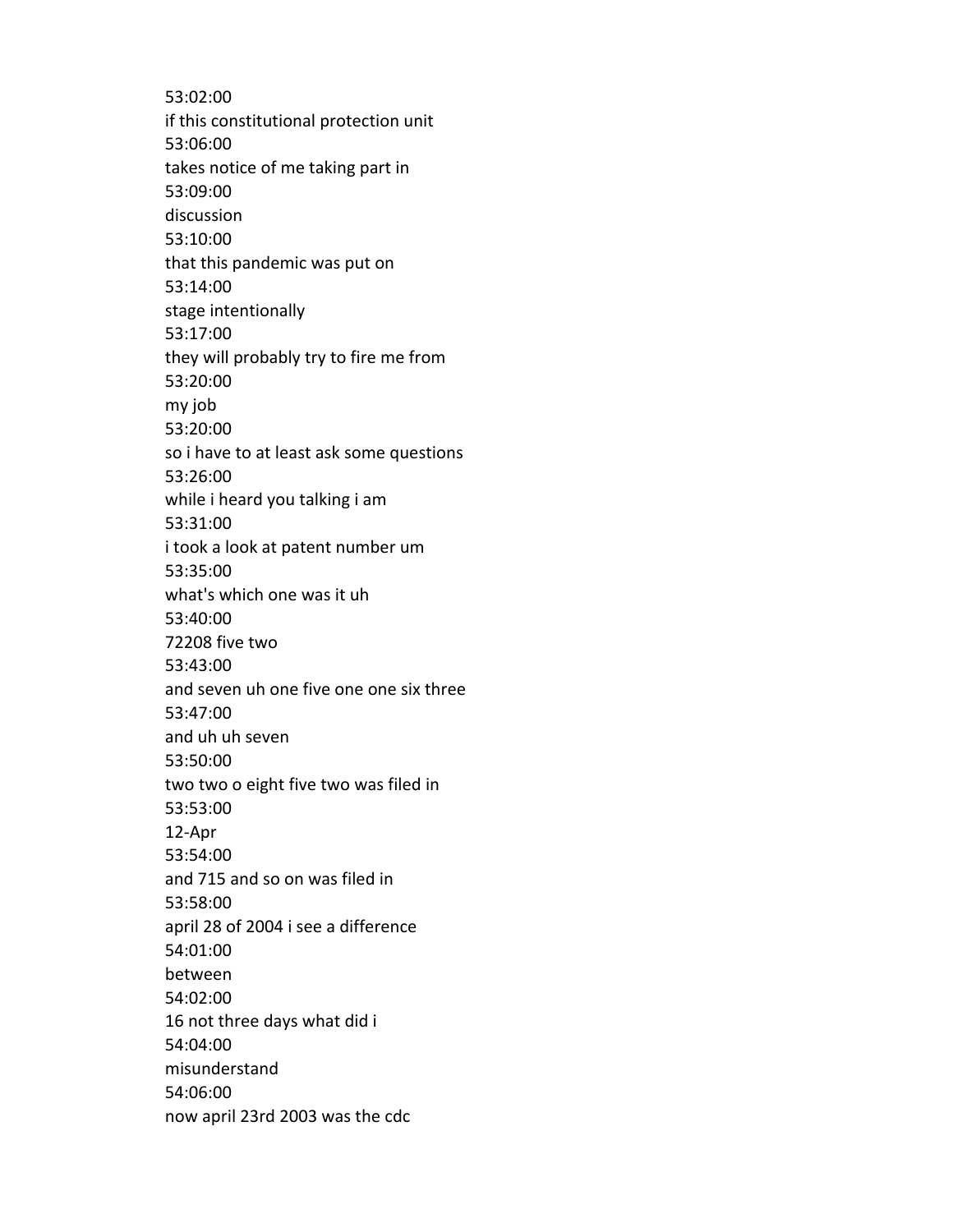54:10:00 master filing date okay okay 54:14:00 uh i asked this question because uh 54:18:00 if they um try to make me redundant for 54:22:00 my job i have to provide strong evidence 54:24:00 now we have all of this sent 54:28:00 to um i know uh 54:31:00 dr flumix has the um has the entire 54:35:00 record 54:36:00 in um the fouchy dossier 100 54:39:00 of this record is in there um the 54:41:00 additional addendum that i sent across 54:43:00 all has the records in there including 54:46:00 all the priority filing dates as well as 54:49:00 the issue dates so 100 54:51:00 of this is in written published records 54:53:00 and you have the written records 54:55:00 okay i have created my own file and it's 54:58:00 labeled david martin 55:00:00 okay okay okay 55:03:00 um there's a i did a analysis of media 55:07:00 reportings here 55:08:00 uh and i can um confirm that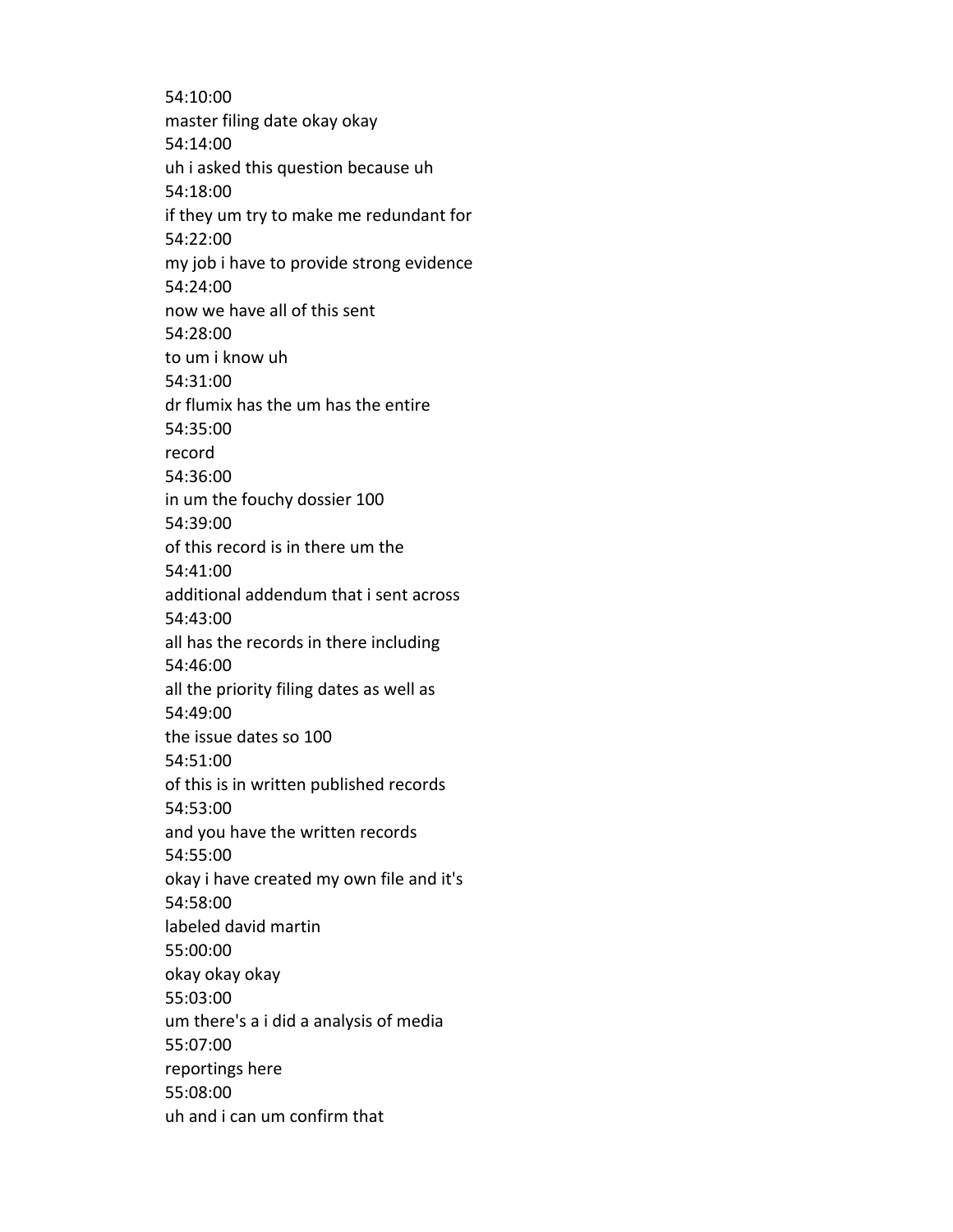55:11:00 they give a very one-sided account uh on 55:14:00 uh 55:16:00 on the pandemic uh everyone who dares to 55:19:00 declare 55:20:00 uh the threat uh less dangerous than uh 55:24:00 the government does will be uh denounced 55:26:00 as conspiracy theorists as tin foil and 55:28:00 so on 55:29:00 you know so the media exactly did what 55:32:00 you 55:33:00 pointed out in the sentence you 55:36:00 you you repeated twice uh before no 55:40:00 uh actually uh they tell us the story of 55:43:00 the delta variant 55:45:00 which is told to be much more contagious 55:48:00 that 55:50:00 everything else um experts i 55:53:00 have spoken to told me that 55:56:00 uh the databases uh contain uh 56:00:00 as many as more or 40 000 virus trains 56:04:00 so could this could this delta variant 56:08:00 uh uh be uh um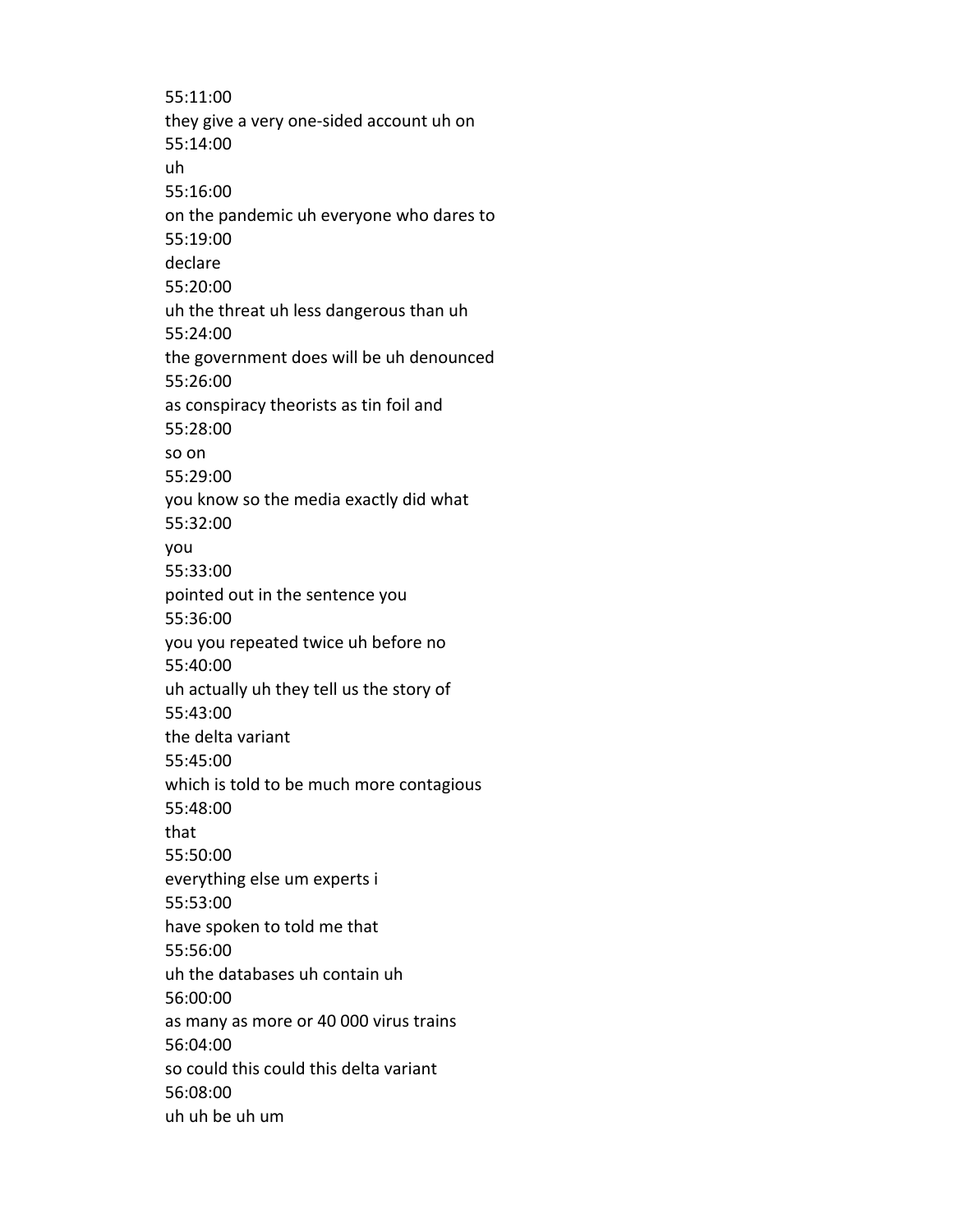56:11:00 some kind of media hive you told us 56:13:00 about before 56:15:00 there there is no such thing as an alpha 56:18:00 or a beta or gamma delta variant 56:21:00 this is a this is a means by which 56:25:00 what is desperately sought 56:29:00 a degree to which individuals can be 56:33:00 coerced 56:34:00 into accepting something that they would 56:36:00 not otherwise accept 56:38:00 there has not been in 56:41:00 any of the published studies on what has 56:44:00 been reportedly the delta variant 56:46:00 there has not been a population 56:49:00 are not calculated which is the actual 56:52:00 replication rate 56:54:00 what has been estimated are computer 56:57:00 simulations 56:59:00 but unfortunately if you look at gs 57:02:00 gis aid which is the public 57:06:00 source of uploading any one 57:09:00 of a number of variations what you'll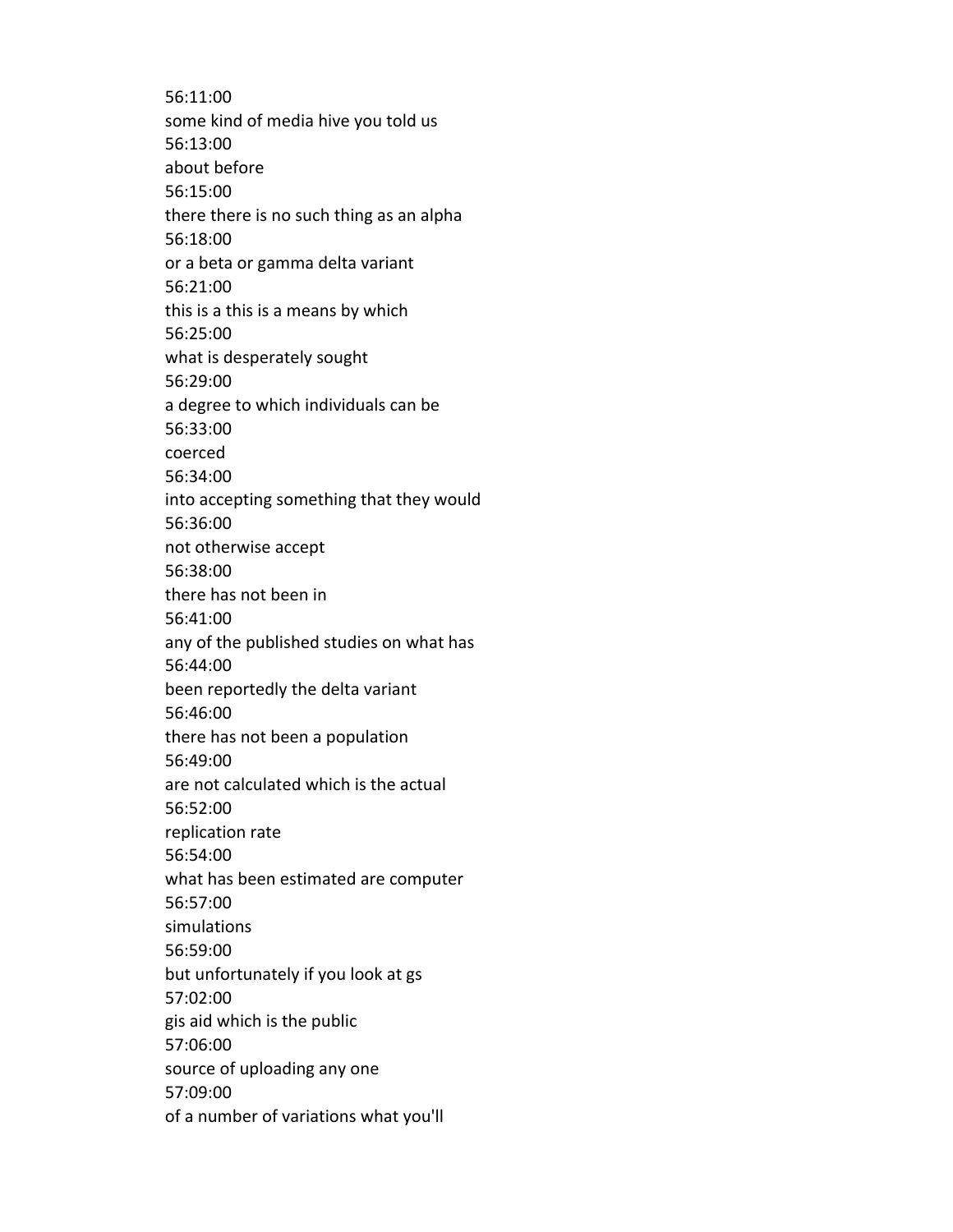57:12:00 find 57:12:00 is that there has been no ability to 57:15:00 identify 57:17:00 any clinically altered 57:20:00 gene sequence which has then a 57:23:00 clinically expressed 57:24:00 variation and this is the problem all 57:27:00 along this is the problem going back to 57:29:00 the very beginning of what's alleged to 57:31:00 be a pandemic 57:33:00 is we do not have any evidence that the 57:36:00 gene sequence alteration had any 57:39:00 clinical significance whatsoever there 57:42:00 has not been a 57:43:00 single paper published by anyone 57:46:00 that has actually established that 57:49:00 anything 57:49:00 novel since november of 2019 57:53:00 has clinical distinction from anything 57:57:00 that predates november of 2019 58:00:00 the problem with the 73 patents that i 58:03:00 described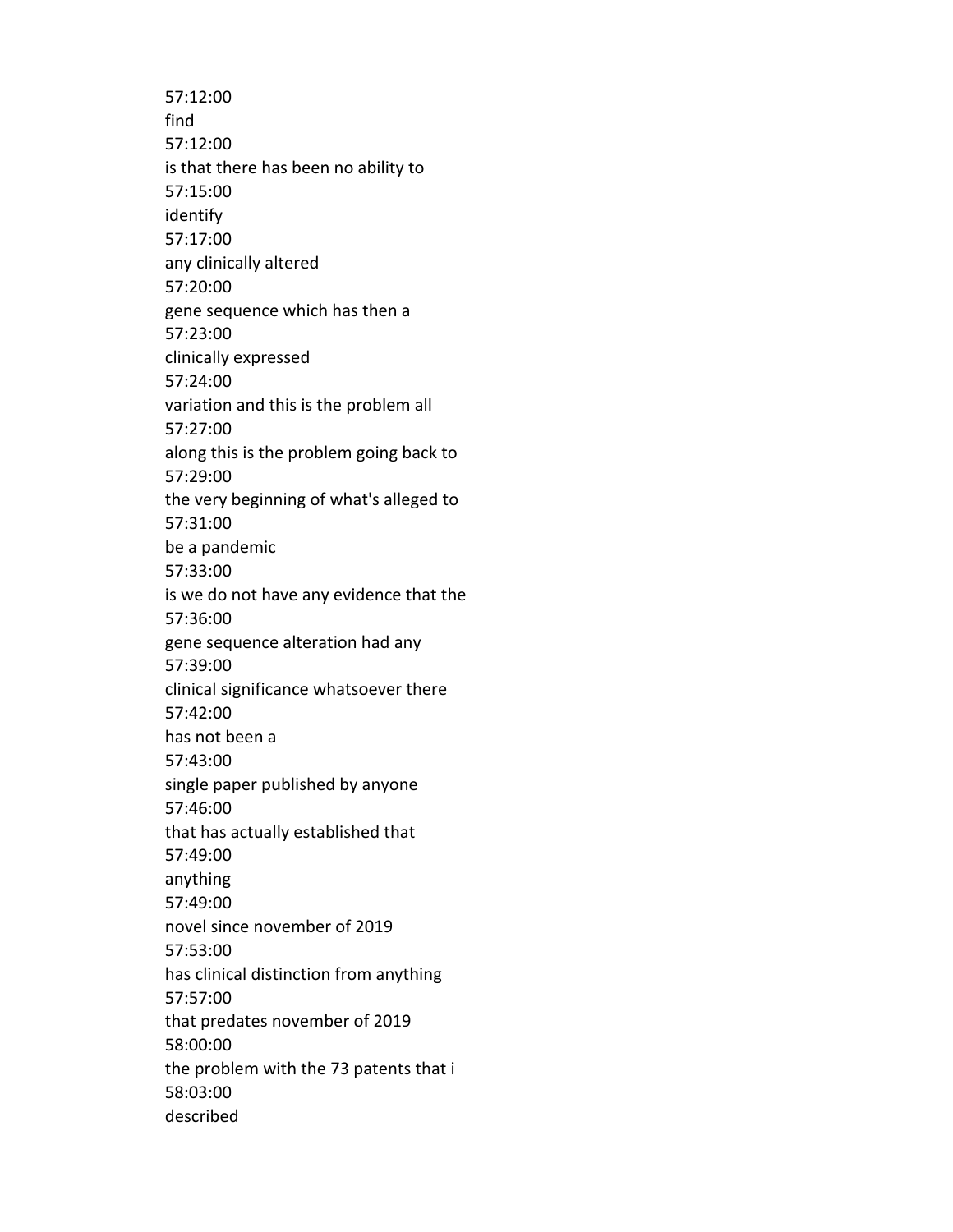58:04:00 is that those 73 patents all contain 58:08:00 what was reported to be novel 58:12:00 in december and january of 2019 and 2020 58:15:00 respectively 58:17:00 so the problem is that even if we were 58:20:00 to 58:21:00 accept that there are idiopathic 58:25:00 pneumonias even if we were to accept 58:29:00 that there are some set of 58:32:00 pathogen-induced 58:34:00 symptoms we do not have 58:36:00 a single piece of published evidence 58:39:00 that tells us 58:40:00 that anything about the subclade sars 58:43:00 cov2 has 58:44:00 clinical distinction from anything that 58:47:00 was known and published prior to 58:49:00 Nov-19 58:51:00 in 73 patents dating 58:54:00 to 2008. 58:58:00 but could it be that the delta variant 59:01:00 sort of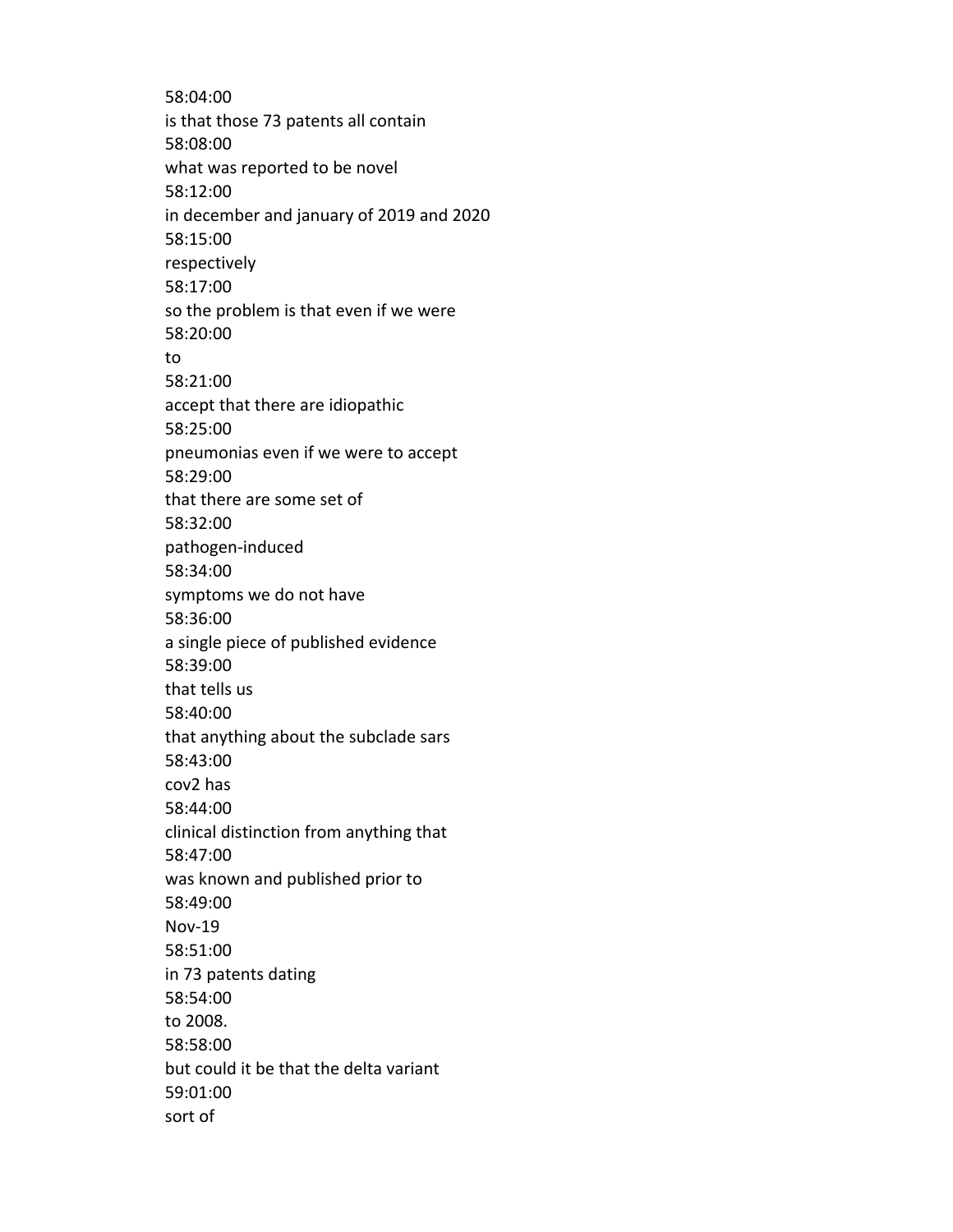59:01:00 is that just the difference is you know 59:03:00 that the clinical symptoms are the same 59:05:00 but that it has the 59:06:00 the you know the capability of like um 59:10:00 infecting someone who'd already gone 59:12:00 who's already gone through 59:14:00 like variant b better well 59:17:00 so so this is where we see an enormous 59:20:00 amount 59:20:00 of response and reflexive behavior 59:24:00 to media hype 59:28:00 there is no and i'm going to repeat this 59:31:00 there is no evidence that the delta 59:34:00 variant 59:35:00 is somehow distinct from anything else 59:38:00 on gis aid 59:42:00 the fact that we are now looking for a 59:44:00 thing doesn't mean that it is a thing 59:46:00 because we are looking at fragments of 59:49:00 things 59:50:00 and the fact is that if we choose any 59:53:00 fragment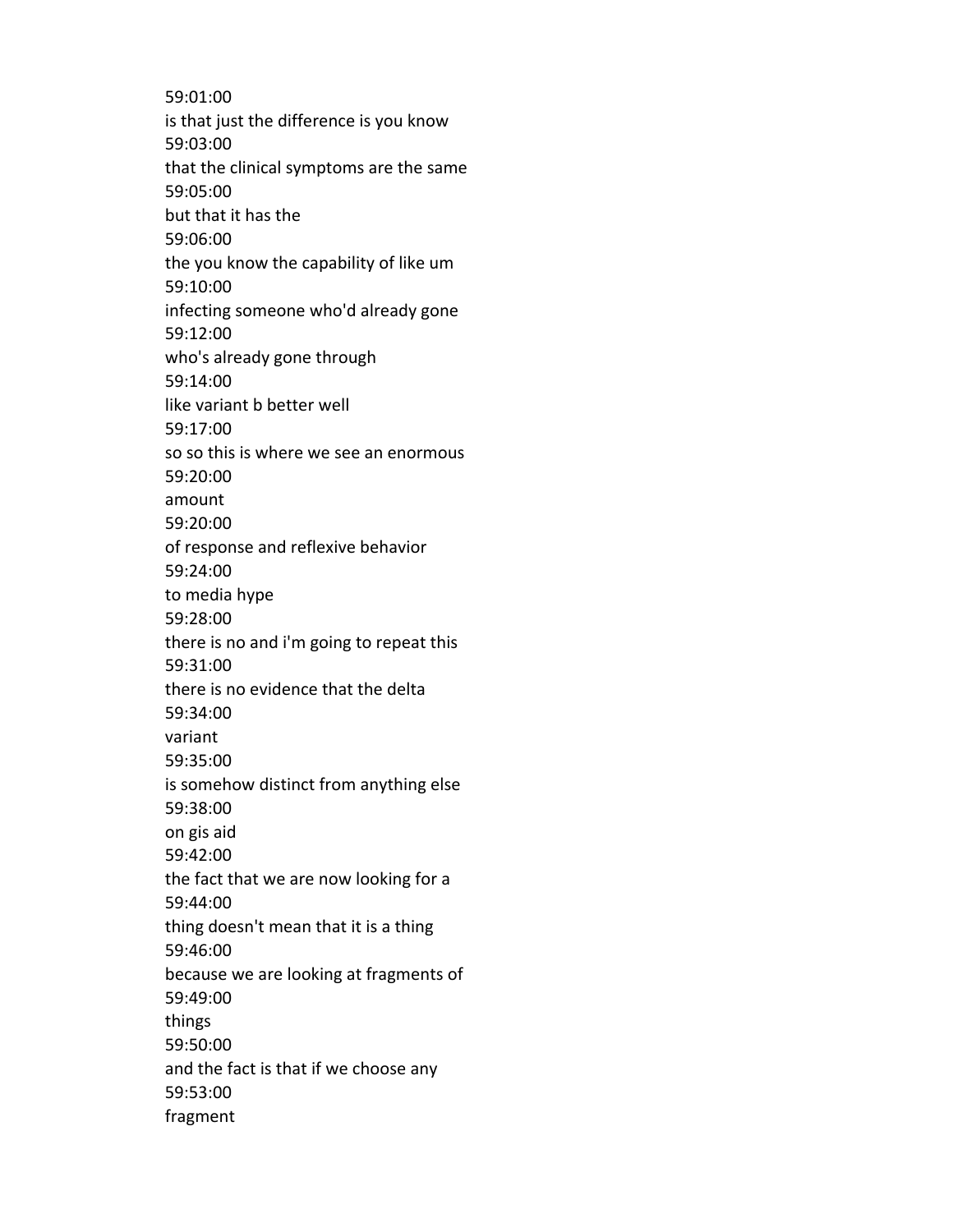59:53:00 i could come up with you know i could 59:56:00 come up with 59:57:00 variant tomorrow yes 60:01:00 and i could come up with variant omega 60:03:00 and i could say i'm looking for this 60:05:00 sub strand of either dna or rna 60:10:00 or even a protein and i could run around 60:14:00 the world 60:14:00 going oh my gosh fear the omega variant 60:17:00 yes and and the problem is that 60:21:00 because of the nature of the way in 60:24:00 which 60:24:00 we currently sequence genomes 60:27:00 which is actually a compositing process 60:30:00 it's what we'd call in mathematics and 60:33:00 interleaving 60:34:00 we don't have any point of reference to 60:38:00 actually know whether or not the thing 60:39:00 we're looking at 60:40:00 is in fact distinct from either clinical 60:44:00 or even genomic sense and so 60:47:00 we're trapped in a world where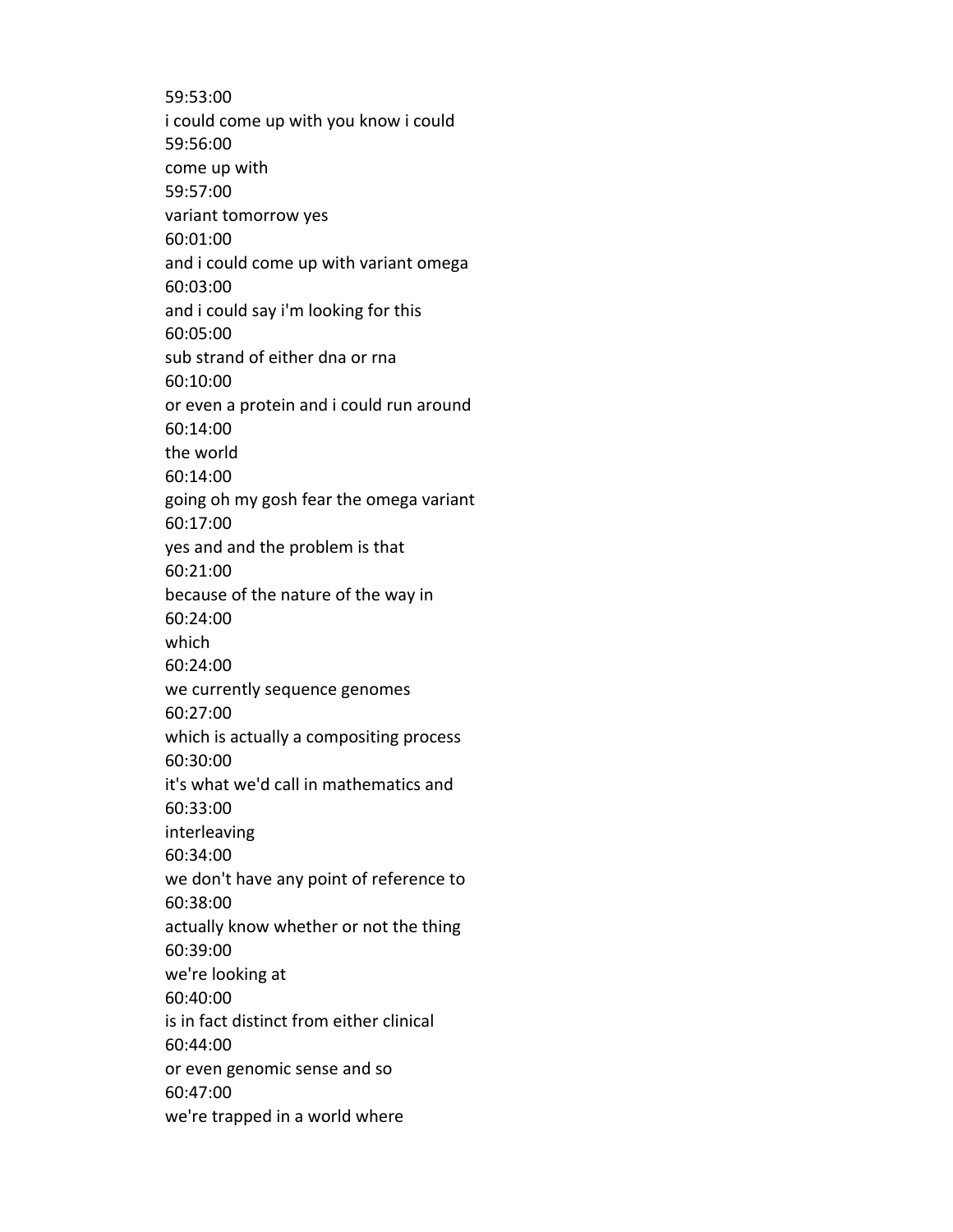60:50:00 unfortunately 60:51:00 if you go and look as i have at the 60:54:00 papers that 60:54:00 isolated the delta variant and actually 60:58:00 asked the question 60:59:00 is the delta variant anything other than 61:02:00 the selection of a sequence 61:06:00 in a systematic shift of an already 61:09:00 disclosed 61:10:00 other sequence the answer is it's just 61:14:00 an alteration in when you start and stop 61:17:00 what you call the reading frame 61:19:00 there is no novel anything 61:22:00 yes wolfgang i'll make a 61:25:00 long story very short he's he's in full 61:28:00 agreement with your 61:29:00 analysis he understands your anguish 61:33:00 with respect to you having told the 61:36:00 world about this uh 61:38:00 20 years ago almost and he admires your 61:41:00 tenacity and he's extremely grateful 61:45:00 for you having taken this very close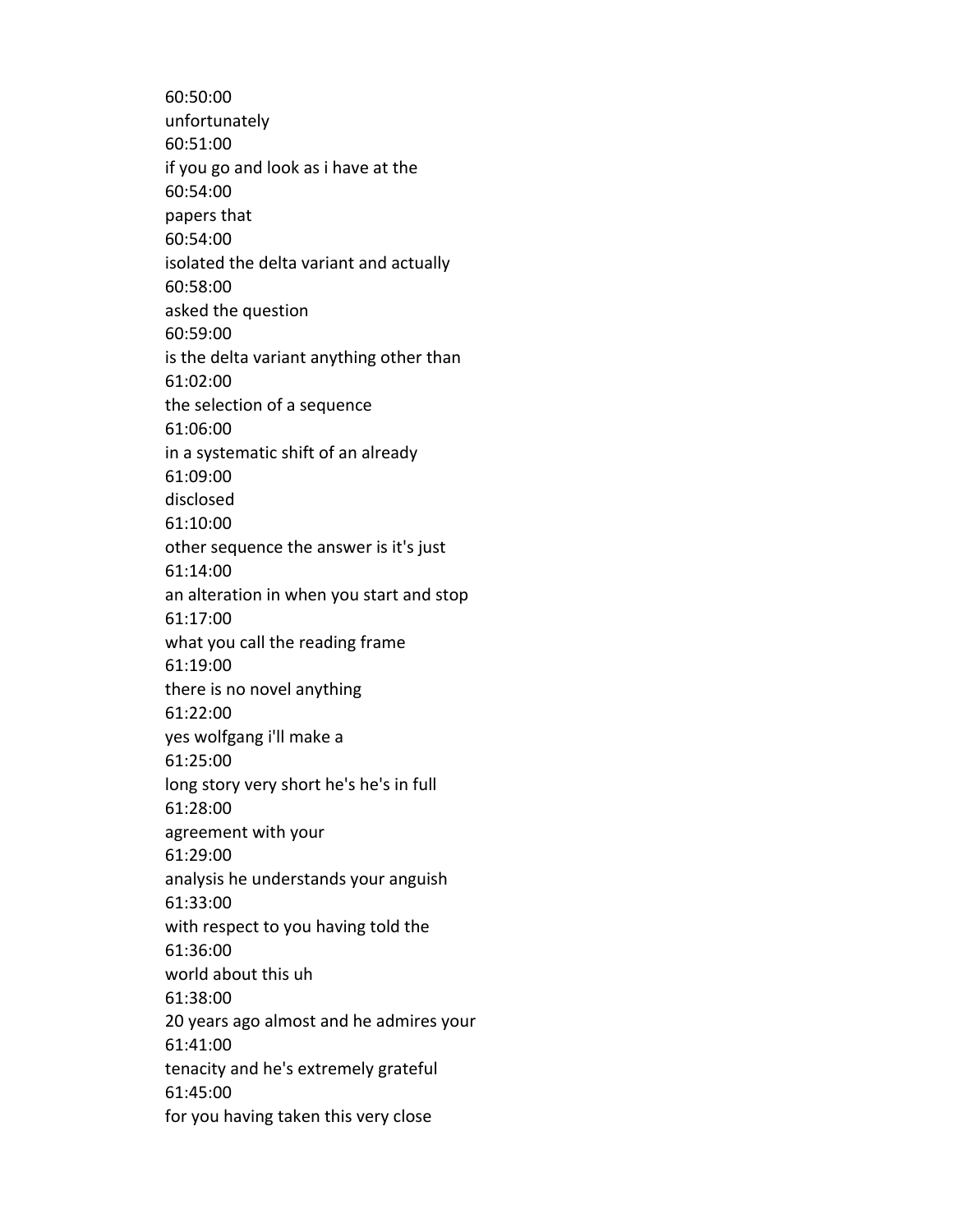61:47:00 look 61:48:00 at the problem through patent law 61:53:00 it's dr vodak 61:57:00 believes that patents are really 61:59:00 problematic 62:00:00 because it turns out that it is probably 62:04:00 five times more expensive to patent 62:07:00 drugs as opposed to having 62:10:00 public i mean not public private but 62:13:00 public 62:14:00 universities uh getting the stipends 62:17:00 getting the money that they need in 62:18:00 order to develop these 62:20:00 vaccines yeah let me i'm going to do 62:23:00 something that's very 62:24:00 unfair but i'm going to hold the 62:26:00 document very close to the screen 62:29:00 and it's only for representational 62:31:00 purposes but i want you to see that this 62:33:00 this is 62:34:00 this is the um this is the barrack 62:37:00 patent that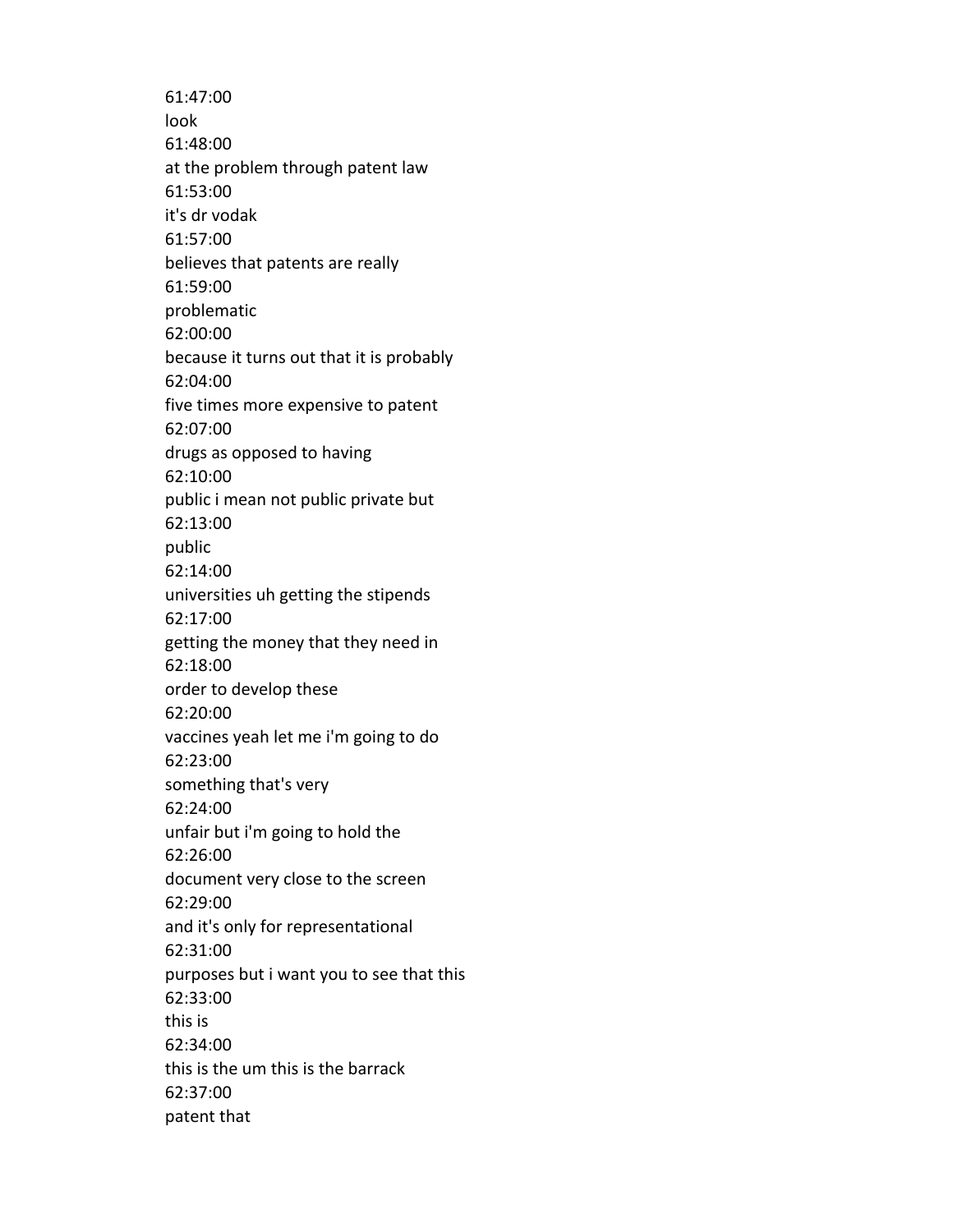62:38:00 that um that 62:41:00 nih needed to have returned to them for 62:44:00 mysterious reasons in 2018 this is seven 62:46:00 to and people can look this up on their 62:50:00 own 62:51:00 but if you actually look at the the 62:53:00 sequences that are patented 62:55:00 which is one of the things that we've 62:56:00 done 62:58:00 we actually look at um the published 63:00:00 sequences and realize that depending on 63:03:00 where you clip 63:04:00 the actual sequence string 63:07:00 you will have the same thing or you'll 63:09:00 have a different thing based 63:10:00 nothing more than on where you decide to 63:13:00 parse 63:14:00 the clip and and i want to i want to 63:17:00 read you 63:17:00 i mean this is something that comes 63:20:00 directly 63:21:00 from their patent application when they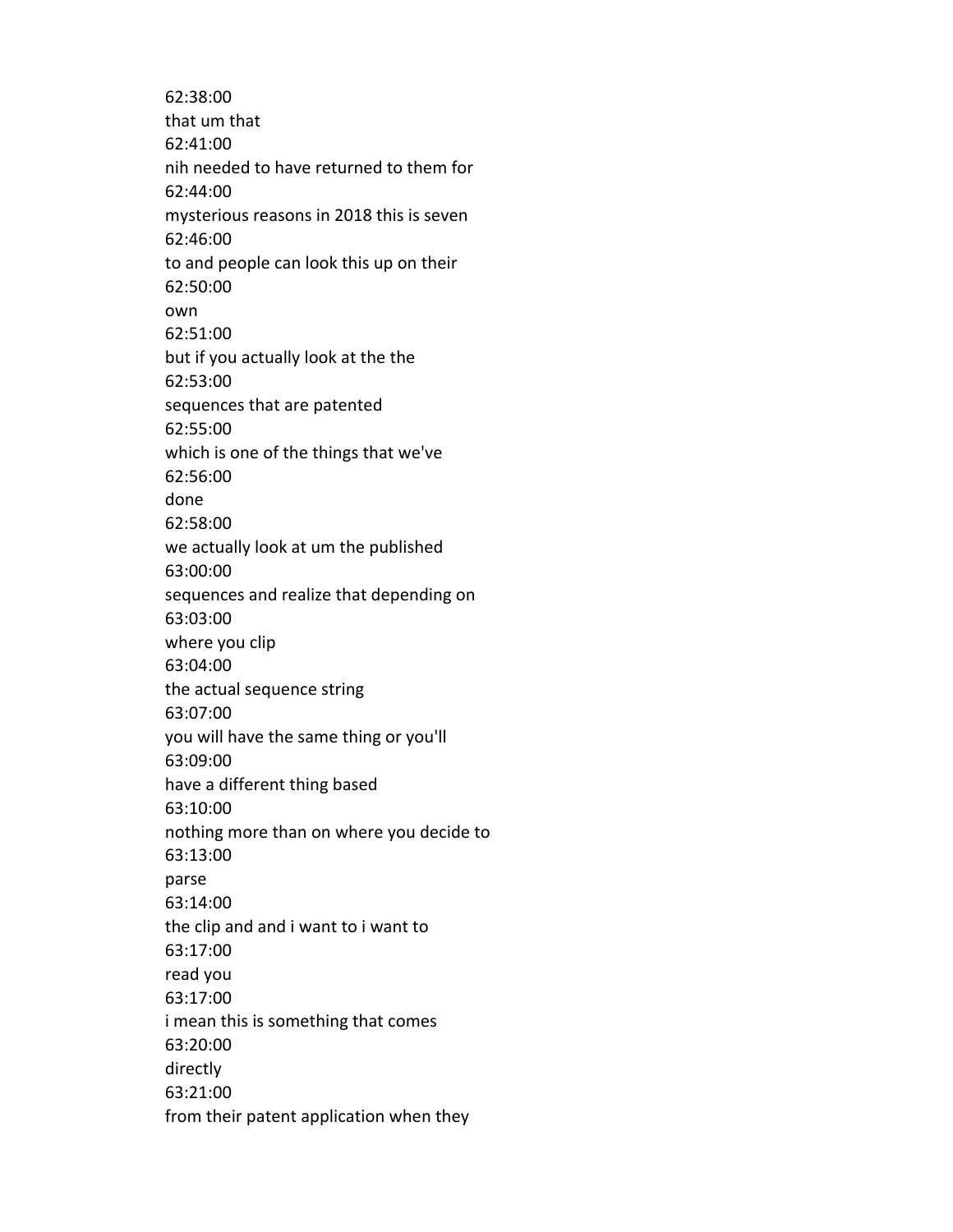63:24:00 actually 63:24:00 talk about the dna strands which they 63:27:00 call sequence 63:28:00 id numbers they actually specifically 63:31:00 say the organism 63:33:00 is an artificial sequence 63:36:00 an artificial sequence meaning that it 63:38:00 is not a sequence that has a 63:40:00 rule base in nature it is not something 63:43:00 that was manifest 63:45:00 for a particular natural derivative 63:48:00 protein or natural derivative mrna 63:50:00 sequence that was isolated 63:52:00 every one of these is in fact 63:55:00 a synthetic artificial sequence 63:59:00 and if you go back and you look at each 64:01:00 one of them which we have done 64:03:00 what you'll find is that the sequences 64:05:00 in fact are contiguous 64:07:00 in many instances but are overlapping in 64:10:00 others 64:12:00 where it is merely a caprice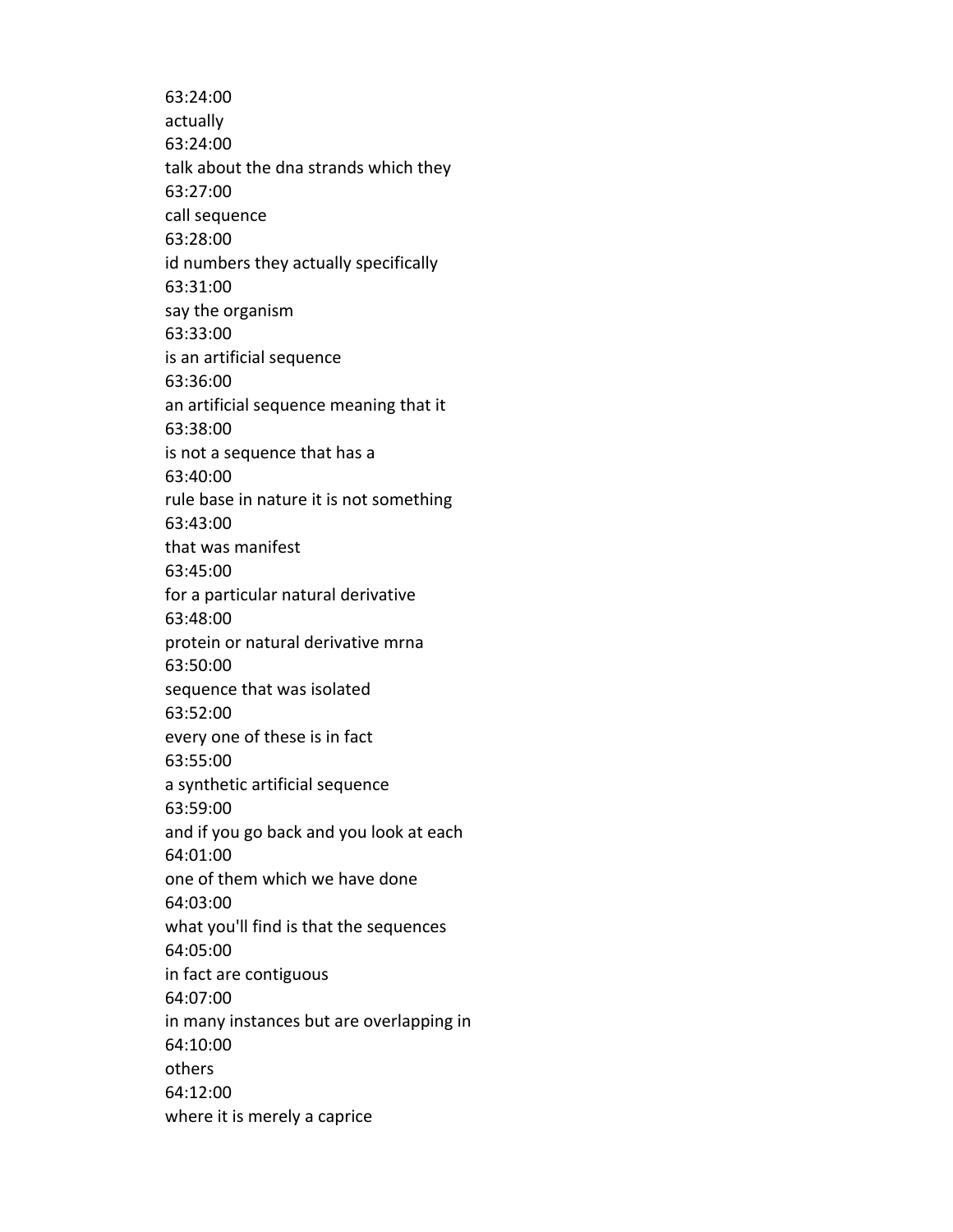64:14:00 determination 64:16:00 that says something is or is not part of 64:18:00 an open reading frame or it 64:20:00 is or is not part of a 64:24:00 particular oligonucleide sequence now 64:27:00 the reason why that's important 64:29:00 is because if we are going to examine 64:34:00 what ultimately is being injected into 64:36:00 individuals 64:38:00 we need the exact sequence 64:42:00 not a kind of similar 64:45:00 two we need the exact sequence 64:49:00 and if you look at the fda's requirement 64:54:00 and if you look at the european 64:55:00 regulatory environment and if you look 64:57:00 at the rest of the world's regulatory 64:58:00 environment 65:00:00 for reasons that cannot be explained the 65:03:00 exact sequence 65:05:00 that has gone into what is amplified 65:08:00 inside of the injection seems to be 65:12:00 elusive it seems to be something that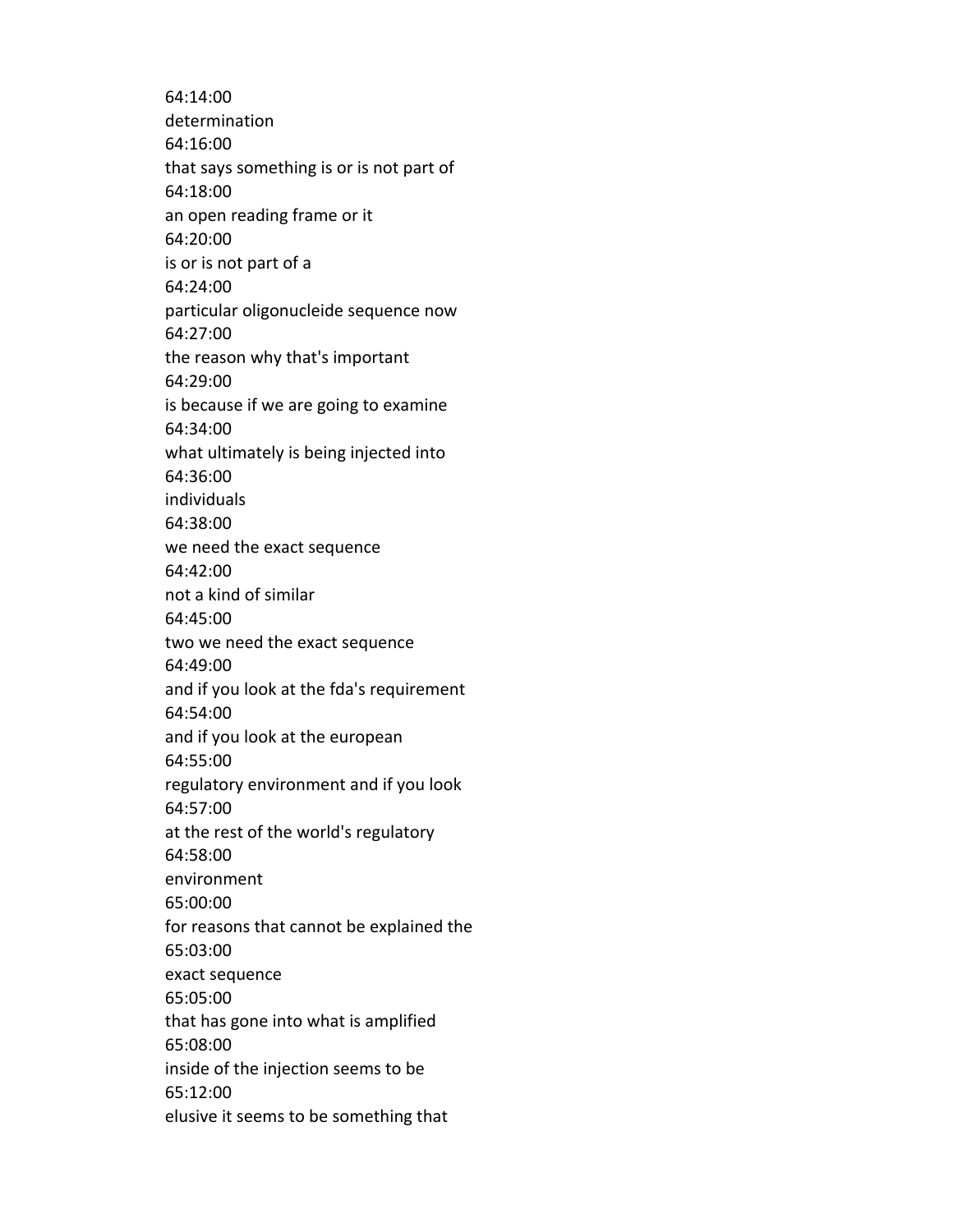65:15:00 someone cannot 65:17:00 in fact state with a hundred percent 65:21:00 the sequence is x 65:25:00 the problem that that presents is that 65:27:00 at this point in time 65:28:00 as much as we can be told that there are 65:32:00 you know clinical trials going on and 65:33:00 there are all sorts of other things 65:35:00 going on we have no way of verifying 65:38:00 that a complete sequence 65:41:00 has been is or potentially even could be 65:45:00 [Music] 65:47:00 manufactured into what ultimately 65:50:00 becomes 65:51:00 the lipid nanoparticle that is is the 65:54:00 carrier 65:55:00 frequency into which the injection is is 65:57:00 delivered 65:58:00 and it's important for people to 66:00:00 understand that as far back as 2002 66:03:00 and all the way through the patent 66:05:00 filings of 2003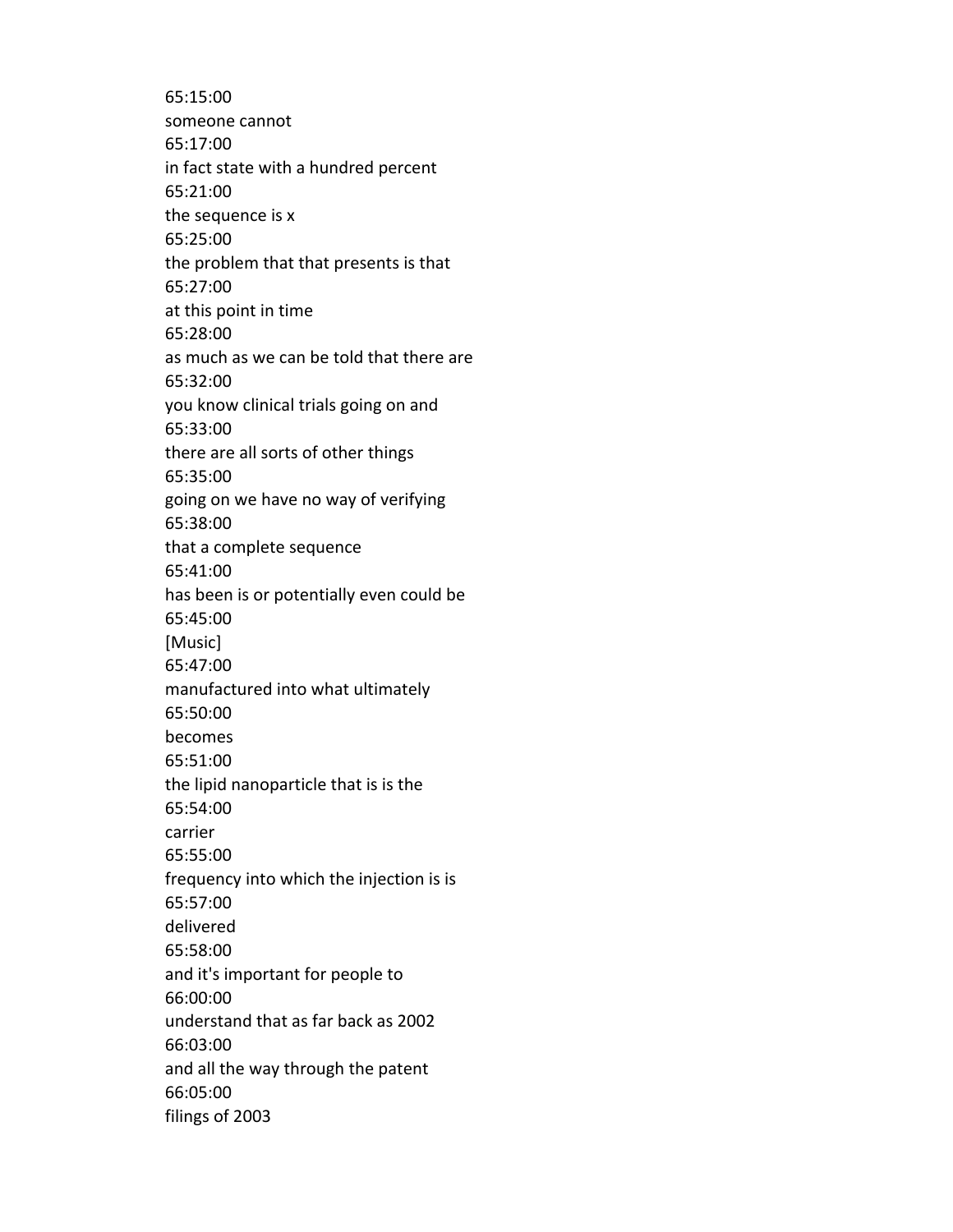66:06:00 and then the weaponization patents that 66:09:00 began in 2008 66:11:00 in every one of these instances 66:14:00 fragments are identified 66:15:00 but they are identified without 66:18:00 specificity 66:19:00 so we don't have direct terminal ends of 66:23:00 the fragments we have 66:24:00 fragments which have you know 66:26:00 essentially 66:28:00 hypothecated gaps into which anything 66:32:00 can be placed and that's the reason why 66:34:00 i find 66:36:00 the fact checking around the patent 66:38:00 situation to be most 66:40:00 disappointing because 66:43:00 the reason why fact checkers 66:47:00 among their general lazy attributes the 66:49:00 reason why fact 66:51:00 checkers are not actually checking facts 66:53:00 when it comes to the patent matters 66:56:00 is because the actual sequences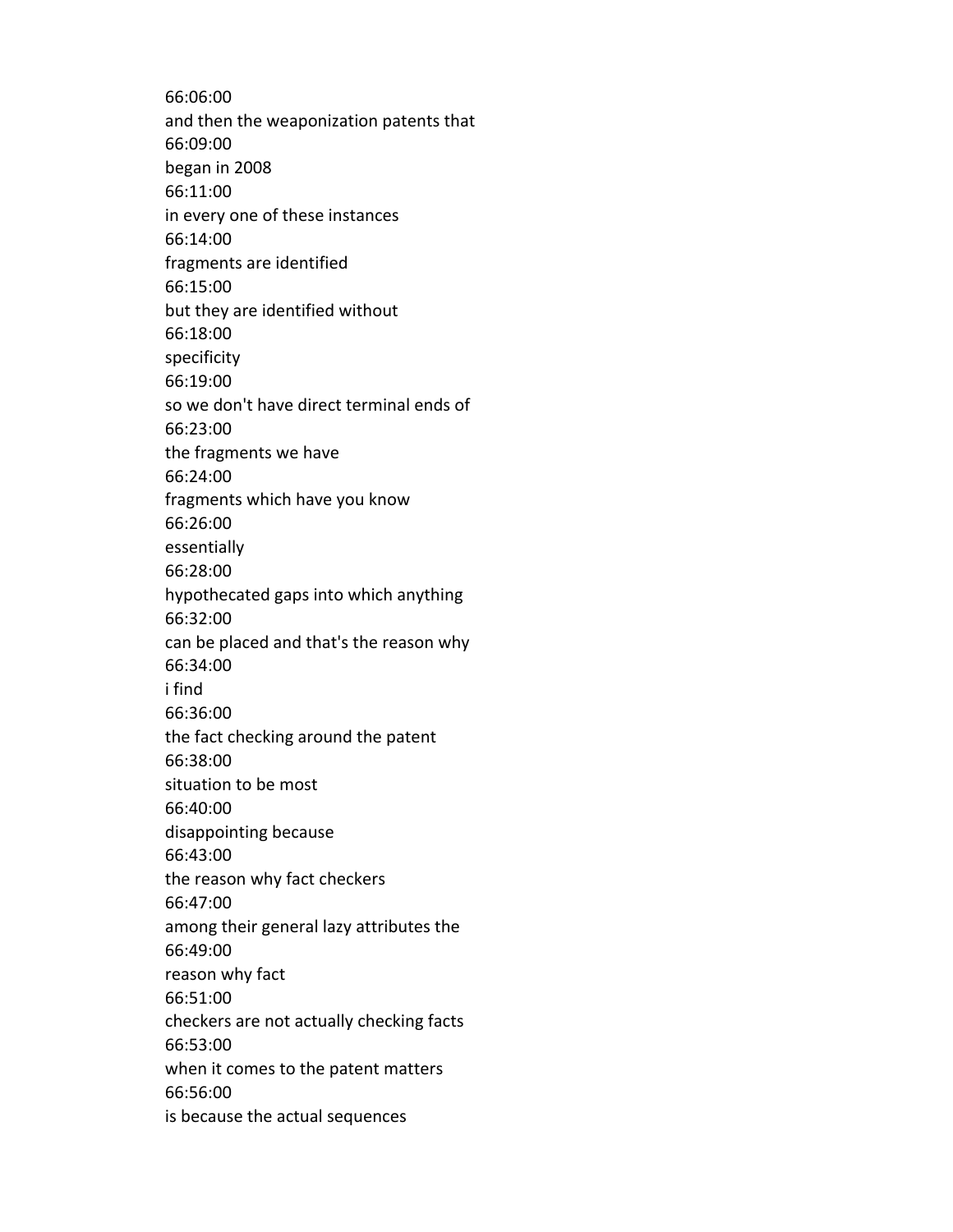67:00:00 are not represented in a digital form 67:03:00 that makes it easy to do this comparison 67:06:00 we literally had to take images of 67:10:00 submitted typed paper 67:13:00 and then code those in to do our own 67:16:00 assessment you cannot do this 67:19:00 on the epos patent site you cannot do 67:21:00 this with 67:22:00 wipo data from geneva you cannot do this 67:24:00 with the u.s patent office data 67:26:00 you actually have to go in and 67:28:00 reconstruct 67:30:00 the actual gene sequences by hand and 67:32:00 then you compare them 67:34:00 to what has been uploaded on the public 67:36:00 servers and that's where you find 67:39:00 that the question of novelty is 67:41:00 something that was not addressed 67:42:00 this was a manufactured illusion 67:46:00 i had one more question is it possible 67:50:00 that we have we see 67:51:00 that the the influencer has has vanished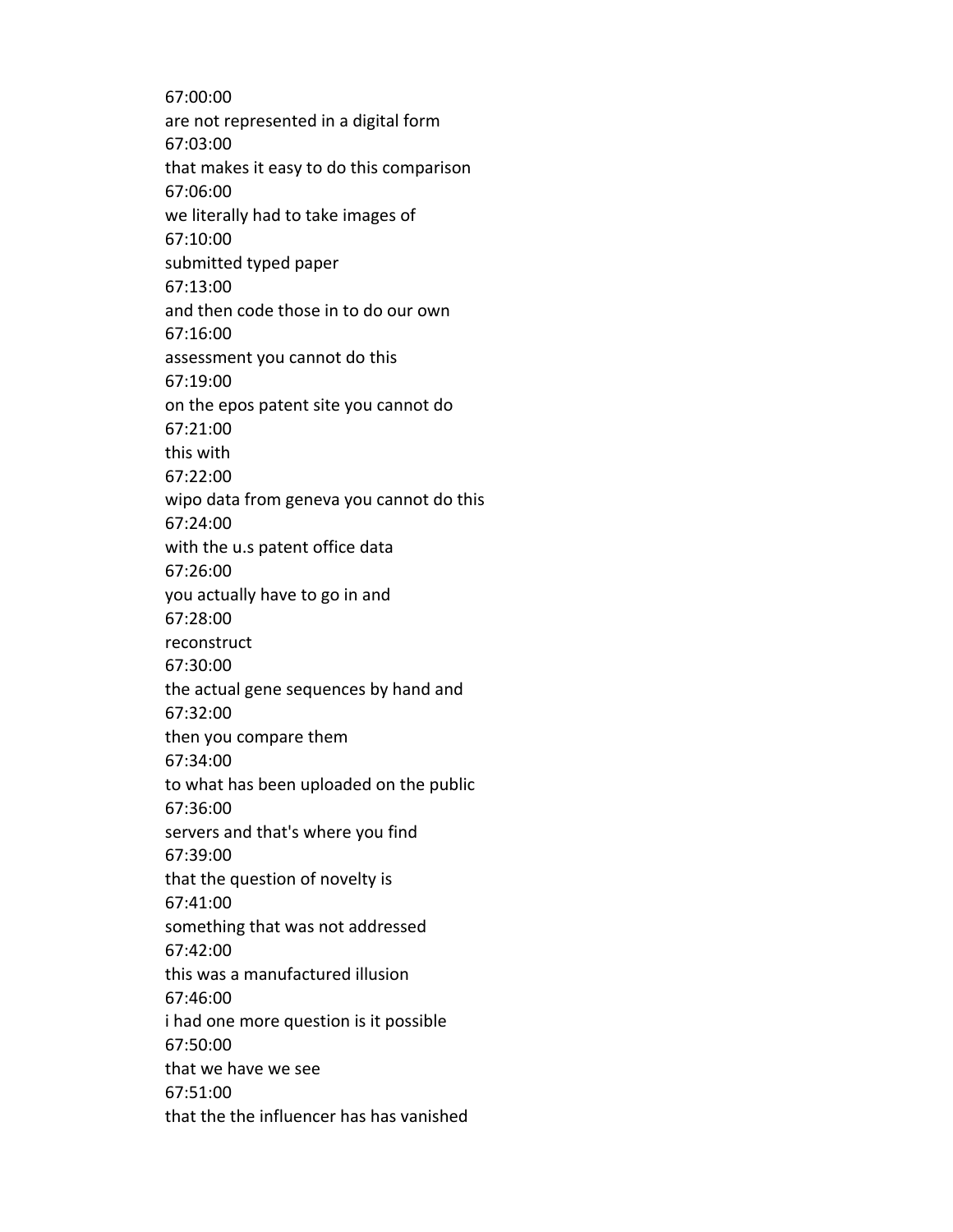67:55:00 is gone we don't have influenza anymore 67:59:00 the influenza for sure is the viruses 68:01:00 are also sequenced 68:03:00 and is it possible that those that those 68:06:00 parts sequences we now speak about 68:09:00 that they may they may exist in in both 68:12:00 of 68:13:00 the virus types so that it's just 68:16:00 a matter of testing and matter of 68:19:00 instruments to observe 68:20:00 what we find whether we find influenza 68:22:00 or whether we find 68:23:00 corona if we if we have a certain if you 68:26:00 have a book 68:27:00 you have a word with with five letters 68:30:00 and you will find this 68:31:00 five letters in many books right exactly 68:34:00 and 68:35:00 yeah yeah wolfgang your question is is a 68:38:00 beautiful metaphor 68:40:00 of exactly the problem the problem is 68:43:00 if what we're looking for is something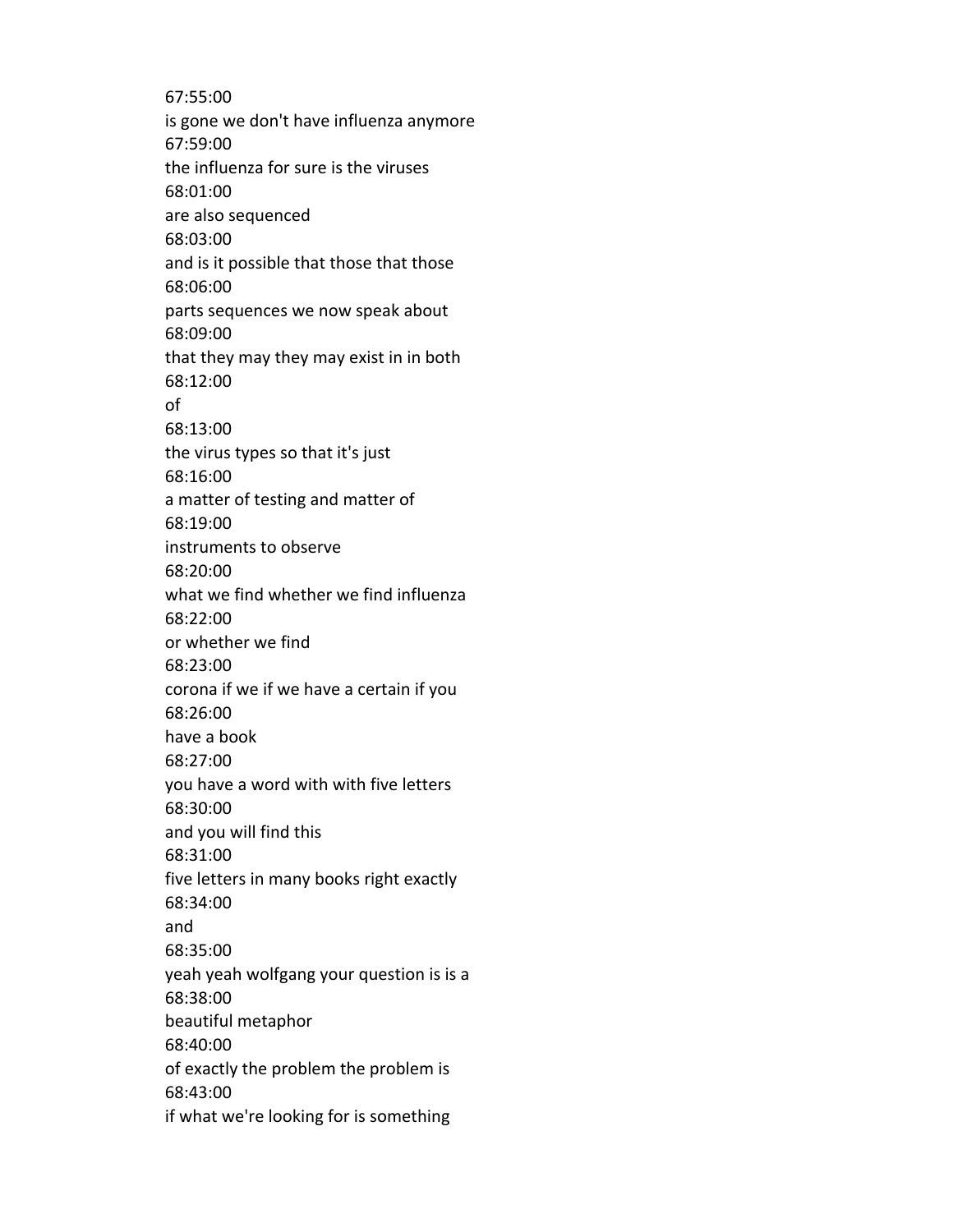68:46:00 we've decided 68:47:00 we've decided is worth looking for 68:50:00 then we'll find it and the good news is 68:53:00 we'll find it a bunch of places 68:55:00 and if we've decided that we're no 68:56:00 longer looking for a thing 68:58:00 it's not entirely surprising that we 69:00:00 don't find it because we're not looking 69:02:00 for it 69:04:00 the fact of the matter is whether it's 69:05:00 the rtpcr tests that we 69:07:00 decided that there are fragments which 69:09:00 by the way 69:11:00 i have looked at every one of the 69:13:00 regulatory submissions 69:16:00 that has been submitted to the fda 69:19:00 to try to figure out what was the gold 69:21:00 standard 69:23:00 to get the emergency use authorization 69:27:00 and what fragment of sars cov2 was 69:30:00 officially the official fragment that 69:32:00 was the comparator standard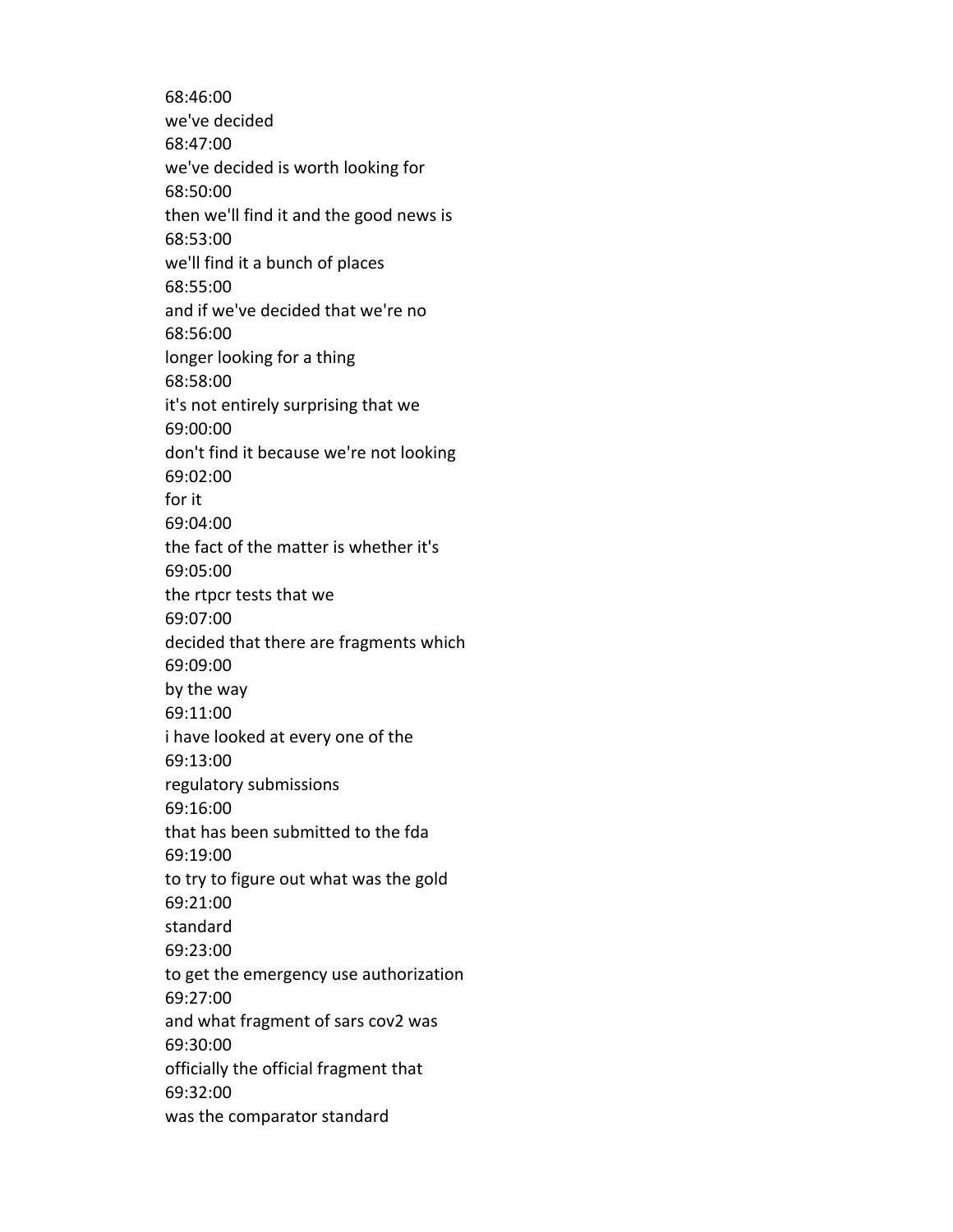69:35:00 and the problem is that you can't get a 69:38:00 single standard 69:41:00 so the question becomes in a world where 69:44:00 there is no single standard 69:47:00 what is it that you actually find 69:50:00 because 69:50:00 if i'm looking for and why don't i just 69:53:00 read this 69:54:00 if i'm looking for c c a c g c 69:57:00 t t t g 70:01:00 do i add the next strand g or do i go no 70:04:00 no no the next bit is 70:06:00 g t t t a g t t c g 70:09:00 and you get the point the point is that 70:11:00 where i choose to start and stop 70:14:00 i can actually say i found it oh i 70:16:00 didn't find it 70:17:00 yeah and and i didn't find 70:21:00 the match that i projected onto the data 70:25:00 because i chose to look at the data in a 70:28:00 way that i could not find the match 70:31:00 influenza did not leave the human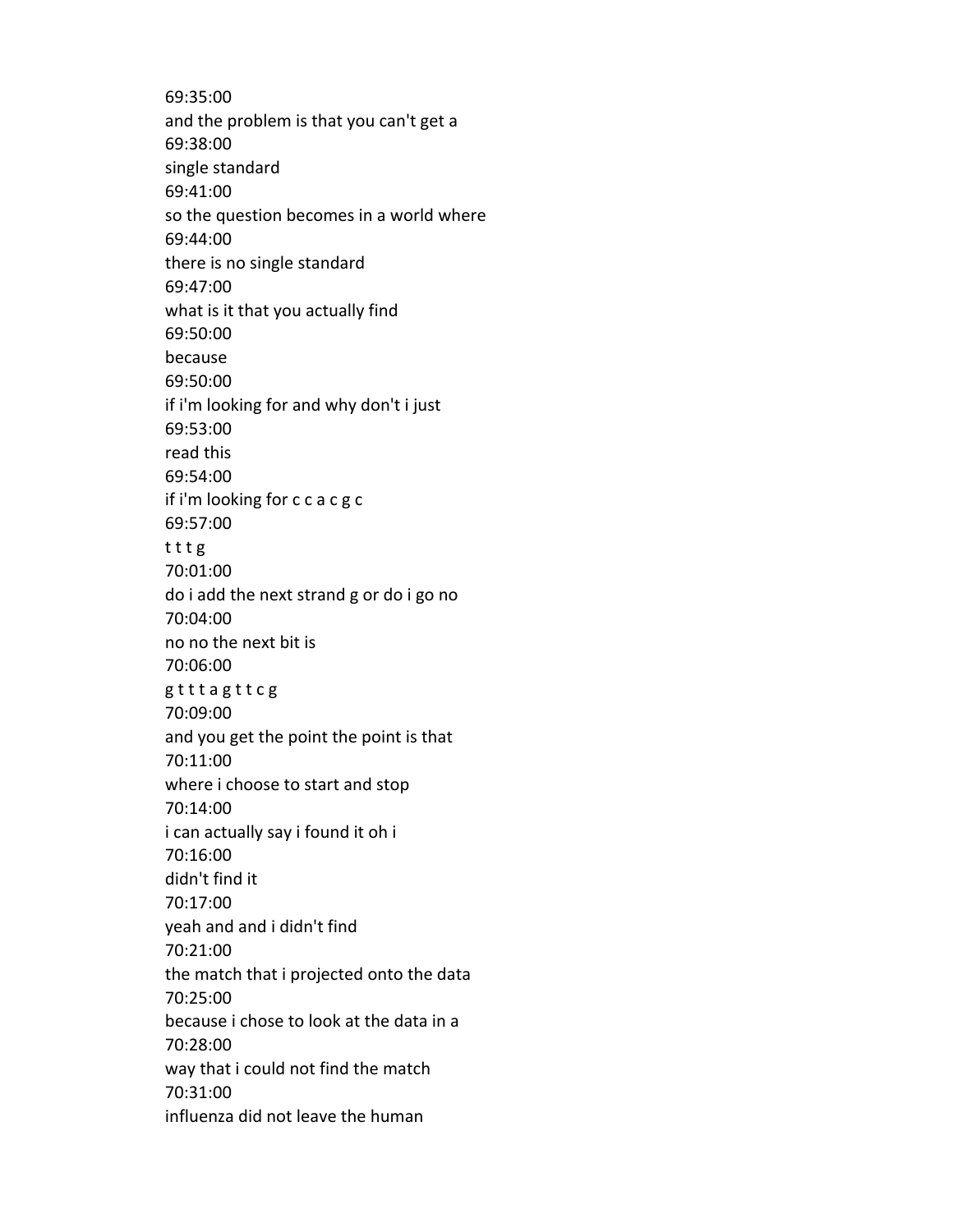70:33:00 population 70:36:00 influenza was a failed decade-long 70:41:00 pan-influenza vaccine mandate that was 70:44:00 desperately desperately desperately 70:47:00 promoted by governments around the world 70:49:00 they failed and they decided if 70:52:00 influenza doesn't deliver 70:54:00 on the public promise of getting 70:56:00 everybody to get an 70:58:00 injection let's change the pathogen 71:03:00 there are many more they can change oh 71:05:00 goodness we've got tons more to come 71:08:00 yes but now we're on to them 71:11:00 i would like to to tell you something 71:13:00 about this development of the 71:14:00 the the drosten pcr test you know 71:18:00 because we 71:18:00 looked at it i mean just briefly not to 71:20:00 that extent that you now 71:22:00 looked at the patterns that you just 71:25:00 described but we looked at this kind of 71:27:00 miracle or like i mean strange aspect of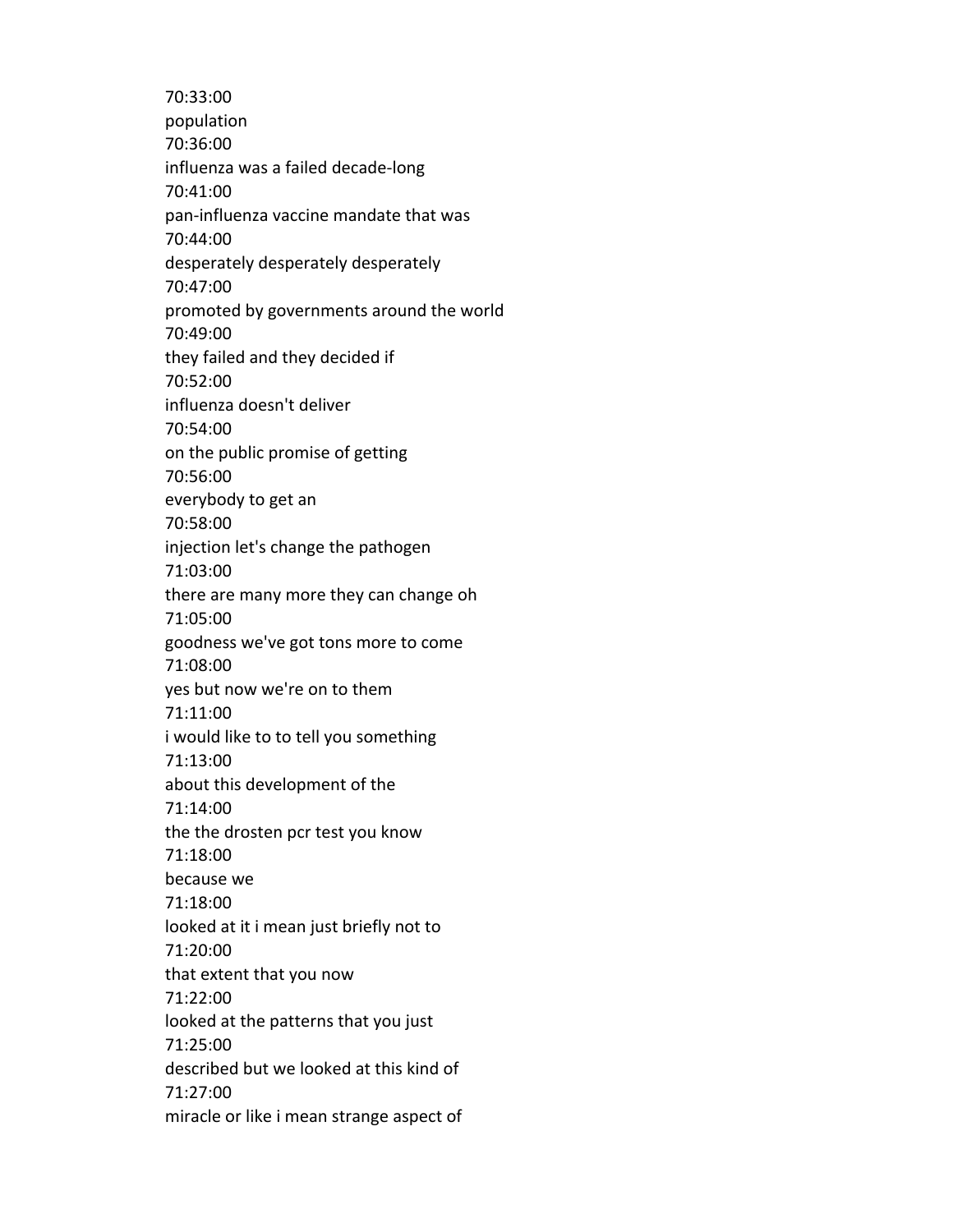71:29:00 like the the drosten 71:31:00 um test development because he 71:34:00 um in in despite the fact that he would 71:38:00 have 71:38:00 needed to basically through his employer 71:40:00 the charity who would be entitled to 71:43:00 holding the patents on this 71:45:00 this uh you know his invention um he 71:48:00 just published the instruction 71:50:00 to the vehicle so everyone could see it 71:52:00 so basically the the whole invention 71:54:00 lost its uh you know deca uh the 71:57:00 possibility to be patented and that's 71:59:00 kind of strange you know when you look 72:01:00 at it so we asked the charity 72:03:00 in a freedom of information act 72:06:00 request and so they they said well 72:10:00 um you know because it there was so much 72:12:00 uh rush 72:13:00 to get get the um you know this um the 72:15:00 test out because there was this uh 72:18:00 pandemic going on so it was like we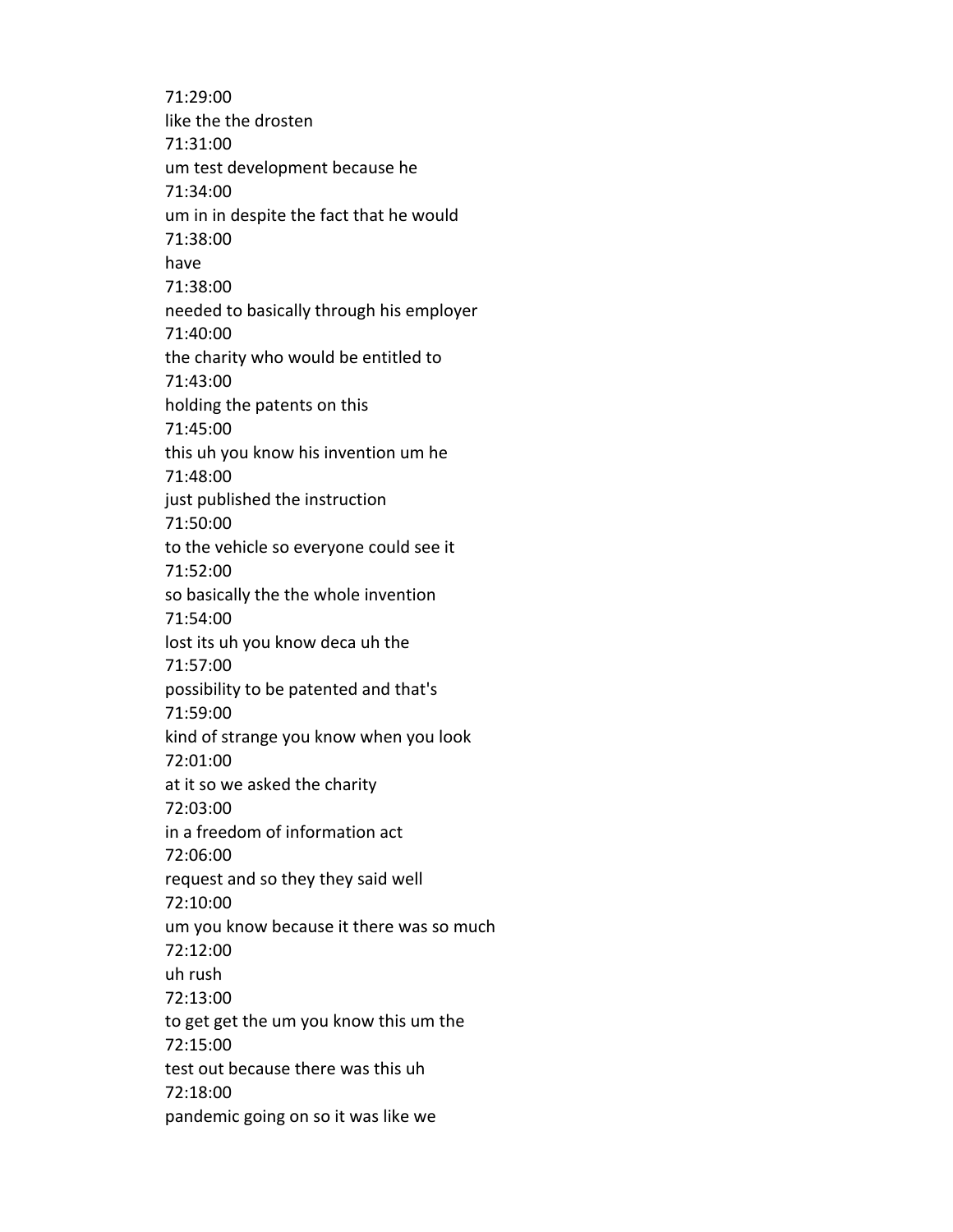72:20:00 didn't look at the finances you know we 72:22:00 just didn't care 72:23:00 so that's kind of strange as a as a 72:25:00 procedure because i mean 72:27:00 basically this this test is worth worth 72:29:00 like 72:30:00 uh billions you know how could you just 72:32:00 i mean this is a publicly financed 72:35:00 hospital how can they just give you know 72:39:00 give away all this this whole thing and 72:42:00 then because he was also in close 72:43:00 cooperation with the private company tip 72:45:00 mulbiol 72:46:00 it's the same with hi with which he had 72:48:00 developed all 72:50:00 the pcr tests from 2002 from the first 72:53:00 size and the mass sticker and so on and 72:55:00 so on 72:56:00 um so it's very strange you know because 72:58:00 he was basically like 73:00:00 functioning as a door opener for this 73:03:00 company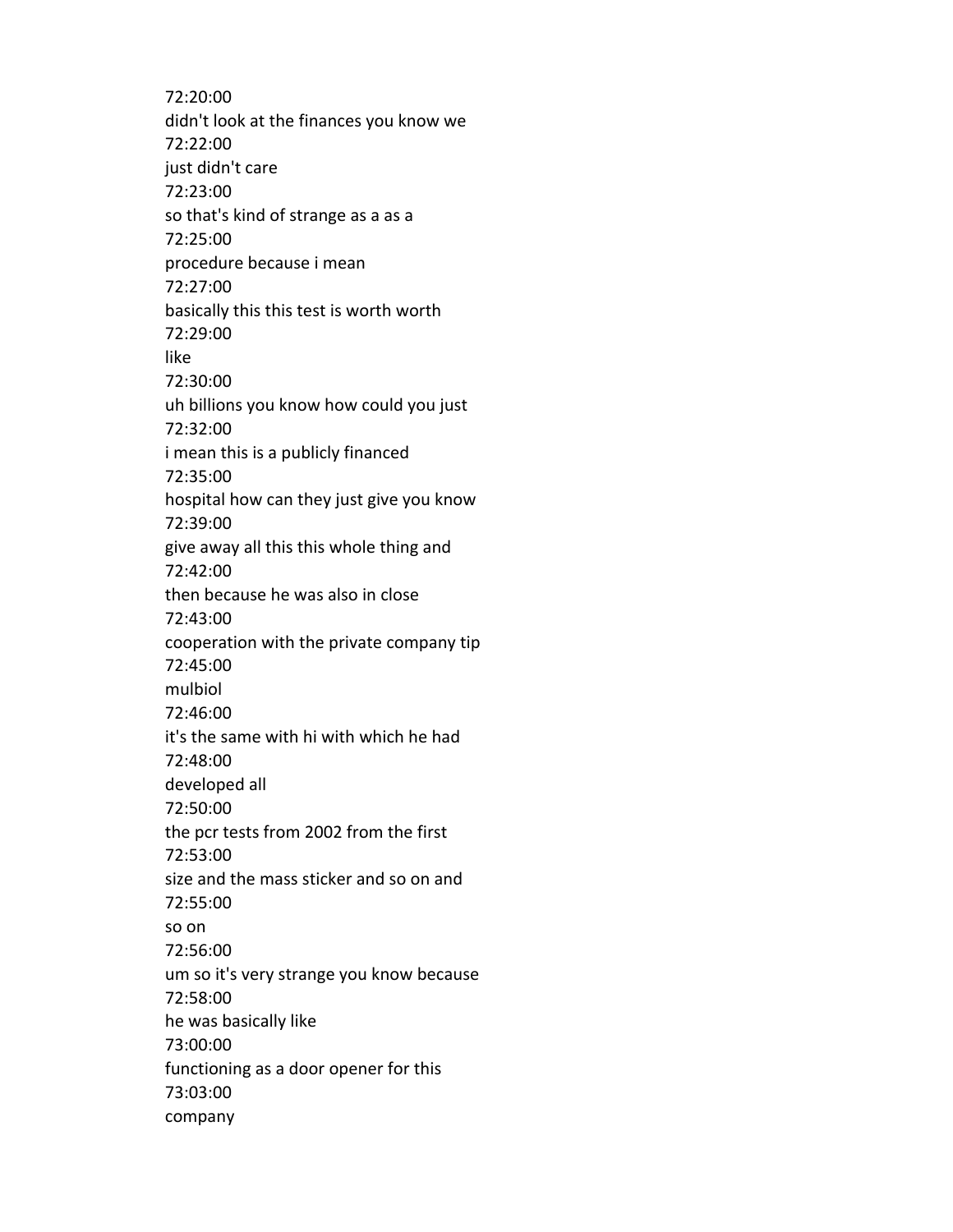73:04:00 you know because they also said to us um 73:06:00 so basically 73:07:00 um it was justin who decided to which um 73:11:00 possible country or like uh laboratory 73:14:00 or whatever 73:15:00 the test uh this you know tip mulberry 73:17:00 oil company would send out 73:19:00 the uh the test kits in order to then of 73:21:00 course make more money because 73:23:00 he was basically like he had a first 73:25:00 mover advantage 73:26:00 you know trust and or this company so 73:29:00 it's clear now i mean maybe there was 73:31:00 nothing 73:32:00 at that point because there was so many 73:34:00 patterns already going on so 73:35:00 basically from this not novel virus or 73:39:00 pcr test he couldn't patent anything 73:42:00 that would have been new 73:43:00 so basically was really like a a very 73:45:00 logical to 73:46:00 thing to do then to to use the whole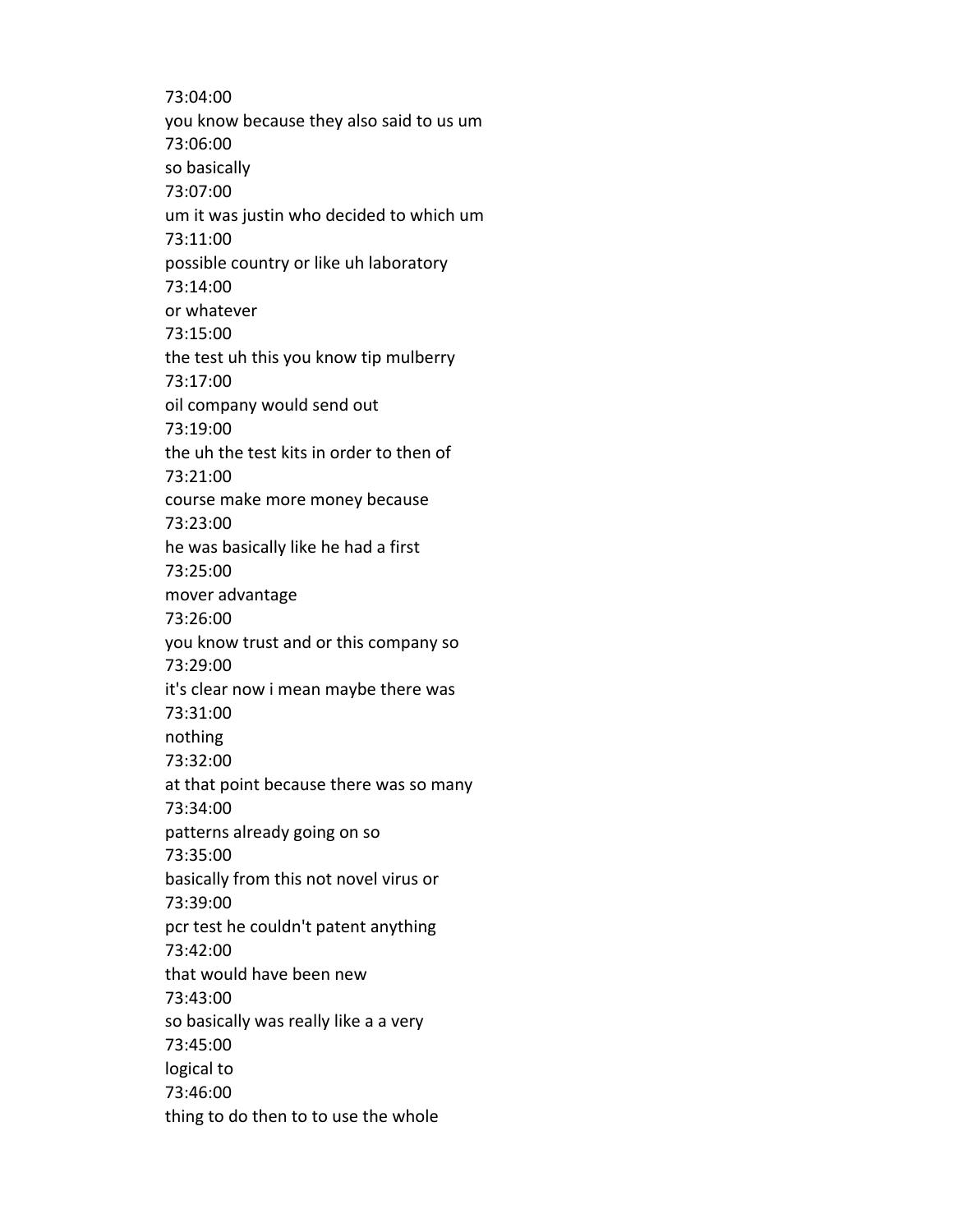73:49:00 thing as a 73:50:00 just to you know make um uh 73:53:00 profit from this first mover advantage 73:55:00 and maybe justin is 73:56:00 somehow involved in this whole legal 73:59:00 he's one of the most important people in 74:01:00 this scheme because he's the one who's 74:03:00 whose strings they pulled first yeah you 74:06:00 need you need to create the illusion of 74:08:00 demand 74:10:00 and there is nothing right now that does 74:13:00 a better job of creating the illusion of 74:14:00 demand 74:16:00 than the urgency of 74:19:00 an event that you've manufactured 74:21:00 [Laughter] 74:27:00 this sounds almost like comedy but it is 74:29:00 not 74:31:00 well it it it is in that 74:34:00 we we have to realize that part of the 74:37:00 reason why it was so 74:38:00 easy for us to monitor and track this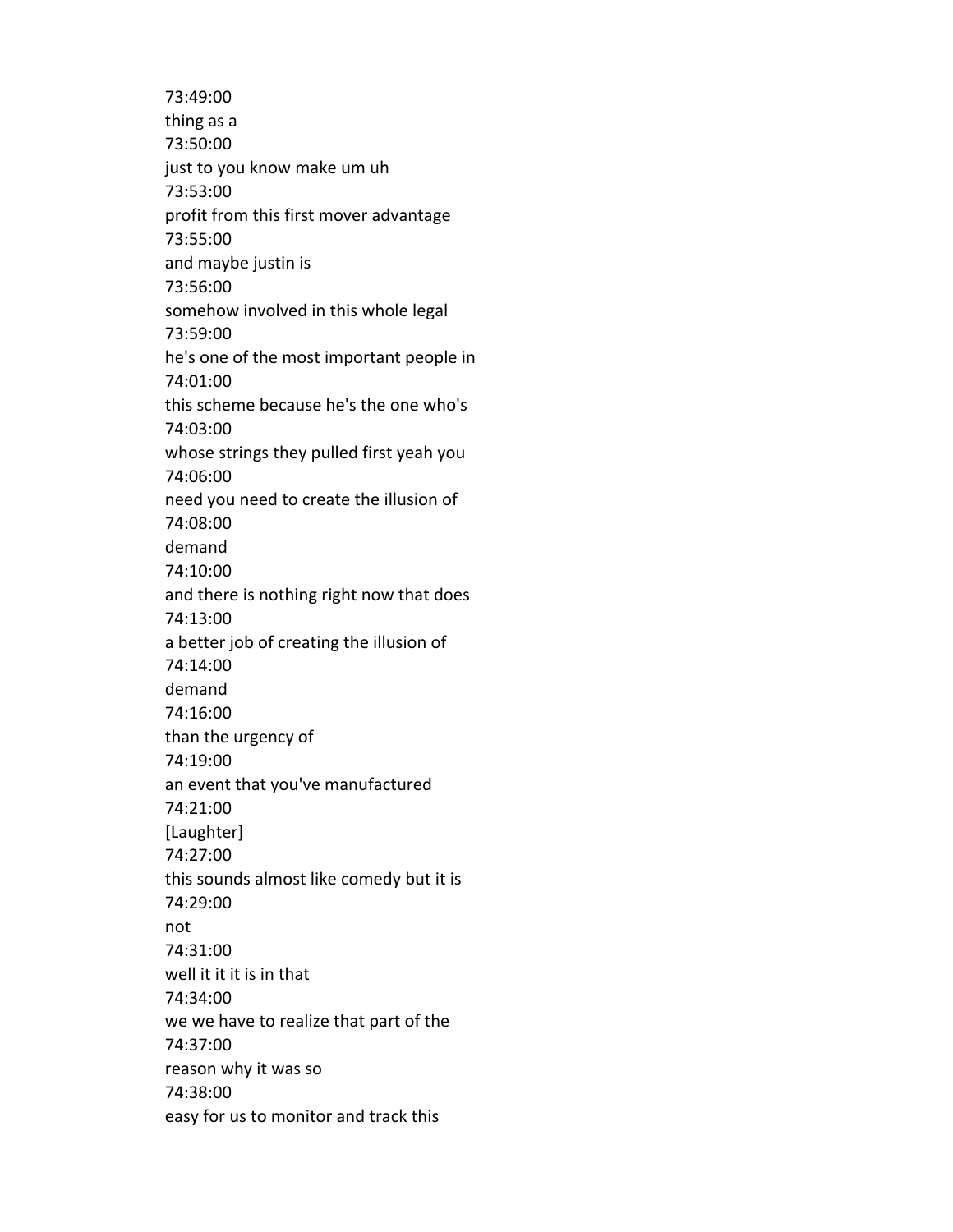74:41:00 particular 74:42:00 you know campaign of coercion and terror 74:46:00 was because we've done it before 74:49:00 you know i i started my comments by 74:51:00 making sure people remember that 74:54:00 when it came to solving for 74:57:00 the anthrax outbreak 75:00:00 now remember that while we had 75:03:00 hundreds of thousands of military people 75:06:00 in the middle east 75:07:00 allegedly getting even for the events of 75:10:00 september of 2001 75:13:00 we had two postal inspectors 75:15:00 investigating anthrax 75:17:00 two the largest alleged bioweapons 75:21:00 attack 75:21:00 on u.s soil and we had two postal 75:24:00 inspectors 75:26:00 you can't genuinely believe that two 75:29:00 postal inspectors 75:31:00 are the you know the crime stopping 75:35:00 you know mind mind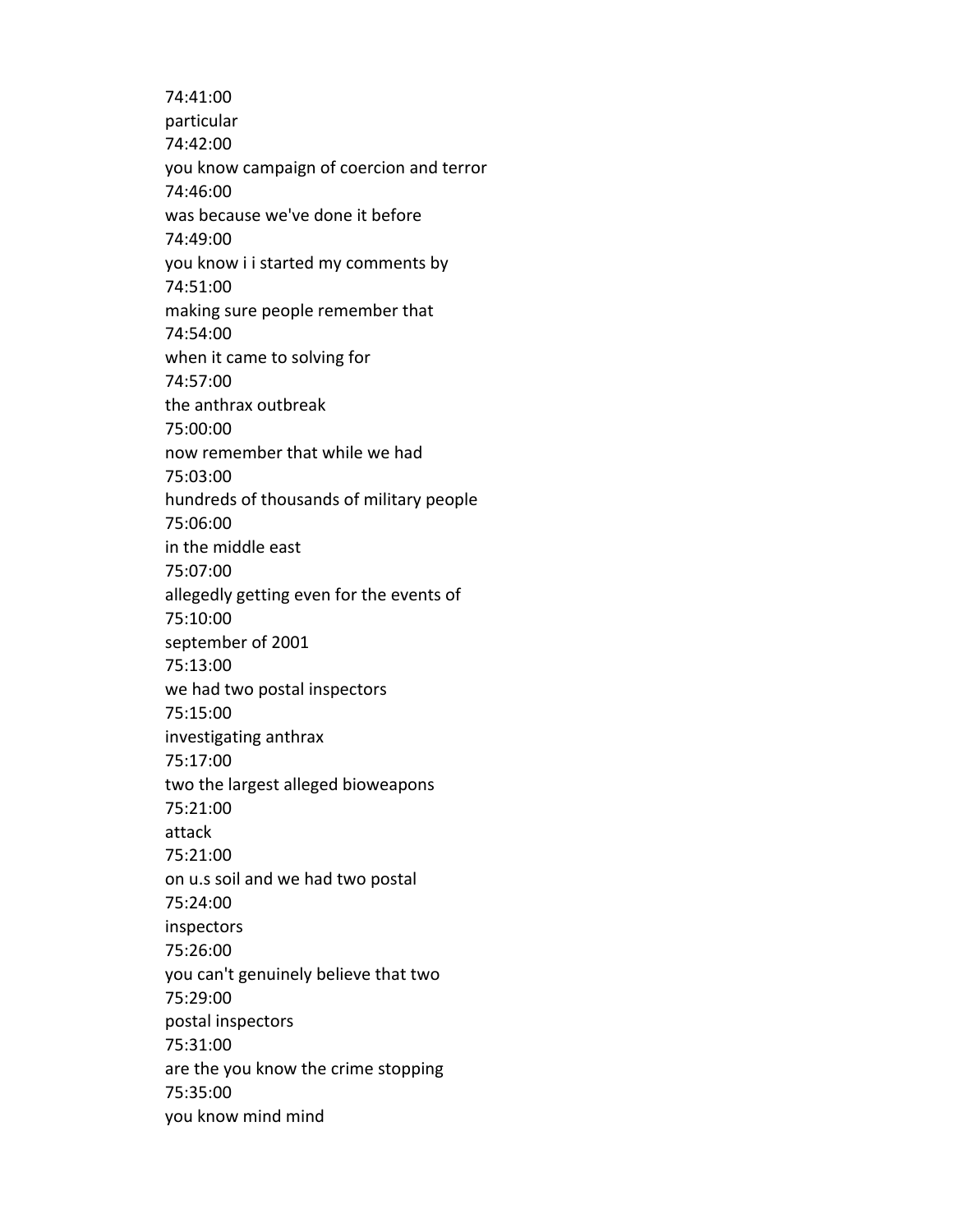75:38:00 you know bendingly powerful individuals 75:40:00 in the universe now i have nothing 75:41:00 against postal inspectors 75:43:00 but but i can guarantee you that if i 75:46:00 was investigating a bioterror attack 75:48:00 i would not have the post office having 75:51:00 two postal inspectors 75:53:00 as their crack team doing the 75:56:00 investigation 75:58:00 um you know it was disingenuous and 76:02:00 congress knew it 76:03:00 and that's the reason why you know we 76:06:00 we publish a thing that's that that 76:09:00 is not necessarily a bestseller but 76:12:00 we publish an intelligence briefing on 76:14:00 every violation of the biological and 76:17:00 chemical weapons treaties that people 76:18:00 have signed around the world 76:20:00 and it's a phone book that tells you 76:23:00 where and who and 76:24:00 who's funding and and and 76:28:00 so for us it wasn't hard to figure out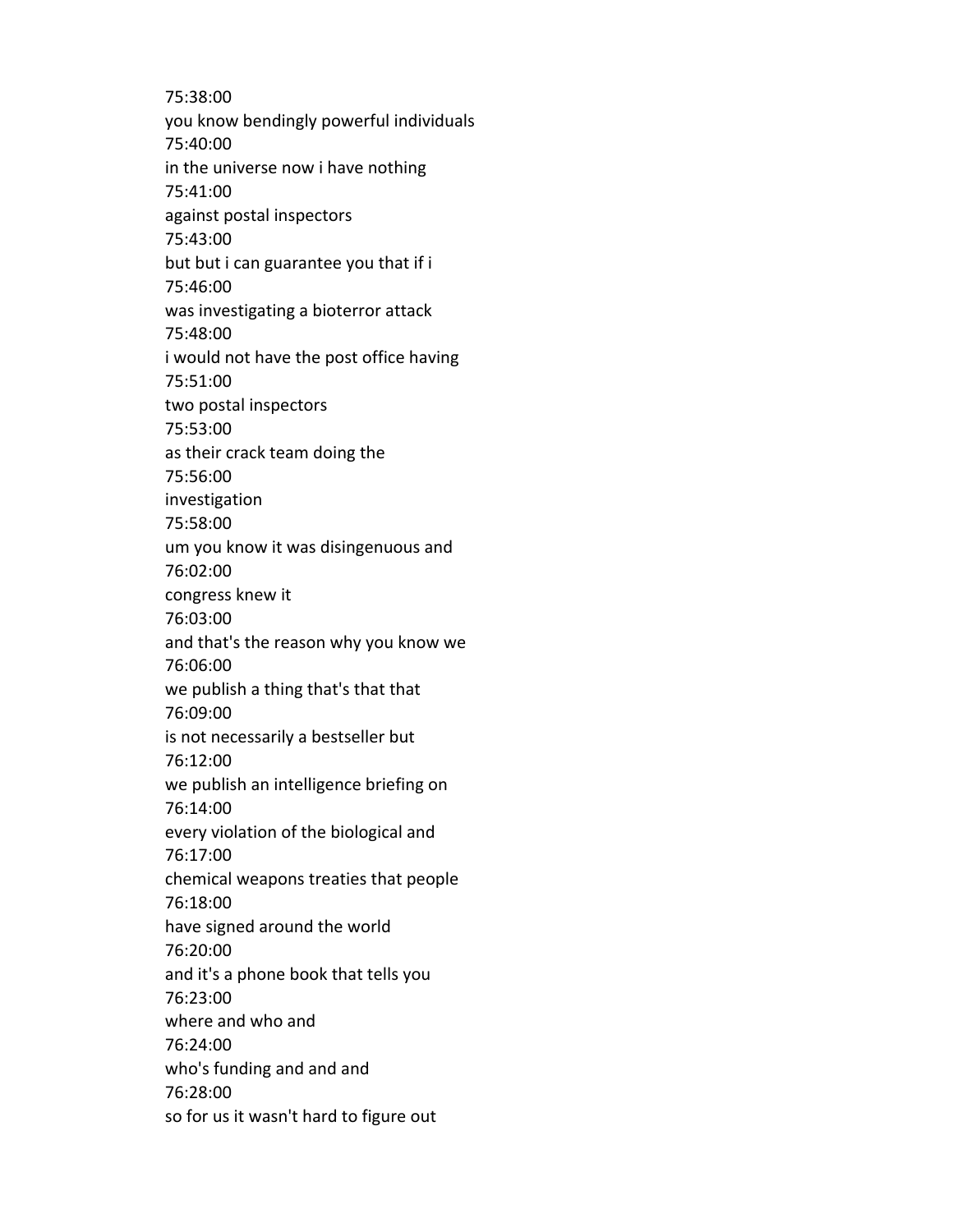76:31:00 that this was not 76:33:00 a public health crisis this was an 76:36:00 opportunistic marketing campaign to 76:39:00 address 76:40:00 a stated objective and that's why this 76:43:00 is occam's razor 76:45:00 it's the easiest thing to describe 76:47:00 because they're the ones that said it 76:50:00 and the occam's razor reality is they 76:52:00 said they needed to get the public to 76:55:00 accept 76:56:00 a pan coronavirus vaccine counter 76:58:00 measure 77:00:00 and they needed the media to create the 77:02:00 hype and 77:03:00 investors would follow where they see 77:06:00 profit 77:07:00 you do not have anything else you need 77:10:00 to rely on 77:11:00 to explain the events of the last 20 77:13:00 months 77:14:00 then the actual statement of the actual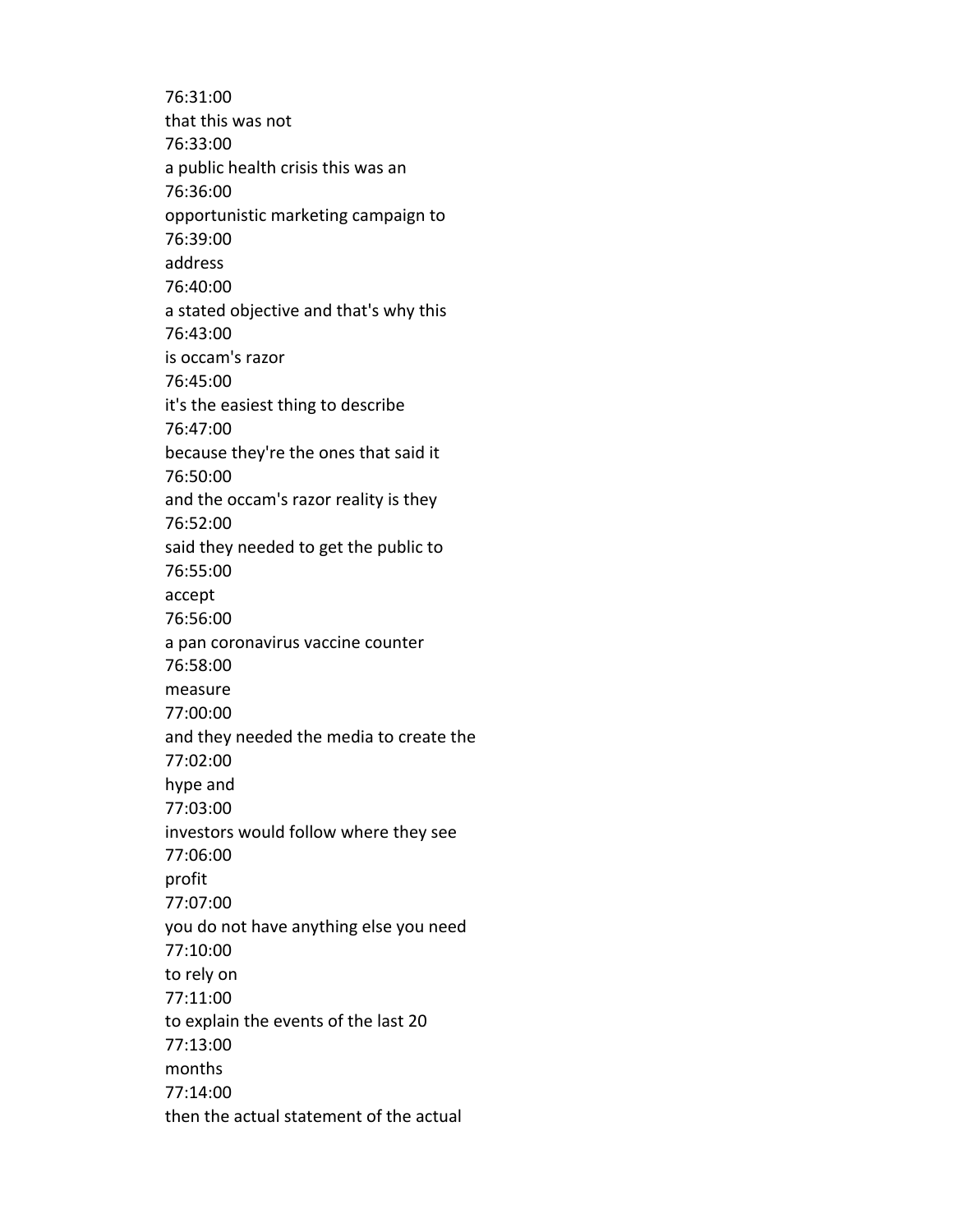77:18:00 perpetrator 77:19:00 and i don't do the naval gazing exercise 77:22:00 of going in to try to understand whether 77:24:00 there were mommy issues behind a bank 77:26:00 robber 77:27:00 if they're holding a bag of money 77:29:00 outside of a bank 77:31:00 i actually make the crazy assumption 77:34:00 that maybe they're a bank robber 77:37:00 similarly if i have somebody who says 77:40:00 we need to use the media to hype a metal 77:43:00 medical countermeasure which is in fact 77:46:00 the injection of a synthetic recombinant 77:50:00 chimeric protein developed off of a 77:53:00 computer simulation 77:56:00 if i'm actually going to listen to the 77:58:00 motivation for why that might be being 78:00:00 done 78:01:00 i will listen to the person doing the 78:03:00 manipulation 78:05:00 who says investors will follow where 78:07:00 they see profit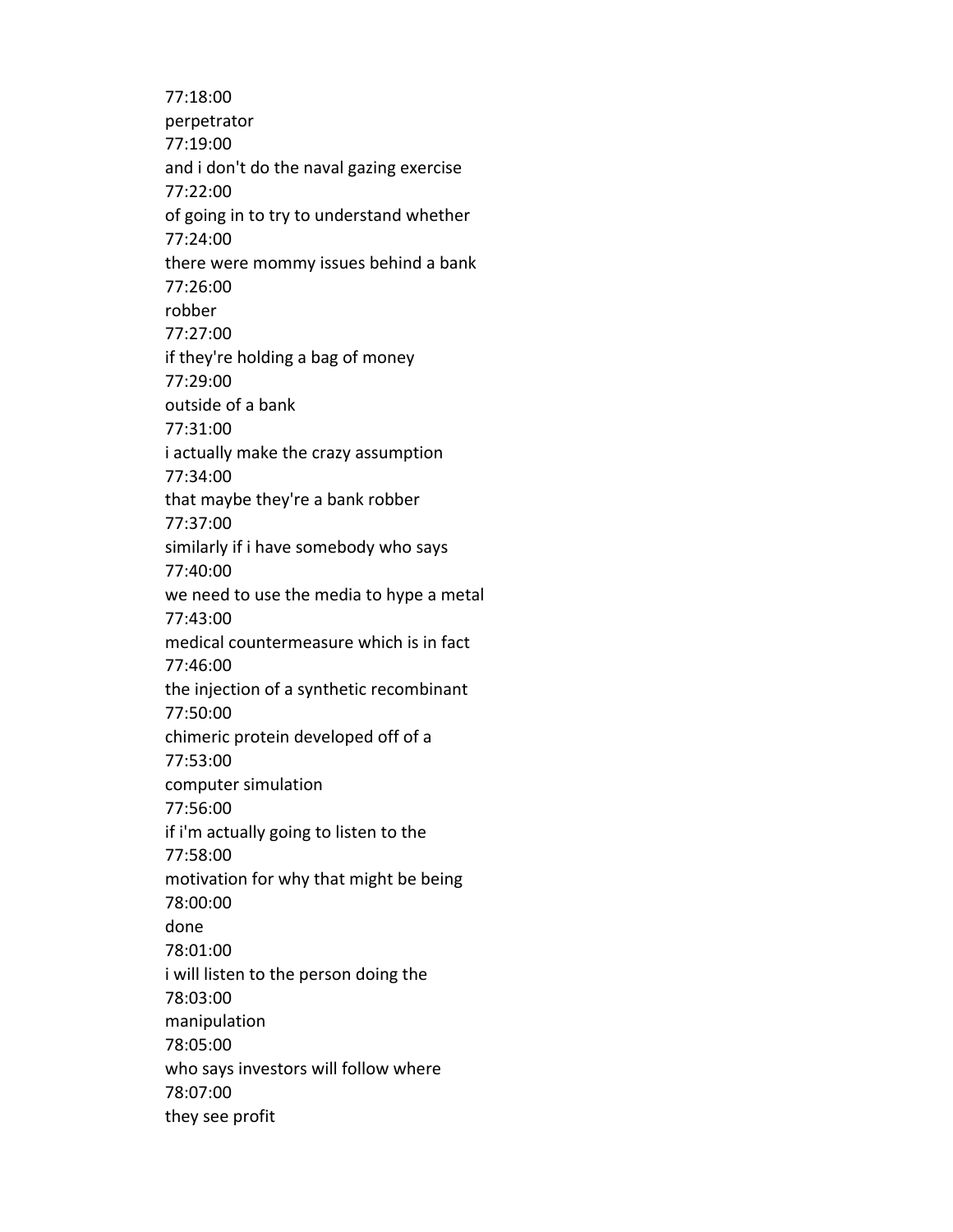78:09:00 i don't need more explanation me neither 78:15:00 okay this is uh 78:19:00 mind-boggling i'm i'm really glad david 78:22:00 that 78:22:00 we spoke a couple of months ago maybe 78:24:00 three three four months 78:26:00 ago um and uh we were introduced to each 78:30:00 other by 78:31:00 um david i'm i'm sorry um 78:34:00 james henry right and i was 78:37:00 trying to find 78:40:00 patent lawyers in this country who might 78:43:00 be interested in this case 78:45:00 now there are a few patent lawyers who 78:47:00 understand about it but there's 78:49:00 no one apparently up till now but maybe 78:51:00 this is going to change 78:53:00 uh but there was no one willing to 78:56:00 tackle this 78:57:00 in the context of corona that's the 78:59:00 problem 79:00:00 but this is not new i've tried to find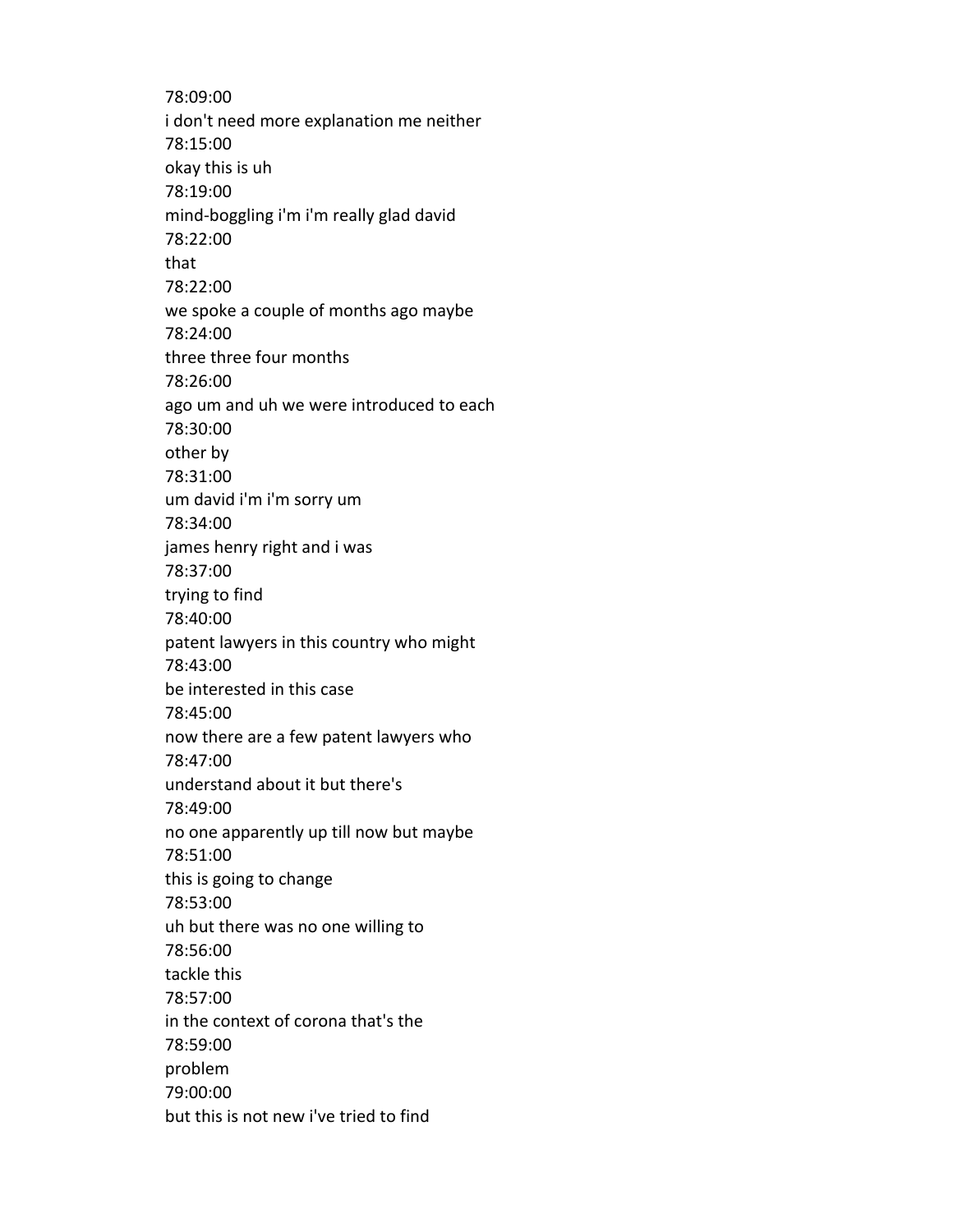79:03:00 such a lawyer too 79:04:00 specialized on patents for the 79:06:00 commission for the german bundestag 79:09:00 some 10 years ago of more than 15 years 79:11:00 ago 79:12:00 and we did not find because they were 79:14:00 all afraid to be critical on the system 79:16:00 yes they wouldn't be they would be 79:18:00 distracted they would destroy their 79:19:00 own job this was very difficult yeah 79:22:00 bear in mind bear in mind that this is 79:25:00 an old problem 79:26:00 uh uh because the 79:30:00 here's here's where the problem comes in 79:32:00 ever since the establishment of the 79:34:00 european patent office 79:36:00 the germans and the french not 79:38:00 surprisingly 79:40:00 have maintained animosity that has 79:43:00 you know been just this newest version 79:45:00 of 79:46:00 of animosity that goes back centuries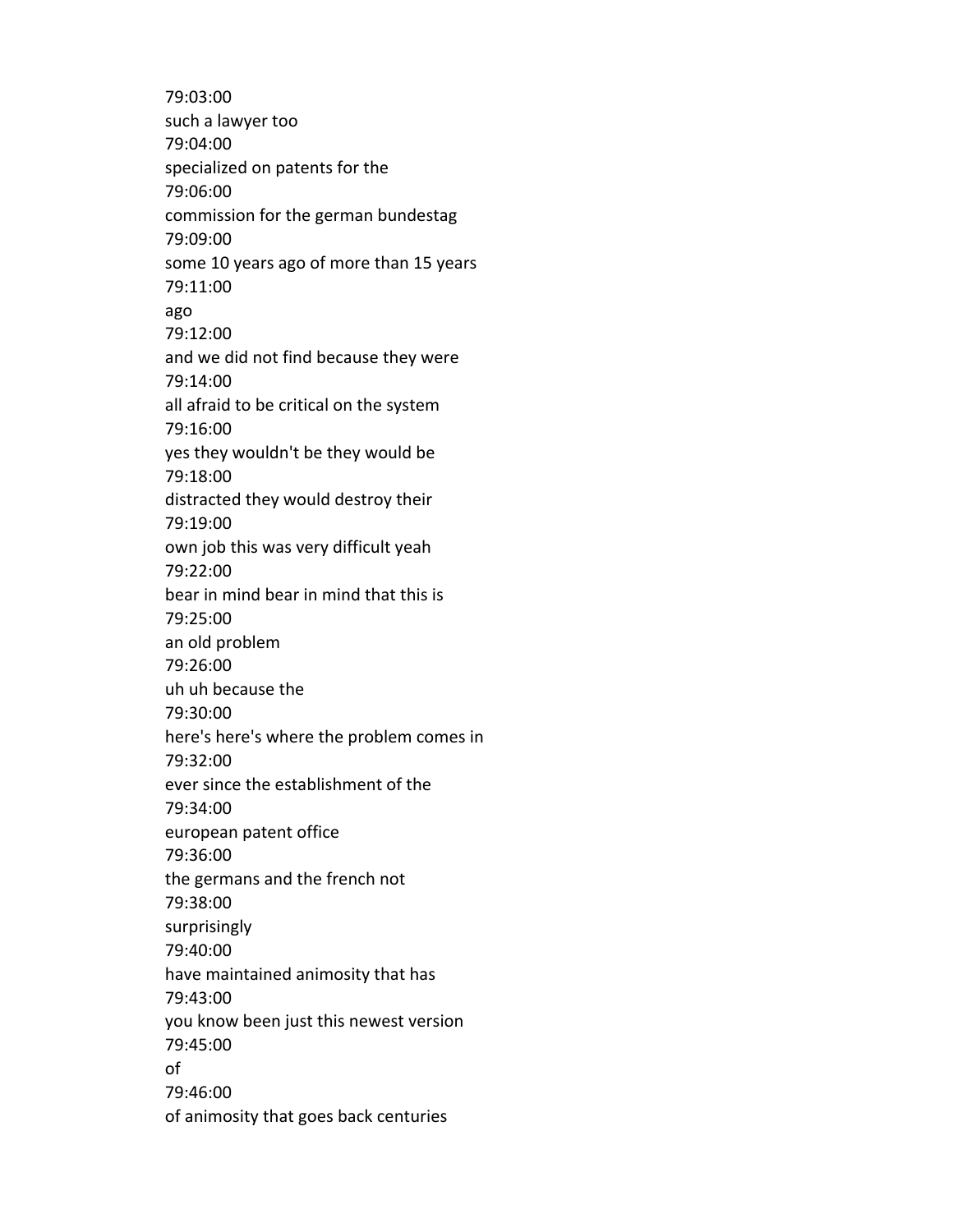79:49:00 but when when the epo was set up 79:54:00 the role of the patent office in munich 79:58:00 became a very nationalistic 80:01:00 issue for germany and the notion 80:05:00 that german patent examiners and german 80:08:00 patent professionals 80:09:00 still enjoyed supremacy over the rest of 80:12:00 europe 80:13:00 became dogmatic in 2003 and 2004 when 80:18:00 the european patent office was first 80:20:00 audited by my organization 80:22:00 and where we showed that somewhere 80:24:00 between 20 and 30 percent of the patents 80:26:00 in europe 80:27:00 were functional forgeries meaning that 80:29:00 they were copied from 80:31:00 previous patents the the german 80:35:00 representation of the european patent 80:37:00 office 80:38:00 lost their mind at the notion that they 80:41:00 were doing anything remotely wrong 80:43:00 when the european union commissioned us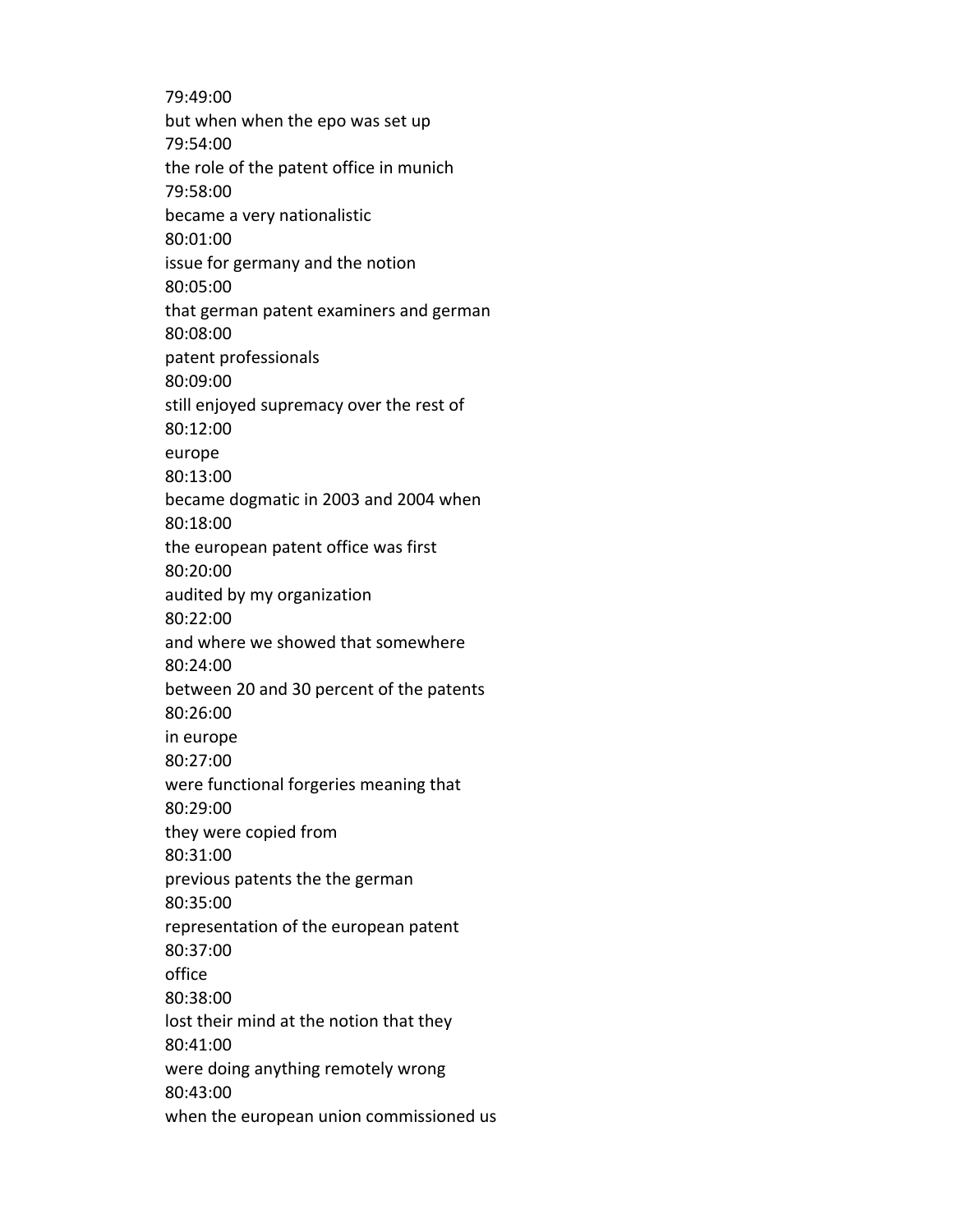80:46:00 to do an examination 80:48:00 into software patents a few years later 80:52:00 at the request of the swedish delegation 80:54:00 to the european union 80:56:00 and we showed hundreds and hundreds of 80:58:00 software patents which were illegally 81:00:00 granted by the european union 81:03:00 through the epo and then we found out 81:06:00 that it was german patent examiners and 81:08:00 german 81:08:00 patent practitioners who were the ones 81:12:00 who were responsible for their filing 81:15:00 we once again saw that there was an 81:17:00 enormous outcry 81:18:00 and so what happens is that we have a 81:21:00 dogmatically held position 81:24:00 which says that even though the european 81:26:00 patent office is supposed to be 81:28:00 pan-european 81:30:00 there is still in the minds of the 81:32:00 german patent establishment 81:35:00 a supremacy over the rest of europe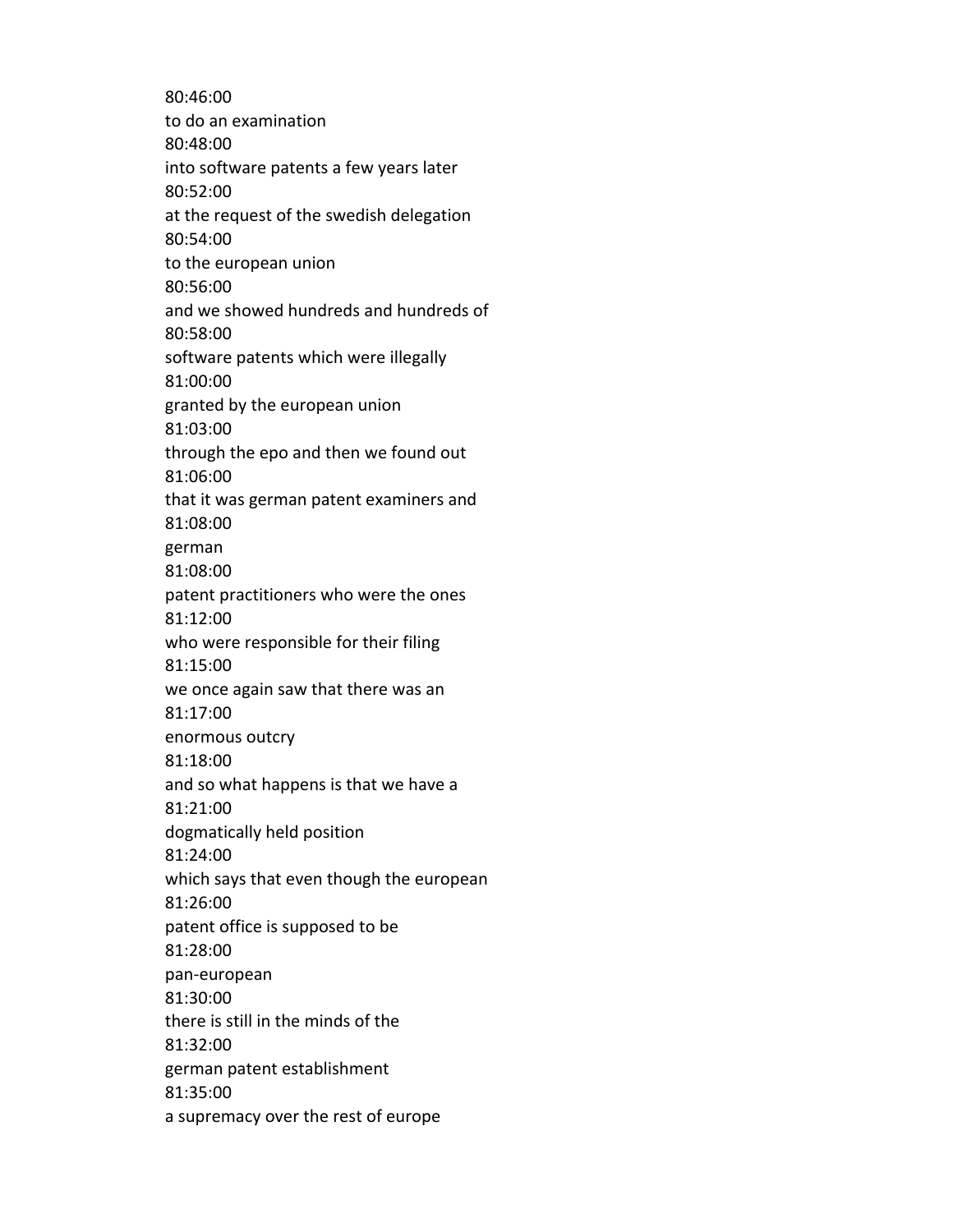81:38:00 and if you call into question anything 81:41:00 including 81:42:00 patents granted on a bio weapon 81:46:00 you are treading on ground that there is 81:49:00 no forgiveness for 81:52:00 yes we have we had some questions 81:56:00 from transparency international and we 81:58:00 were 81:59:00 wiped out the topic was not followed yep 82:03:00 you just can't it's not it's not 82:05:00 accessible 82:06:00 and and that's just the tragedy of what 82:10:00 has 82:10:00 unfortunately become a 82:12:00 [Music] 82:13:00 a regulatory capture organization um 82:16:00 it's actually not doing the public 82:18:00 service 82:29:00 well thank you thank you for the time 82:32:00 that you've spent 82:32:00 and i hope that it was helpful it was 82:34:00 very helpful